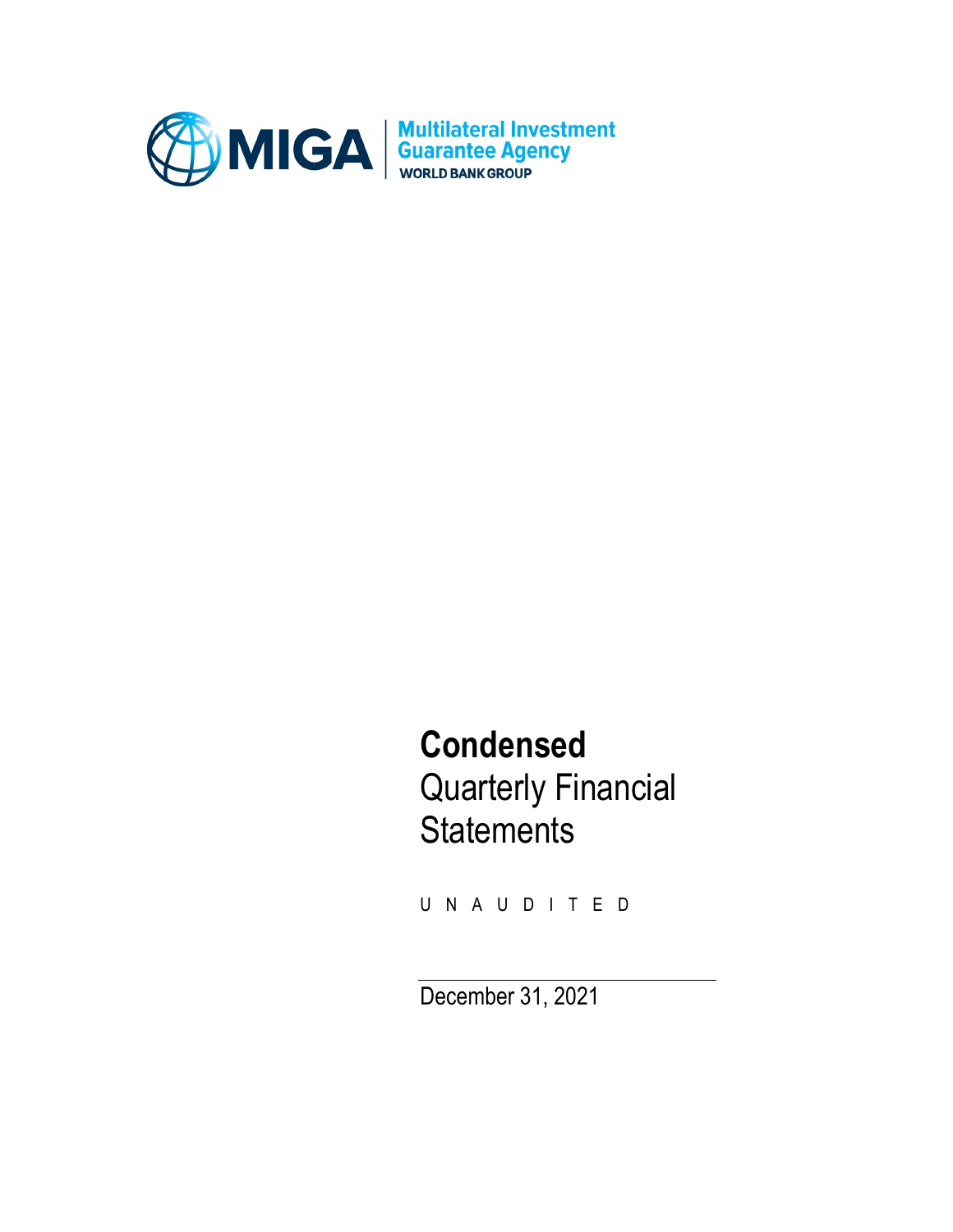## **Table of Contents**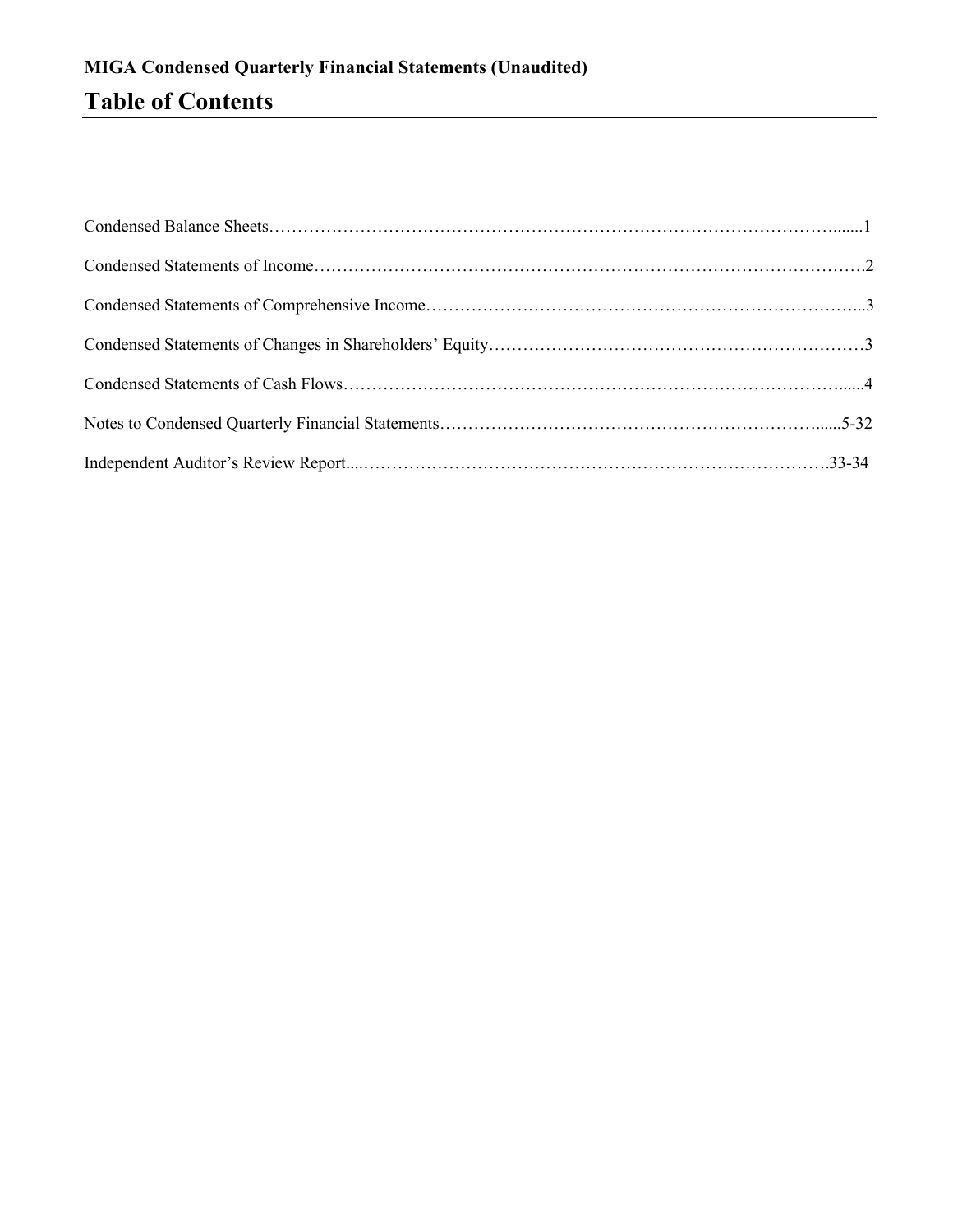## **Condensed Balance Sheets**

**Expressed in thousands of US dollars (***unless otherwise stated***)**

|                                                                                         |    | December 31, 2021 |    | June 30, 2021 |  |
|-----------------------------------------------------------------------------------------|----|-------------------|----|---------------|--|
| <b>Assets</b>                                                                           |    |                   |    |               |  |
| Cash<br>Investments - Trading (including securities transferred under                   | \$ | 21,459            | \$ | 10,945        |  |
|                                                                                         |    | 1,905,779         |    | 1,904,440     |  |
|                                                                                         |    | 2,493             |    | 2,700         |  |
| Non-negotiable, non interest - bearing                                                  |    |                   |    |               |  |
|                                                                                         |    | 109,761           |    | 110,598       |  |
|                                                                                         |    | 496,264           |    | 501,033       |  |
|                                                                                         |    | 342,323           |    | 377,419       |  |
|                                                                                         |    | 42,139            |    | 40,752        |  |
|                                                                                         | S  | 2,920,218         | S  | 2,947,887     |  |
| <b>Liabilities and Shareholders' Equity</b>                                             |    |                   |    |               |  |
| <b>LIABILITIES</b>                                                                      |    |                   |    |               |  |
|                                                                                         |    |                   |    |               |  |
|                                                                                         | \$ | 46,735            | \$ | 20,084        |  |
|                                                                                         |    | 692,622           |    | 726,703       |  |
|                                                                                         |    | 739,357           |    | 746,787       |  |
|                                                                                         |    | 565,562           |    | 615,177       |  |
|                                                                                         |    | 4                 |    | 2,496         |  |
| Liabilities for pension and other post-retirement benefits - Note G                     |    | 48,085            |    | 47,006        |  |
|                                                                                         |    | 59,449            |    | 62,017        |  |
|                                                                                         |    | 1,412,457         |    | 1,473,483     |  |
| <b>CONTINGENT LIABILITIES - Note E</b>                                                  |    |                   |    |               |  |
| SHAREHOLDERS' EQUITY                                                                    |    |                   |    |               |  |
| Capital stock - Note D                                                                  |    |                   |    |               |  |
| Authorized capital (186,665 shares - December 31, 2021; 186,665 Shares - June 30, 2021) |    |                   |    |               |  |
| Subscribed capital (177,409 shares - December 31, 2021; 177,409 Shares - June 30, 2021) |    | 1,919,565         |    | 1,919,565     |  |
|                                                                                         |    | 1,553,274         |    | 1,553,274     |  |
|                                                                                         |    | 366,291           |    | 366,291       |  |
|                                                                                         |    | 1,179,343         |    | 1,146,377     |  |
|                                                                                         |    | (37, 873)         |    | (38, 264)     |  |
|                                                                                         |    | 1,507,761         |    | 1,474,404     |  |
| TOTAL LIABILITIES AND SHAREHOLDERS' EQUITY                                              | \$ | 2,920,218         | \$ | 2,947,887     |  |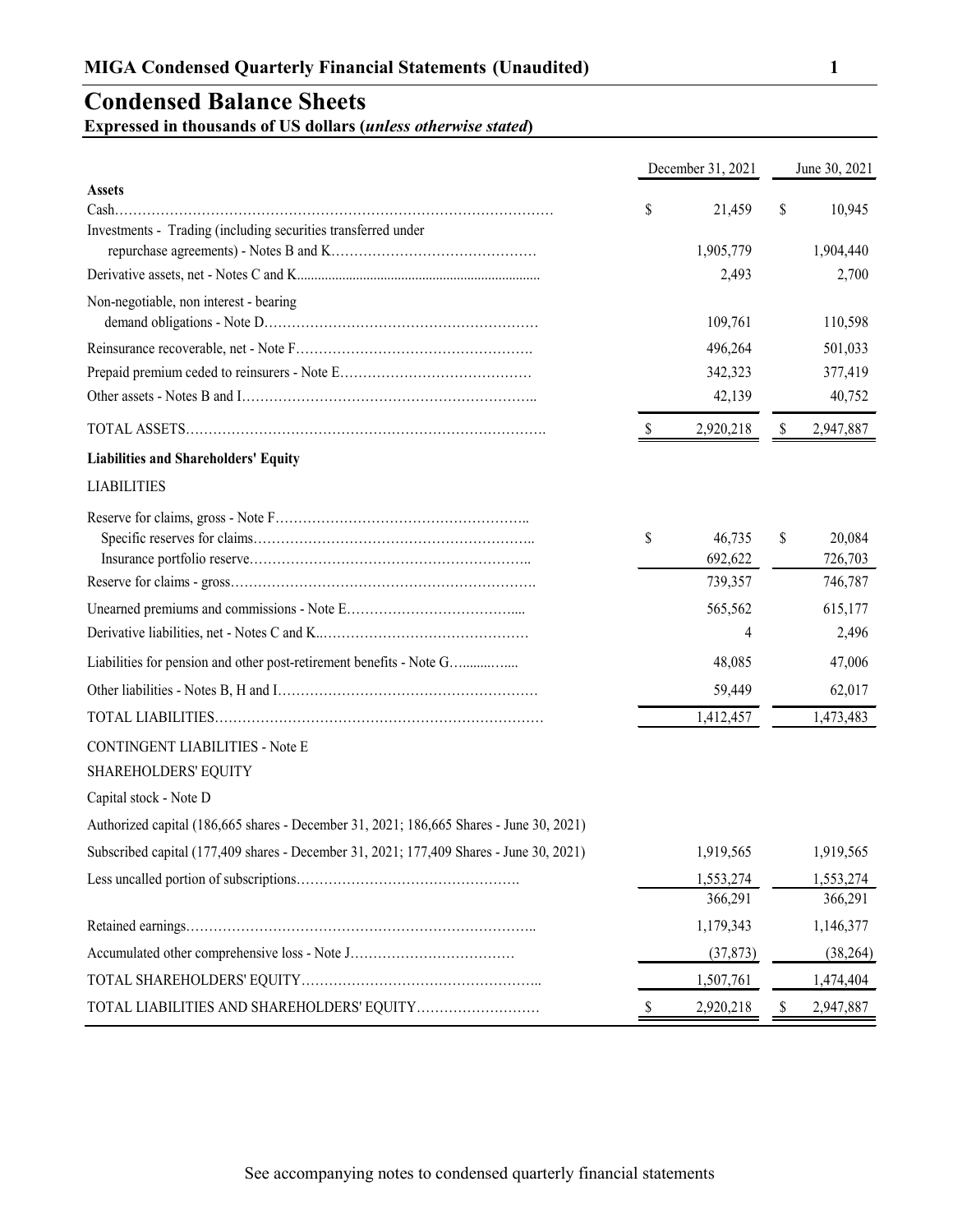### **Condensed Statements of Income**

**Expressed in thousands of US dollars**

|                                                                          | Three Months Ended<br>December 31, |         |     |         | Six Months Ended<br>December 31, |              |  |
|--------------------------------------------------------------------------|------------------------------------|---------|-----|---------|----------------------------------|--------------|--|
|                                                                          |                                    | 2021    |     | 2020    | 2021                             | 2020         |  |
| <b>INCOME</b>                                                            |                                    |         |     |         |                                  |              |  |
|                                                                          | S                                  | 30,154  | \$. | 30.949  | \$<br>60,442                     | \$<br>62,439 |  |
|                                                                          |                                    | (1,299) |     | 1,614   | (131)                            | 3,512        |  |
|                                                                          |                                    | 138     |     | -       | 224                              | 51           |  |
|                                                                          |                                    | 28,993  |     | 32,563  | 60,535                           | 66,002       |  |
| <b>EXPENSES</b>                                                          |                                    |         |     |         |                                  |              |  |
| (Decrease) increase in reserve for claims, net - Note F                  |                                    |         |     |         |                                  |              |  |
| (Decrease) increase in reserves, excluding translation (gains) losses    |                                    | (2,392) |     | (321)   | 730                              | 208          |  |
|                                                                          |                                    | (1,625) |     | 3,951   | (3,652)                          | 7,473        |  |
|                                                                          |                                    | (4,017) |     | 3,630   | (2,922)                          | 7,681        |  |
|                                                                          |                                    | (47)    |     | 16      | (2)                              | 13           |  |
| Administrative expenses (including Pension service cost) - Notes G and I |                                    | 15,236  |     | 12,468  | 30,465                           | 26,129       |  |
| Pension (credit) cost (excluding Pension service cost) - Note G          |                                    | (1,660) |     | 195     | (3,319)                          | 390          |  |
| Translation losses (gains) - Investments and other assets                |                                    | 951     |     | (4,878) | 3,347                            | (8,595)      |  |
|                                                                          |                                    | 10,463  |     | 11,431  | 27,569                           | 25,618       |  |
|                                                                          |                                    | 18,530  |     | 21,132  | 32,966                           | 40,384       |  |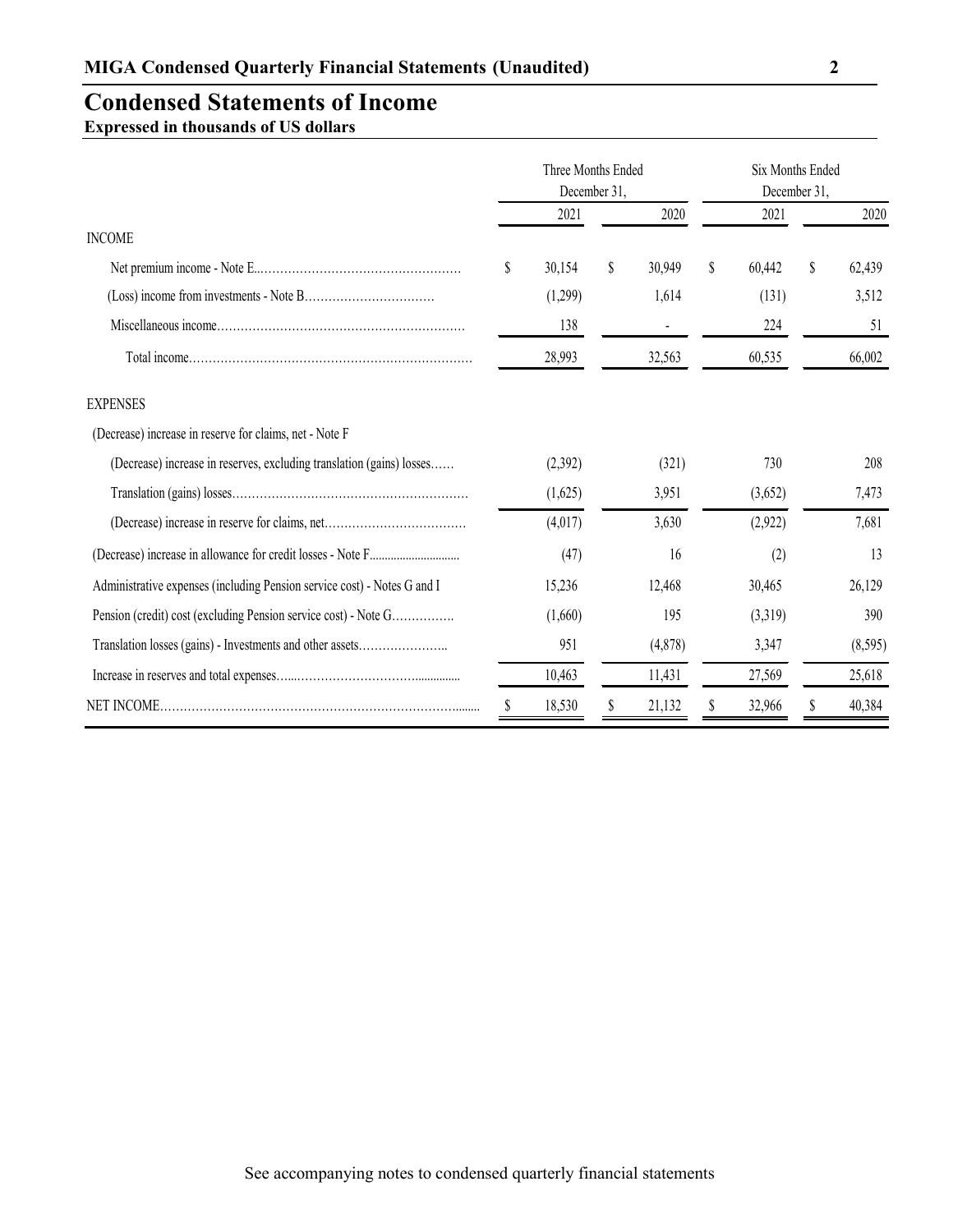## **Condensed Statements of Comprehensive Income**

**Expressed in thousands of US dollars**

|                                                   | Three Months Ended<br>December 31, |        |          |        |   | Six Months Ended<br>December 31, |   |        |
|---------------------------------------------------|------------------------------------|--------|----------|--------|---|----------------------------------|---|--------|
|                                                   |                                    | 2021   |          | 2020   |   | 2021                             |   | 2020   |
|                                                   | \$                                 | 18,530 | \$       | 21,132 | S | 32,966                           | S | 40,384 |
| OTHER COMPREHENSIVE INCOME - Note J               |                                    |        |          |        |   |                                  |   |        |
| Amortization of unrecognized net actuarial losses |                                    | 134    |          | 1.141  |   | 269                              |   | 2,282  |
| Amortization of unrecognized prior service costs  |                                    | 61     |          | 61     |   | 122                              |   | 122    |
|                                                   |                                    | 195    |          | 1,202  |   | 391                              |   | 2,404  |
|                                                   |                                    | 18.725 | <b>S</b> | 22.334 |   | 33.357                           | S | 42,788 |

## **Condensed Statements of Changes in Shareholders' Equity**

**Expressed in thousands of US dollars**

|                                      | <b>Six Months Ended</b><br>December 31, |           |    |           |  |
|--------------------------------------|-----------------------------------------|-----------|----|-----------|--|
|                                      |                                         | 2021      |    | 2020      |  |
| <b>CAPITAL STOCK</b>                 |                                         |           |    |           |  |
|                                      | \$                                      | 366,291   | \$ | 366,291   |  |
|                                      |                                         |           |    |           |  |
|                                      |                                         | 366,291   |    | 366,291   |  |
| <b>RETAINED EARNINGS</b>             |                                         |           |    |           |  |
|                                      |                                         | 1,146,377 |    | 1,064,842 |  |
|                                      |                                         | 32,966    |    | 40,384    |  |
|                                      |                                         | 1,179,343 |    | 1,105,226 |  |
| ACCUMULATED OTHER COMPREHENSIVE LOSS |                                         |           |    |           |  |
|                                      |                                         | (38, 264) |    | (96, 282) |  |
|                                      |                                         | 391       |    | 2,404     |  |
|                                      |                                         | (37, 873) |    | (93, 878) |  |
| TOTAL SHAREHOLDERS' EQUITY           |                                         | 1,507,761 |    | 1,377,639 |  |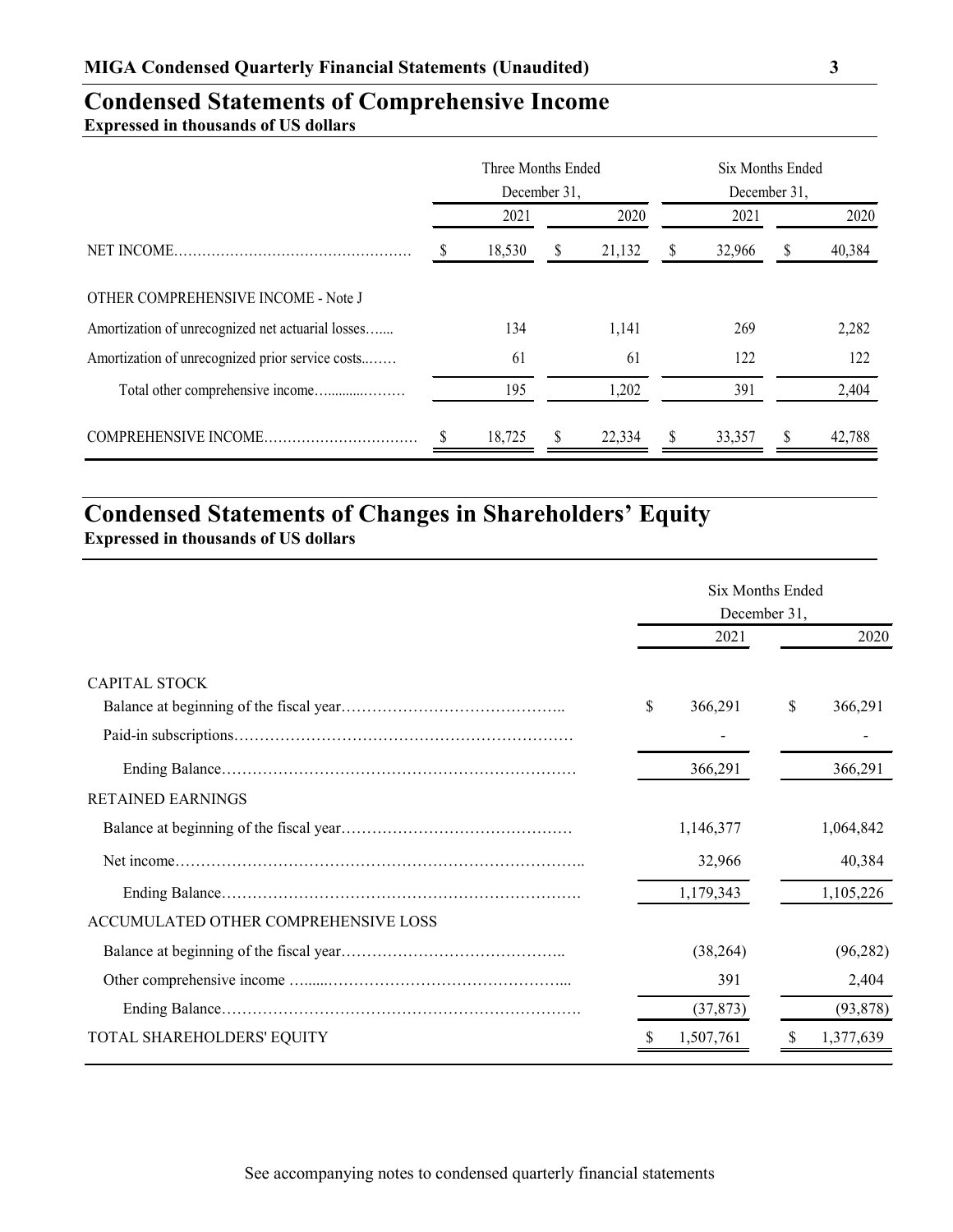## **Condensed Statements of Cash Flows**

**Expressed in thousands of US dollars**

|                                                                                      |    | Six Months Ended |    |           |
|--------------------------------------------------------------------------------------|----|------------------|----|-----------|
|                                                                                      |    |                  |    |           |
|                                                                                      |    | 2021             |    | 2020      |
| CASH FLOW FROM OPERATING ACTIVITIES                                                  |    |                  |    |           |
|                                                                                      | \$ | 32,966           | \$ | 40,384    |
| Adjustments to reconcile net income to net cash provided by<br>operating activities: |    |                  |    |           |
|                                                                                      |    | (2,922)          |    | 7,681     |
| (Decrease) increase in allowance for credit losses - Note F                          |    | (2)              |    | 13        |
|                                                                                      |    | 3,347            |    | (8, 595)  |
| Net change in:                                                                       |    |                  |    |           |
|                                                                                      |    | (11,055)         |    | (56, 228) |
|                                                                                      |    | 29,254           |    | 34,569    |
|                                                                                      |    | (149)            |    | 22,519    |
|                                                                                      |    | (40, 854)        |    | (40,216)  |
| Net cash provided by operating activities                                            |    | 10,585           |    | 127       |
|                                                                                      |    | (71)             |    | 895       |
|                                                                                      |    | 10,514           |    | 1,022     |
|                                                                                      |    | 10,945           |    | 11,484    |
|                                                                                      |    | 21,459           | S  | 12,506    |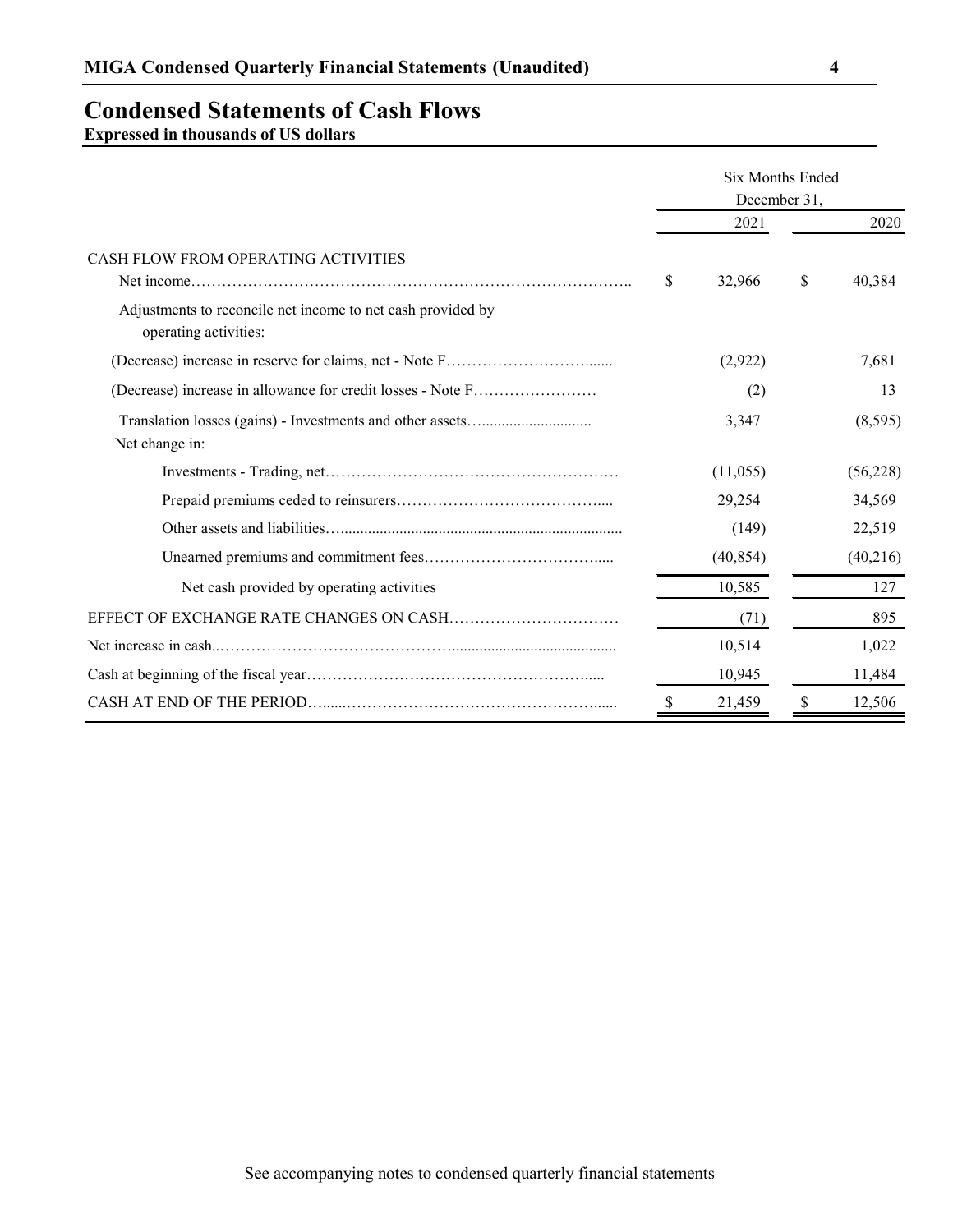#### **Note A: Summary of Significant Accounting and Related Policies**

#### **Basis of Preparation**

These unaudited condensed quarterly financial statements should be read in conjunction with the audited financial statements for the fiscal year ended June 30, 2021 and notes included therein. The condensed comparative information that has been derived from the June 30, 2021 audited financial statements has not been audited.

Multilateral Investment Guarantee Agency's (MIGA or the Agency) condensed quarterly financial statements are prepared in conformity with accounting principles generally accepted in the United States of America (U.S. GAAP). Accounting policies used in the presentation of the interim statements are consistent with the accounting policies used in the financial statements for the fiscal year ended June 30, 2021.

The preparation of financial statements in conformity with U.S. GAAP requires management to make estimates and assumptions that affect the amounts reported in the financial statements. Due to the inherent uncertainty involved in making these estimates, actual results could differ from those estimates. Significant judgments have been made in areas which management views as most critical with respect to the establishment of the reserve for claims and the related reinsurance recoverable.

On February 9, 2022, the Executive Vice President and the Vice President and Chief Risk, Legal & Administrative Officer, authorized the condensed quarterly financial statements for issuance, which was also the date through which MIGA's management evaluated subsequent events.

#### **Reporting Developments**

#### *Evaluated Accounting Standards:*

In March 2020, the Financial Accounting Standards Board (FASB) issued Accounting Standards Update (ASU) 2020-03, *Codification improvements to Financial Instruments.* The amendment to this ASU represents changes to clarify or improve the Codification. The amendments make the Codification easier to understand and easier to apply by eliminating inconsistencies and providing clarifications. The adoption of this ASU effective July 1, 2021, did not have an impact on MIGA's financial statements.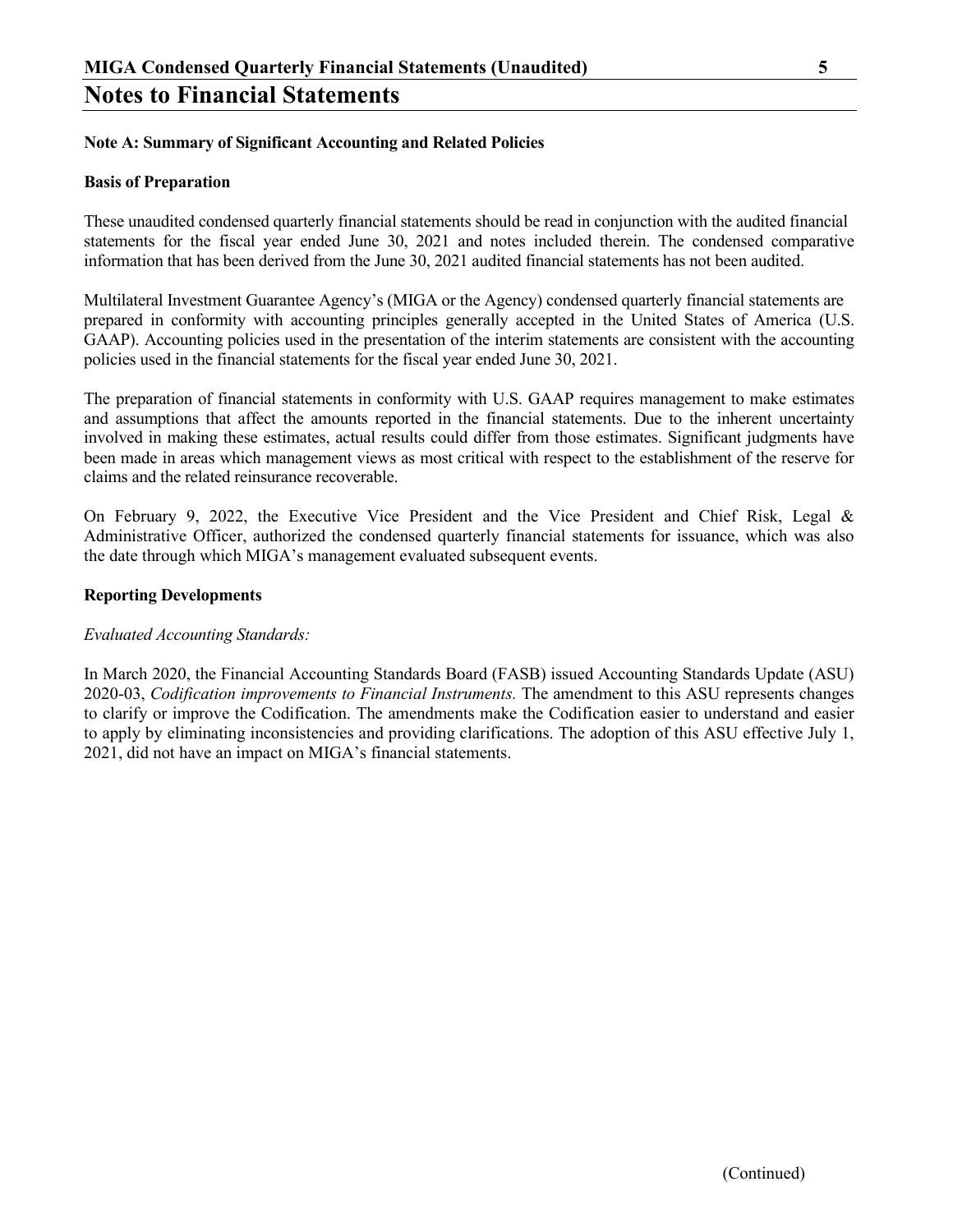#### **Note B: Investments**

The investment securities held by MIGA are carried and reported at fair value. As of December 31, 2021, the majority of the Investments – Trading is comprised of Government and agency obligations and Time deposits (76.0% and 22.9%, respectively), with all instruments classified as Level 1 and Level 2 within the fair value hierarchy.

A summary of MIGA's investment portfolio as of December 31, 2021 and June 30, 2021 is as follows:

#### *In thousands of US dollars*

|                                   | Fair Value |                   |  |               |  |  |  |
|-----------------------------------|------------|-------------------|--|---------------|--|--|--|
|                                   |            | December 31, 2021 |  | June 30, 2021 |  |  |  |
| Government and agency obligations | \$         | 1,447,521         |  | 1,430,906     |  |  |  |
| Time deposits                     |            | 436,048           |  | 463,035       |  |  |  |
| Asset-backed securities (ABS)     |            | 22.210            |  | 10,499        |  |  |  |
| Total investments - Trading       | S          | 1,905,779         |  | 1,904,440     |  |  |  |

MIGA manages its investments on a net portfolio basis. The following table summarizes MIGA's net portfolio position as of December 31, 2021 and June 30, 2021:

*In thousands of US dollars*

|               |          |                                                          | June 30, 2021 |
|---------------|----------|----------------------------------------------------------|---------------|
| $\mathcal{S}$ |          | <sup>\$</sup>                                            | 1,904,440     |
|               | 12,616   |                                                          | 5,367         |
|               | 7,061    |                                                          | 6,268         |
|               |          |                                                          | 1,916,075     |
|               |          |                                                          |               |
|               | 4,019    |                                                          | 1,854         |
|               | 26,484   |                                                          | 11,638        |
|               | 343      |                                                          | 38            |
|               | 986      |                                                          | 419           |
|               | 31,832   |                                                          | 13,949        |
|               |          |                                                          |               |
|               | (558)    |                                                          |               |
|               | (3,101)  |                                                          | (8,668)       |
|               | (445)    |                                                          | (426)         |
|               | (4,104)  |                                                          | (9,094)       |
|               | (8,837)  |                                                          | (8,947)       |
|               |          |                                                          |               |
|               | (25,596) |                                                          | (4,650)       |
|               |          | S                                                        | 1,907,333     |
|               |          | December 31, 2021<br>1,905,779<br>1,925,456<br>1,918,751 | Fair Value    |

*a. This amount is included in Cash on the Condensed Balance Sheet.*

*b. This amount is included in Other assets on the Condensed Balance Sheet.*

*c. These relate to swaptions, exchange traded options and futures contracts.*

*d. This amount is included in Other liabilities on the Condensed Balance Sheet.*

*e. Includes cash collateral received of \$25,596 thousand (June 30, 2021 - \$4,650 thousand).*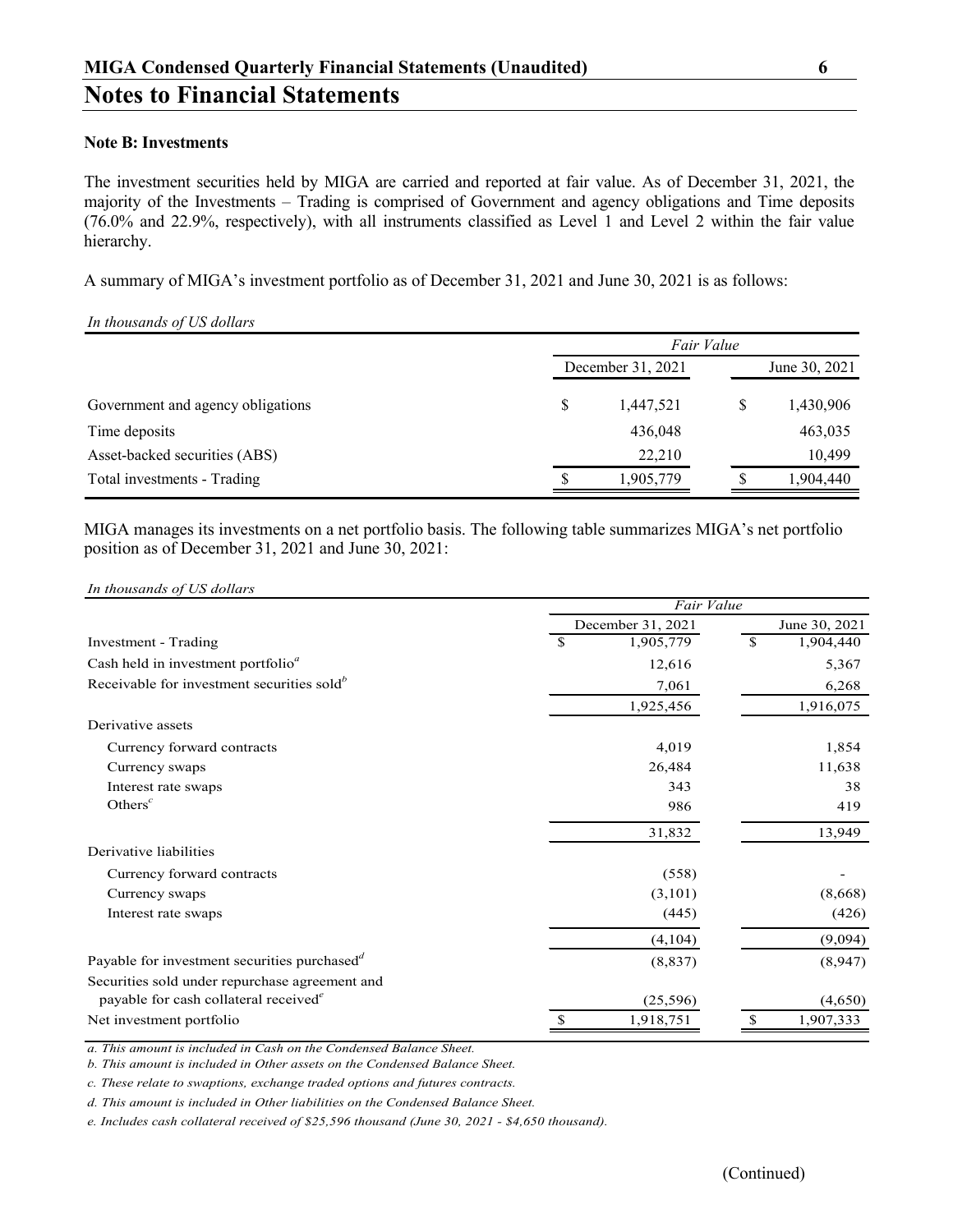The following table summarizes the currency composition of MIGA's net investment portfolio as of December 31, 2021 and June 30, 2021:

#### *In thousands of US dollars*

|                   | December 31, 2021 |       |   | June 30, 2021  |       |
|-------------------|-------------------|-------|---|----------------|-------|
|                   | Carrying Value    | $\%$  |   | Carrying Value | $\%$  |
| <b>US Dollars</b> | \$<br>1,783,659   | 93.0  | S | 1,762,944      | 92.4  |
| Euro              | 130,982           | 6.8   |   | 140,932        | 7.4   |
| Other             | 4.110             | 0.2   |   | 3.457          | 0.2   |
|                   | 1,918,751         | 100.0 |   | 1,907,333      | 100.0 |

MIGA classifies all investment securities as trading. Investments classified as trading securities are reported at fair value with unrealized gains or losses included in (loss) income from investments on the Condensed Statements of Income.

The following table summarizes MIGA's loss/income from investments during the three and six months ended December 31, 2021 and December 31, 2020:

|                           | Three Months Ended |  | Six Months Ended  |                   |                   |
|---------------------------|--------------------|--|-------------------|-------------------|-------------------|
|                           | December 31, 2021  |  | December 31, 2020 | December 31, 2021 | December 31, 2020 |
| Interest income           | 1.822              |  | 2.443             | 3,744             | 5,193             |
| Realized (losses) gains   | (908)              |  | (1,977)           | 1,012             | (22, 314)         |
| Unrealized (losses) gains | (2,213)            |  | 1,148             | (4,887)           | 20,633            |
|                           | (1,299)            |  | .614              | (131)             | 3,512             |

*In thousands of US dollars*

#### *Securities Lending, Borrowing and Repurchases:*

MIGA may engage in securities lending and repurchases against adequate collateral, as well as secured borrowing and reverse repurchases (resale) of government and agency obligations and ABS. These transactions are conducted under legally enforceable master netting arrangements, which allow MIGA to reduce its gross credit exposure related to these transactions. For Balance Sheet presentation purposes, MIGA presents its securities lending and repurchases, as well as re-sales, on a gross basis. As of December 31, 2021 and June 30, 2021, there were no amounts which could potentially be offset as a result of legally enforceable master netting arrangements.

Transfers of securities by MIGA to counterparties are not accounted for as sales as the accounting criteria for the treatment as sale have not been met. Counterparties are permitted to re-pledge these securities until the repurchase date.

Securities lending and repurchase agreements expose MIGA to several risks, including counterparty risk, reinvestment risk, and risk of a collateral gap (increase or decrease in the fair value of collateral pledged). MIGA has procedures in place to ensure that all repurchase agreement trading activity and balances are always below predefined counterparty and maturity limits, and to actively monitor all net counterparty exposure, after collateral, through daily mark-to-market. Whenever the collateral pledged by MIGA related to its borrowings under repurchase agreements and securities lending agreements declines in value, the transaction is re-priced as appropriate by pledging additional collateral. As of December 31, 2021 and June 30, 2021, there were no repurchase agreements that were accounted for as secured borrowings.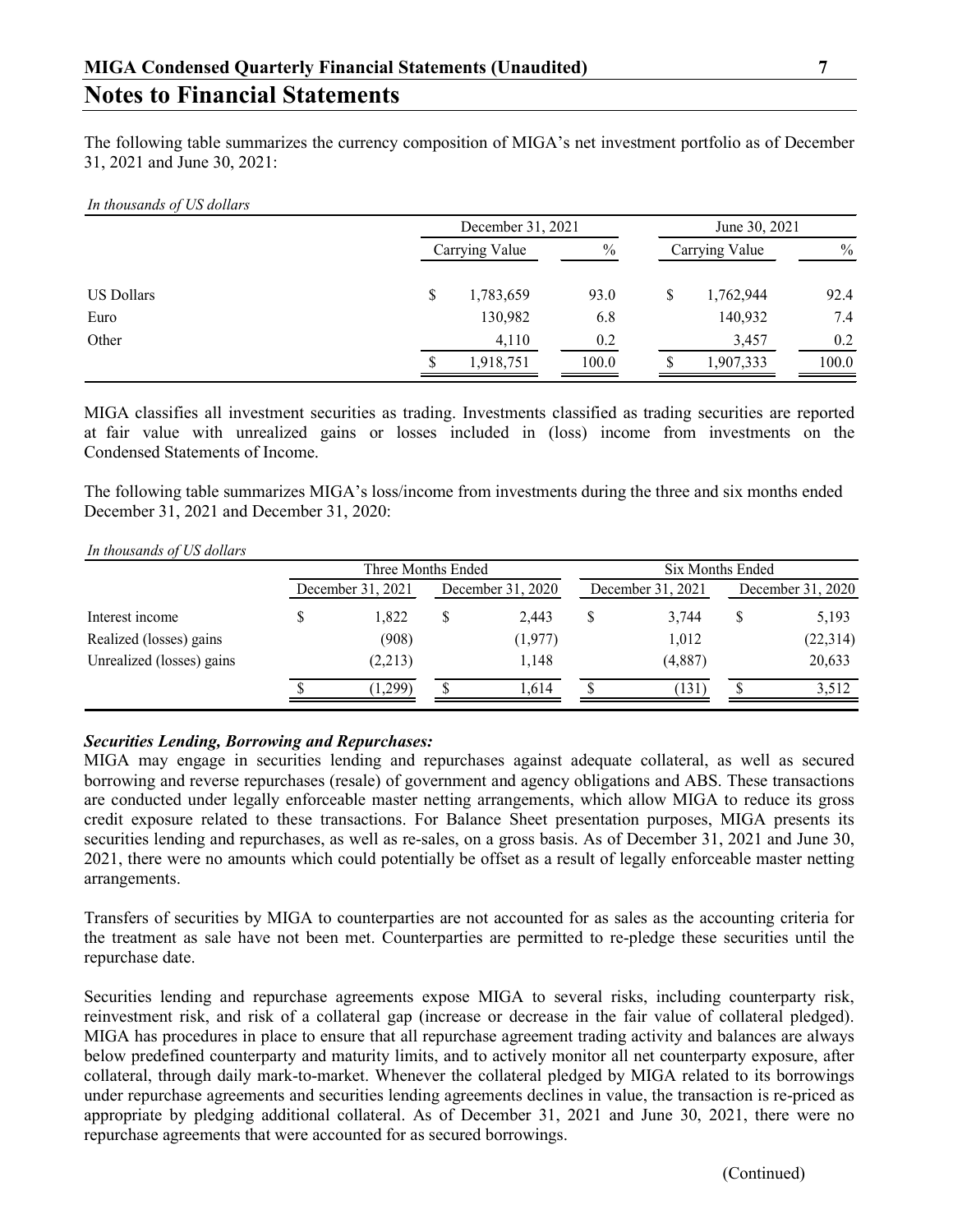In the case of resale agreements, MIGA receives collateral in the form of liquid securities and is permitted to repledge these securities. While these transactions are legally considered to be true purchases and sales, the securities received are not recorded as Investments on MIGA's Balance Sheets as the accounting criteria for treatment as a sale have not been met. As of December 31, 2021 and June 30, 2021, MIGA had not received securities under resale agreements.

#### *Credit Exposure:*

The maximum credit exposure of investments closely approximates the fair values of the financial instruments.

ABS holdings are investment grade, and therefore, do not pose a significant credit risk to MIGA as of December 31, 2021. However, market deterioration could cause this to change in future periods.

#### **Note C: Derivative Instruments**

MIGA uses currency forward contracts, currency swaps, interest rate swaps, options, futures contracts and TBA securities to enhance the returns from and manage the currency risk in its investment portfolio.

The following table summarizes MIGA's loss/income from derivative instruments, reported as part of (loss) income from investments and included in the table above, which mainly relates to interest rate futures, options, covered forwards and currency swaps for the three and six months ended December 31, 2021 and December 31, 2020:

#### *In thousands of US dollars*

|                           | Three Months Ended |                   |         |  | Six Months Ended  |  |                   |  |
|---------------------------|--------------------|-------------------|---------|--|-------------------|--|-------------------|--|
|                           | December 31, 2021  | December 31, 2020 |         |  | December 31, 2021 |  | December 31, 2020 |  |
| Interest expense          | (543)              |                   | (116)   |  | (1,175)           |  | (59)              |  |
| Realized (losses) gains   | (156)              |                   | (2,146) |  | 2,471             |  | (22, 150)         |  |
| Unrealized (losses) gains | (3,197)            |                   | 3,143   |  | (3,663)           |  | 23,728            |  |
|                           | (3,896)            |                   | 881     |  | (2,367)           |  | 1,519             |  |

Derivative contracts include currency forward contracts, TBA securities, swaptions, exchange traded options and futures contracts, currency swaps and interest rate swaps. Currency forward contracts, currency swaps and interest rate swaps are plain vanilla and are valued using the standard discounted cash flow methods using market observable inputs such as yield curves, foreign exchange rates, basis spreads and funding spreads.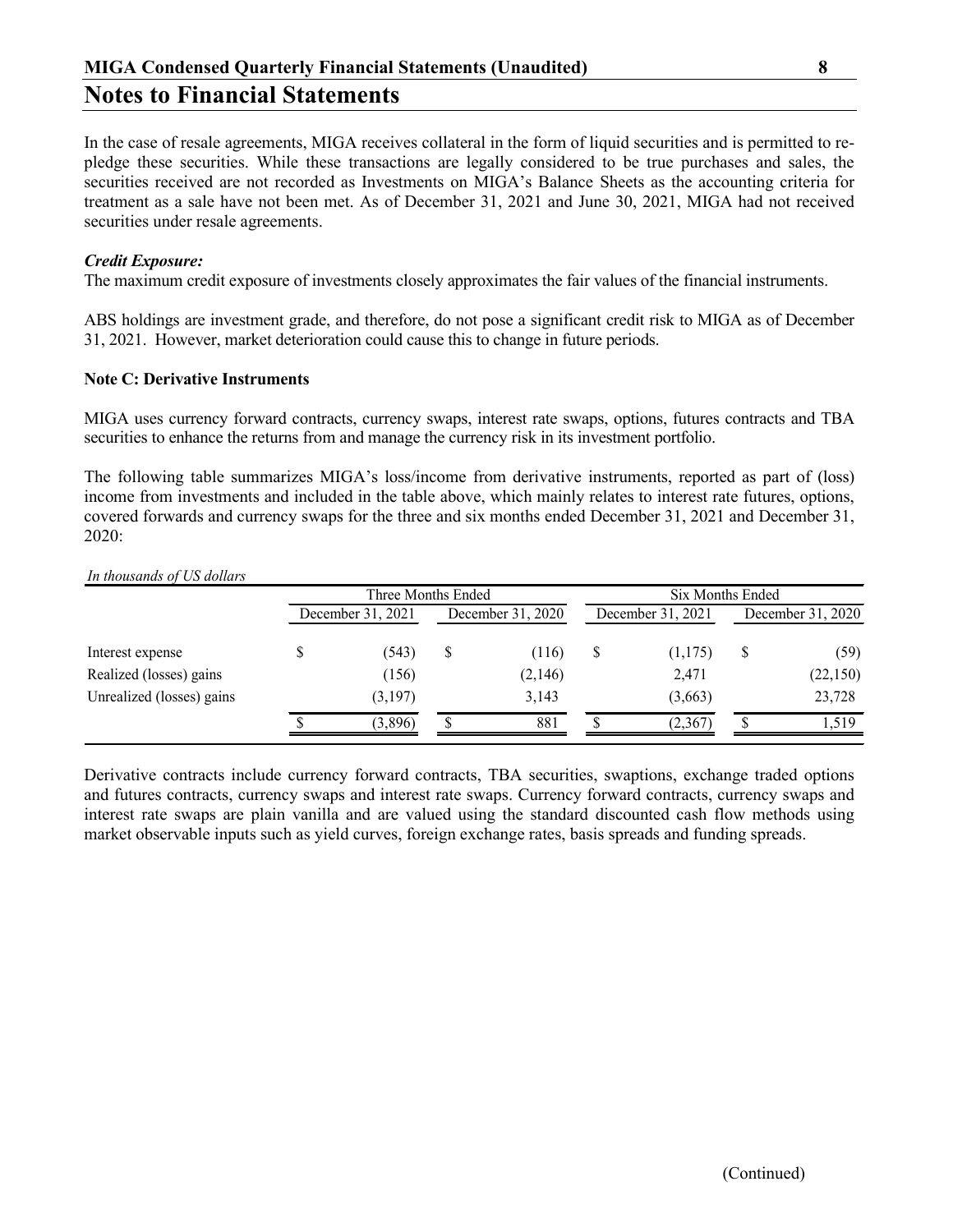#### *Notional Amounts and Credit Exposures of the Derivative Instruments*

The following table provides information on the credit exposure and notional amounts of the derivative instruments as of December 31, 2021 and June 30, 2021:

#### *In thousands of US dollars*

| Type of contracts                                       | December 31, 2021 | June 30, 2021 |         |  |
|---------------------------------------------------------|-------------------|---------------|---------|--|
| Interest rate swaps                                     |                   |               |         |  |
| Notional principal                                      | \$<br>86,700      | \$            | 75,900  |  |
| Credit exposure                                         | 343               |               | 38      |  |
| Currency forward contracts and currency swaps           |                   |               |         |  |
| Notional principal                                      | 981,066           |               | 934,790 |  |
| Credit exposure                                         | 30,503            |               | 13,492  |  |
| Exchange traded options and futures <sup><i>a</i></sup> |                   |               |         |  |
| Notional long position                                  |                   |               | 31,200  |  |
| Notional short position                                 | 662,000           |               | 577,400 |  |

*a. Exchange traded instruments are generally subject to daily margin requirements and deemed to have no material credit risk. All options and futures contracts are interest rate contracts.*

#### *Offsetting Assets and Liabilities*

MIGA enters into International Swaps and Derivatives Association, Inc. (ISDA) master netting agreements with substantially all of its derivative counterparties. These legally enforceable master netting agreements give MIGA the right to liquidate securities held as collateral and to offset receivables and payables with the same counterparty, in the event of default by the counterparty.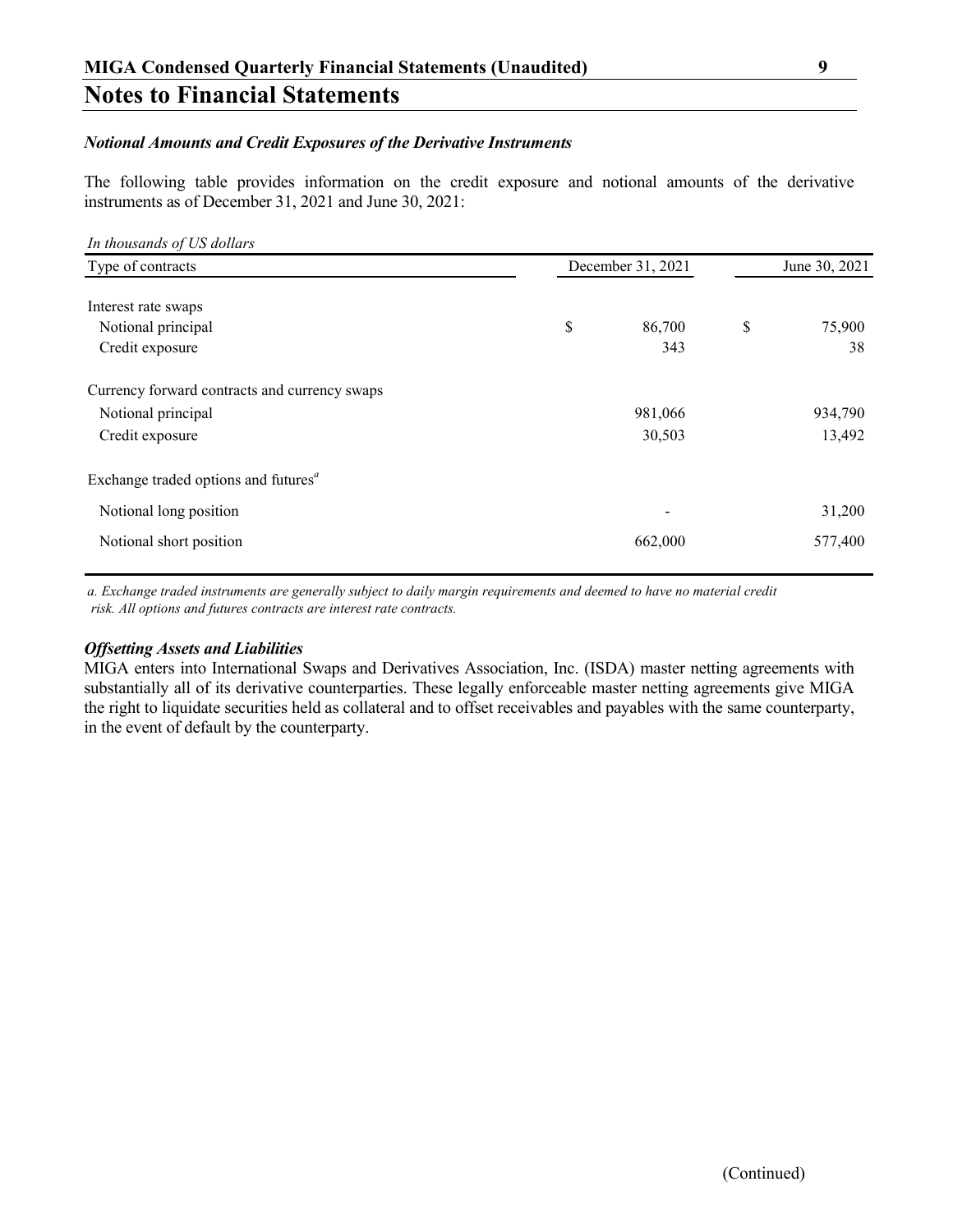The following tables summarize information on derivative assets and liabilities (before and after netting adjustments) that are reflected on MIGA's Condensed Balance Sheet as of December 31, 2021 and June 30, 2021. The effects of legally enforceable master netting agreements are applied on an aggregate basis to the total derivative asset and liability position. The net derivative asset positions have been further reduced by the cash collateral received.

#### *In thousands of US dollars*

|                      | December 31, 2021 |                      |            |                                           |           |                          |         |                                    |            |                                                          |             |  |  |
|----------------------|-------------------|----------------------|------------|-------------------------------------------|-----------|--------------------------|---------|------------------------------------|------------|----------------------------------------------------------|-------------|--|--|
|                      |                   |                      |            |                                           |           |                          |         |                                    |            |                                                          |             |  |  |
|                      |                   |                      |            |                                           |           |                          |         |                                    |            |                                                          | Net Amounts |  |  |
| Offset<br>Recognized |                   |                      |            |                                           |           |                          |         |                                    |            |                                                          |             |  |  |
| \$                   | 1,325             | $\mathbb{S}$         | (982)      | S                                         | 343       | \$                       | 1,064   | \$                                 | (619)      | \$                                                       | 445         |  |  |
|                      | 100,965           |                      | (96, 946)  |                                           | 4,019     |                          | 77,485  |                                    | (76, 927)  |                                                          | 558         |  |  |
|                      | 665,045           |                      | (638, 561) |                                           | 26,484    |                          | 142,750 |                                    | (139, 649) |                                                          | 3,101       |  |  |
|                      | 986               |                      |            |                                           | 986       |                          | ۰       |                                    |            |                                                          | ۰.          |  |  |
| <sup>\$</sup>        | 768,321           | \$                   | (736, 489) | \$                                        | 31,832    | \$                       | 221,299 | $\mathbb{S}$                       | (217, 195) | $\mathbb{S}$                                             | 4,104       |  |  |
|                      |                   |                      |            |                                           | (4,100)   |                          |         |                                    |            |                                                          | (4,100)     |  |  |
|                      |                   |                      |            |                                           | 27,732    |                          |         |                                    |            |                                                          | 4           |  |  |
|                      |                   |                      |            |                                           | (25, 238) |                          |         |                                    |            |                                                          |             |  |  |
|                      |                   |                      |            |                                           | 2,493     |                          |         |                                    |            |                                                          |             |  |  |
|                      |                   | <b>Gross Amounts</b> |            | Derivative Assets<br><b>Gross Amounts</b> |           | Net Amounts<br>Presented |         | <b>Gross Amounts</b><br>Recognized |            | Derivative Liabilities<br><b>Gross Amounts</b><br>Offset | Presented   |  |  |

*a. These relate to swaptions, exchange traded options and futures contracts.*

*b. Does not include excess collateral received.*

*c. May differ from the sum of individual figures shown because of rounding.*

#### *In thousands of US dollars*

|                                                                       | June 30, 2021                      |                          |    |                                 |    |                          |    |                                    |    |                                |    |                          |  |
|-----------------------------------------------------------------------|------------------------------------|--------------------------|----|---------------------------------|----|--------------------------|----|------------------------------------|----|--------------------------------|----|--------------------------|--|
|                                                                       |                                    |                          |    | Derivative Assets               |    |                          |    |                                    |    | Derivative Liabilities         |    |                          |  |
|                                                                       | <b>Gross Amounts</b><br>Recognized |                          |    | <b>Gross Amounts</b><br>Offset  |    | Net Amounts<br>Presented |    | <b>Gross Amounts</b><br>Recognized |    | <b>Gross Amounts</b><br>Offset |    | Net Amounts<br>Presented |  |
| Interest rate swaps<br>Currency forward contracts<br>Currency swaps   | \$                                 | 451<br>86,232<br>510,122 | \$ | (413)<br>(84,378)<br>(498, 484) | S  | 38<br>1,854<br>11,638    | \$ | 1,103<br>52<br>348,940             | \$ | (677)<br>(52)<br>(340,272)     | S  | 426<br>8,668             |  |
| Others <sup><math>a</math></sup>                                      | \$                                 | 419<br>597,224           | S  | (583, 275)                      | \$ | 419<br>13,949            | \$ | 350,095                            | \$ | (341,001)                      | \$ | 9,094                    |  |
| Amounts subject to legally<br>enforceable master netting<br>agreement |                                    |                          |    |                                 |    | (6, 599)                 |    |                                    |    |                                |    | (6,599)                  |  |
| Net derivative positions<br>at counterparty level                     |                                    |                          |    |                                 |    | 7,350                    |    |                                    |    |                                |    | 2,496                    |  |
| Less:<br>Cash collateral received <sup>b</sup>                        |                                    |                          |    |                                 |    | (4,650)                  |    |                                    |    |                                |    |                          |  |
| Net derivative exposure<br>after collateral                           |                                    |                          |    |                                 |    | 2,700                    |    |                                    |    |                                |    |                          |  |

*a. These relate to swaptions, exchange traded options and futures contracts.*

*b. Does not include excess collateral received.*

*c. May differ from the sum of individual figures shown because of rounding.*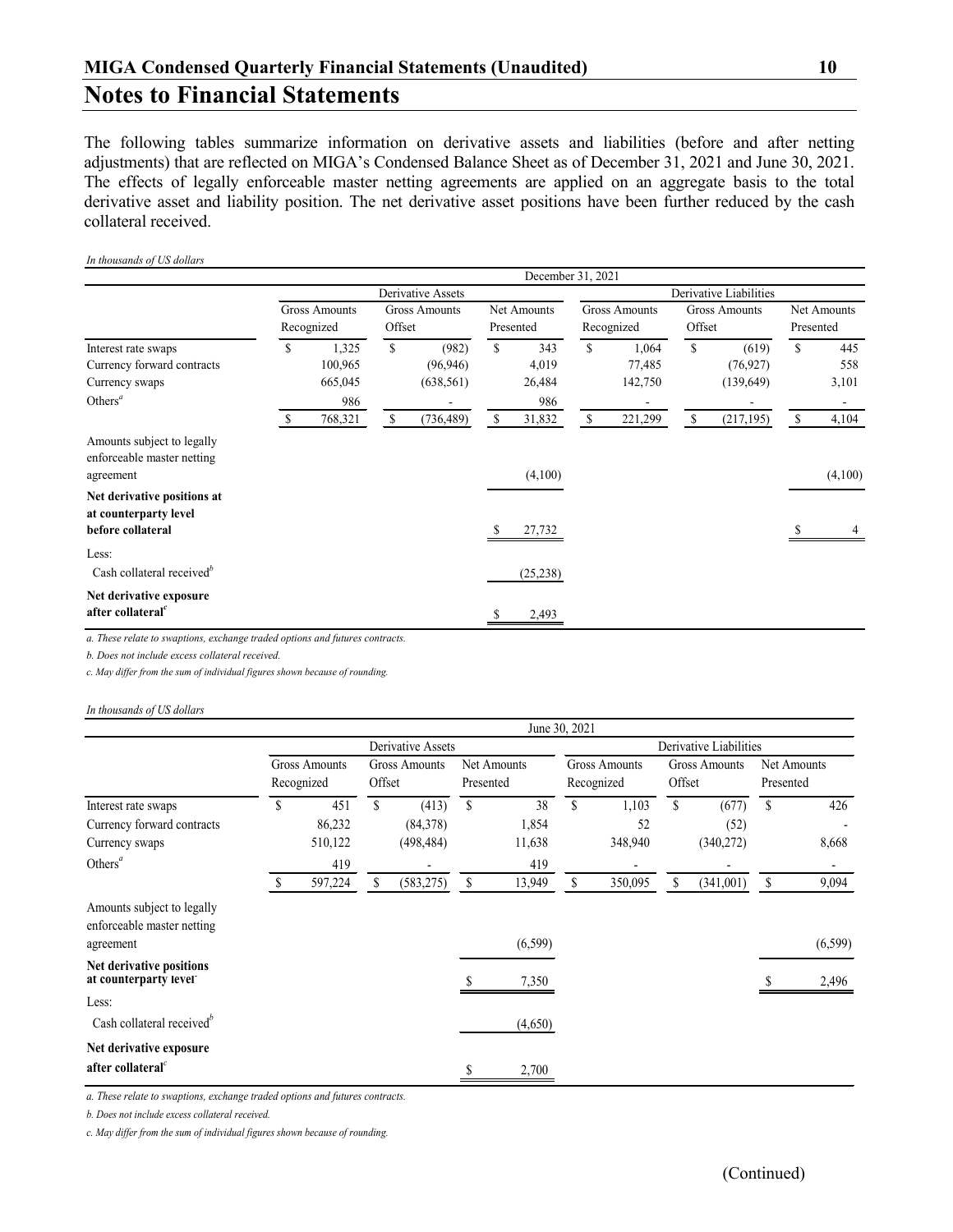#### **Note D: Capital Stock**

At December 31, 2021, MIGA's authorized capital stock comprised 186,665 (186,665 – June 30, 2021) shares, of which 177,409 (177,409 – June 30, 2021) shares had been subscribed. Each share has a par value of USD10,820. Of the subscribed capital as of December 31, 2021, \$366,291,000 (\$366,291,000 – June 30, 2021) has been paid in; and the remaining \$1,553,274,000 (\$1,553,274,000 - June 30, 2021) is subject to call.

At December 31, 2021, MIGA had \$109,761,000 (\$110,598,000 – June 30, 2021) in the form of non-negotiable, non-interest bearing demand obligations (promissory notes), relating to the initial capital subscriptions.

A summary of the changes in MIGA's authorized, subscribed and paid-in capital during the six months ended December 31, 2021 and fiscal year ended June 30, 2021:

|                                            |         | <b>Initial Capital</b>    |        | Capital Increase        | Total   |                                |  |  |
|--------------------------------------------|---------|---------------------------|--------|-------------------------|---------|--------------------------------|--|--|
|                                            | Shares  | (US\$000)                 | Shares | (US\$000)               | Shares  | (US\$000)                      |  |  |
| At December 31, 2021                       |         |                           |        |                         |         |                                |  |  |
| Authorized:<br>At beginning of fiscal year | 108,106 | \$<br>1,169,707           | 78,559 | \$<br>850,008           | 186,665 | 2,019,715<br>\$                |  |  |
| New membership<br>At end of period         | 108,106 | 1,169,707<br>\$           | 78,559 | \$<br>850,008           | 186,665 | 2,019,715<br>\$                |  |  |
|                                            |         |                           |        |                         |         |                                |  |  |
| Subscribed:<br>At beginning of fiscal year | 108,106 | \$<br>1,169,707           | 69,303 | \$<br>749,858           | 177,409 | 1,919,565<br>\$                |  |  |
| New membership<br>At end of period         | 108,106 | $\mathbb{S}$<br>1,169,707 | 69,303 | 749,858<br>$\mathbb{S}$ | 177,409 | 1,919,565<br>$\boldsymbol{\S}$ |  |  |
| Uncalled portion of the Subscription       |         | (935,766)                 |        | (617,508)               |         | (1, 553, 274)                  |  |  |
| Paid-in Capital                            |         | 233,941                   |        | 132,350                 |         | 366,291                        |  |  |
| At June 30, 2021                           |         |                           |        |                         |         |                                |  |  |
| Authorized:<br>At beginning of fiscal year | 108,106 | \$<br>1,169,707           | 78,559 | \$<br>850,008           | 186,665 | \$<br>2,019,715                |  |  |
| New membership<br>At end of period         | 108,106 | 1,169,707<br>\$           | 78,559 | 850,008<br>\$           | 186,665 | \$<br>2,019,715                |  |  |
| Subscribed:<br>At beginning of fiscal year | 108,106 | \$<br>1,169,707           | 69,303 | \$<br>749,858           | 177,409 | 1,919,565<br>\$                |  |  |
| New membership<br>At end of period         | 108,106 | 1,169,707<br>\$           | 69,303 | 749,858<br>\$           | 177,409 | 1,919,565<br>\$                |  |  |
| Uncalled portion of the Subscription       |         | (935, 766)                |        | (617,508)               |         | (1, 553, 274)                  |  |  |
| Paid-in Capital                            |         | 233,941                   |        | 132,350                 |         | 366,291                        |  |  |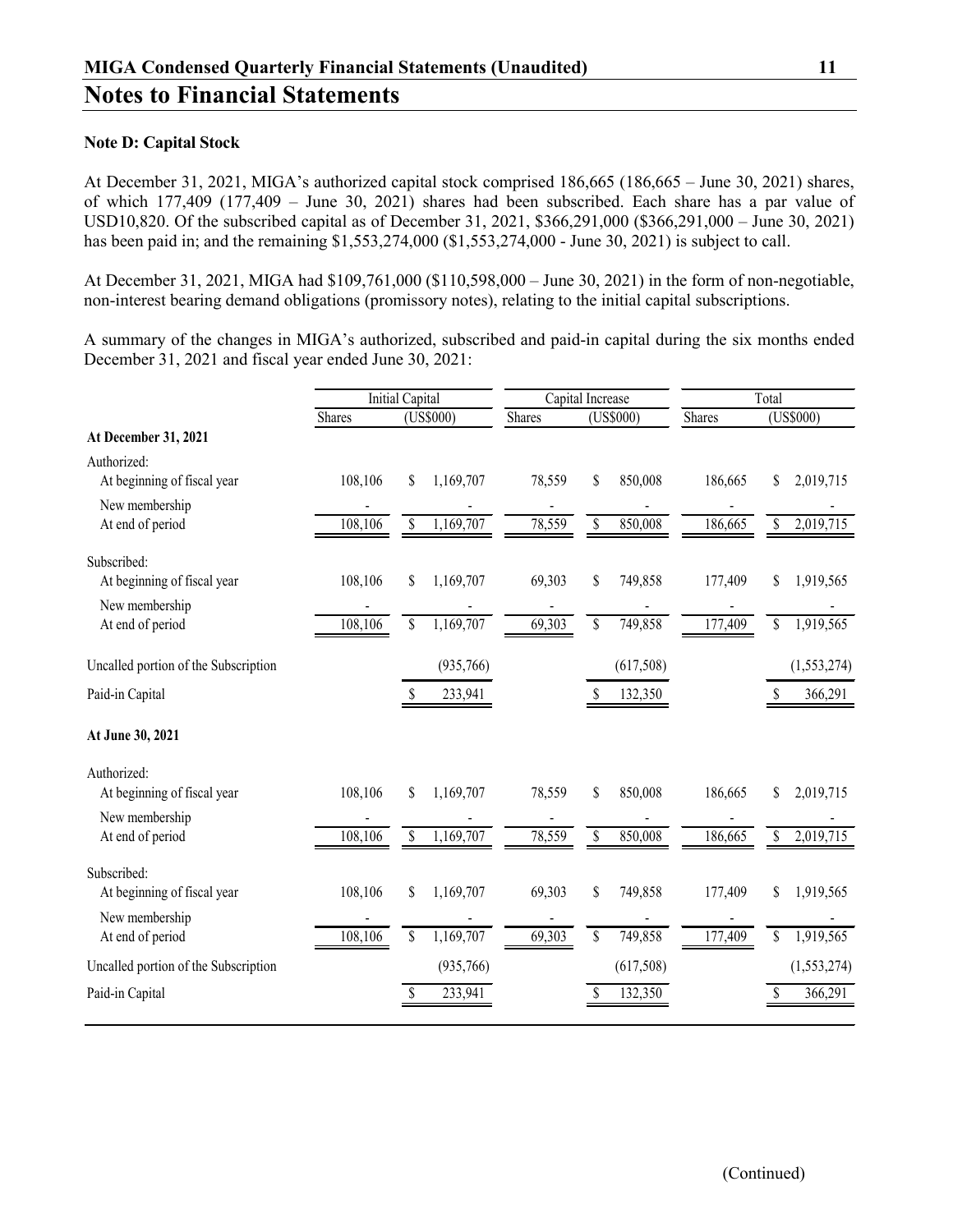#### **Note E: Guarantees**

#### *Guarantee Program*

MIGA offers guarantees or insurance against loss caused by non-commercial risks to eligible investors and lenders on qualified investments in developing member countries. MIGA insures investments for up to 20 years against six different categories of risk: currency inconvertibility and transfer restriction, expropriation, war and civil disturbance, breach of contract, non-honoring of a sovereign financial obligation, and non-honoring of a financial obligation by a state-owned enterprise.

MIGA considers the guarantee contracts it issues to be short-duration contracts, with the guarantees structured as short contract periods (quarterly, semi-annual and annual), and the guarantee holders generally having the ability to elect and modify or cancel contract terms and coverages at the end of each period. Short-duration contracts are contracts for which the issuer recognizes premiums received as revenue over the period of the contract in proportion to the amount of insurance coverage provided.

Premium rates applicable are set forth in the contracts. Payments against all claims under a guarantee may not exceed the maximum amount of coverage issued under the guarantee. Under breach of contract coverage, payments against claims may not exceed the lesser of the amount of guarantee and the arbitration award.

#### *Contingent Liability*

A contract of guarantee issued by MIGA may permit the guarantee holder, at the start of each contract period, to elect coverage and place amounts on current, standby and future interest. At any given point in time, MIGA is at risk for amounts placed on current. The maximum amount of contingent liability (gross exposure), representing MIGA's exposure to insurance claims (current), as well as standby and future interest coverage for which MIGA is committed but not currently at risk, totaled \$22,539,118,000 as of December 31, 2021 (\$22,956,687,000 – June 30, 2021).

The composition of MIGA's gross exposure as of December 31, 2021 and June 30, 2021 was as follows:

#### *In thousands of US dollars*

| In mousands of CS abuurs                                 |   |                   |   |               |  |  |
|----------------------------------------------------------|---|-------------------|---|---------------|--|--|
|                                                          |   | December 31, 2021 |   | June 30, 2021 |  |  |
| Gross exposure (Maximum amount of contingent liability)* | S | 22,539,118        | S | 22,956,687    |  |  |
| Of which:                                                |   |                   |   |               |  |  |
| Current amounts*                                         |   | 19,321,587        |   | 18,736,031    |  |  |
| Standby amounts*                                         |   | 1,510,774         |   | 2,467,697     |  |  |
| Future interest amounts*                                 |   | 1,723,732         |   | 1,826,975     |  |  |

*\* Amounts represent maximum contingent liability under each category and are not necessarily additive.*

#### *Trust Fund Activities*

MIGA also acts as administrator of some investment guarantee trust funds. MIGA, on behalf of the trust funds, issues guarantees against losses caused by non-commercial risks to eligible investors on qualified investments in the countries specified in the trust fund agreements. Under the trust fund agreements, MIGA, as administrator of the trust funds, is not liable on its own account for payment of any claims under contracts of guarantees issued by MIGA on behalf of such trust funds. Guarantees issued by MIGA on behalf of trust funds had a total outstanding gross exposure of \$20,293,520 as of December 31, 2021 (\$24,823,900 – June 30, 2021).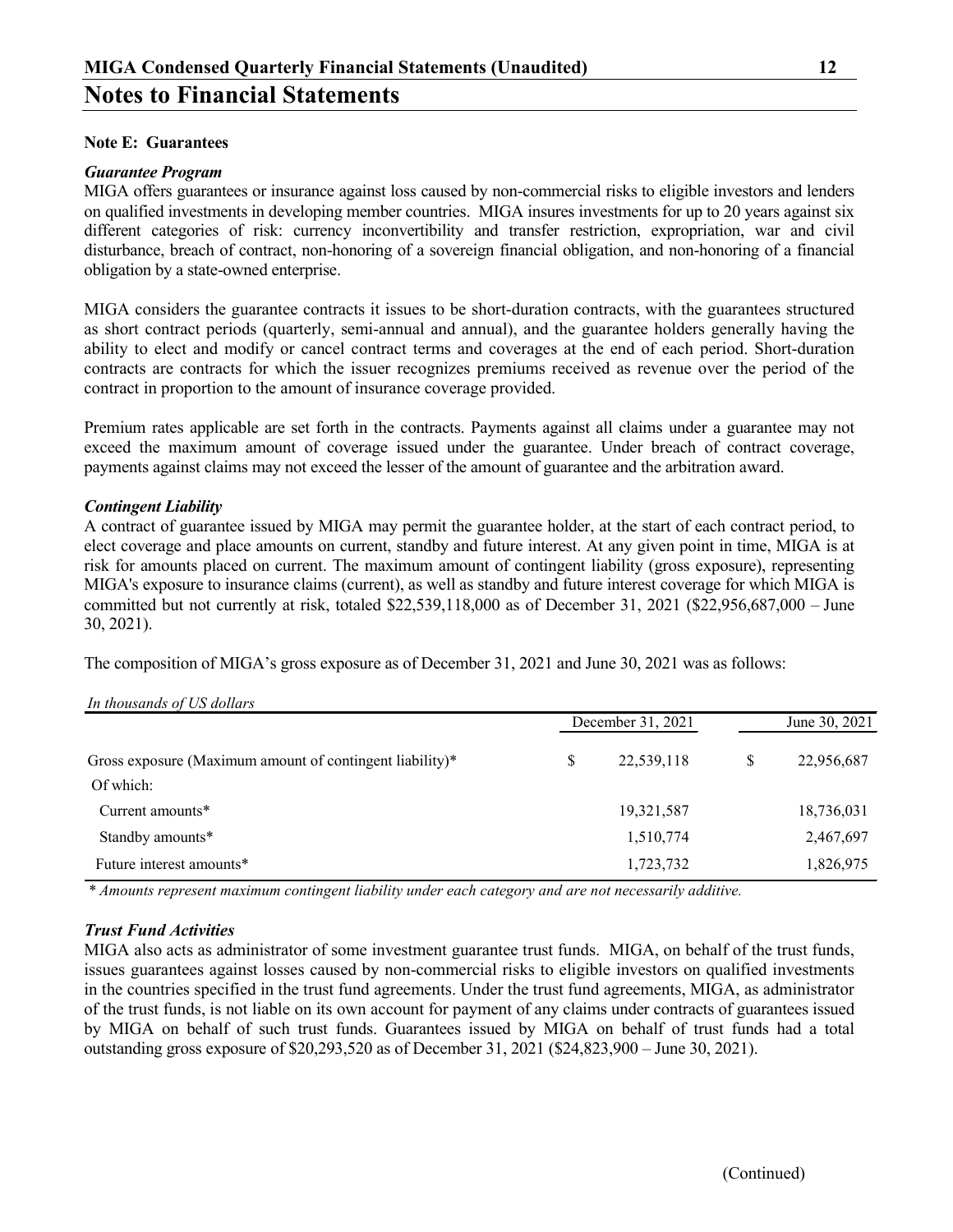#### *Reinsurance and Other Ceded Exposures*

MIGA obtains treaty and facultative reinsurance (both public and private) to augment its underwriting capacity and to mitigate its risk by protecting portions of its insurance portfolio, and not for speculative reasons. All reinsurance contracts are ceded on a proportionate basis. However, MIGA is exposed to reinsurance nonperformance risk in the event that reinsurers fail to pay their proportionate share of the loss in case of a claim. MIGA manages this risk by requiring that private sector reinsurers be rated by at least two of the four major rating agencies (Standard & Poor's, A.M. Best, Moody's and Fitch). The minimum rating required for private reinsurers is A by S&P or Fitch, A2 by Moody's and A- by A.M. Best. In addition, MIGA may also place reinsurance with public insurers of member countries that operate under and benefit from the full faith and credit of their governments and with multilateral agencies that represent an acceptable counterparty risk. MIGA has established limits, at both the project and portfolio levels, which restrict the amount of reinsurance that may be ceded. As of December 31, 2021, the project limit states that MIGA may cede no more than 90 percent of any individual project. Similarly, the portfolio limit states that MIGA may not reinsure more than 70 percent of its aggregate gross exposure.

In addition, MIGA administers the Conflict-Affected and Fragile Economies Facility (CAFEF), a donor partnerfunded trust fund utilizing a reinsurance structure under which MIGA issues guarantees and cedes to the CAFEF a first loss layer, for eligible projects. As of December 31, 2021, out of \$285,879,200 (\$413,032,000 – June 30, 2021) in gross exposure under this arrangement on MIGA's own account, amounts ceded to CAFEF under the first loss layer totaled \$26,542,000 (\$33,046,000 – June 30, 2021).

MIGA is also able to cede exposures to International Development Association (IDA) under the MIGA Guarantee Facility (MGF), one of the four facilities set up under the IDA18 IFC-MIGA Private Sector Window (PSW) to promote investment in IDA-only and FCS countries. Under this facility, MIGA issues guarantees and cedes exposures to IDA through a risk sharing arrangement on a first loss basis or risk participation akin to reinsurance, for eligible projects. As of December 31, 2021, MIGA's gross exposure on projects utilizing this facility was \$915,395,900 (\$680,050,000 – June 30, 2021), and the amount ceded to IDA under the first loss layer totaled \$220,707,000 (\$188,743,000 – June 30, 2021).

The table below provides a reconciliation between MIGA's gross guarantee exposure and net exposure as of December 31, 2021 and June 30, 2021:

|                                                 | December 31, 2021 | June 30, 2021 |              |  |
|-------------------------------------------------|-------------------|---------------|--------------|--|
| Gross guarantee exposure                        | \$<br>22,539,118  | \$            | 22,956,687   |  |
| Less: Ceded exposures                           |                   |               |              |  |
| Facultative and Treaty reinsurers               | (13, 410, 145)    |               | (13,600,710) |  |
| <b>CAFEF</b>                                    | (26, 542)         |               | (33,046)     |  |
| IDA PSW - MGF (Note I)                          | (220,707)         |               | (188, 743)   |  |
| Net guarantee exposure before exposure exchange | 8,881,724         |               | 9,134,188    |  |
| Less:                                           |                   |               |              |  |
| Exposure Exchange Agreement (Note I)            | (218)             |               | (180)        |  |
| Net guarantee exposure                          | 8,881,506         |               | 9,134,008    |  |

MIGA can also provide both public (official) and private insurers with facultative reinsurance. As of December 31, 2021, total insurance exposure assumed by MIGA, primarily with official investment insurers, amounted to \$128,533,000 (\$218,533,000 – June 30, 2021).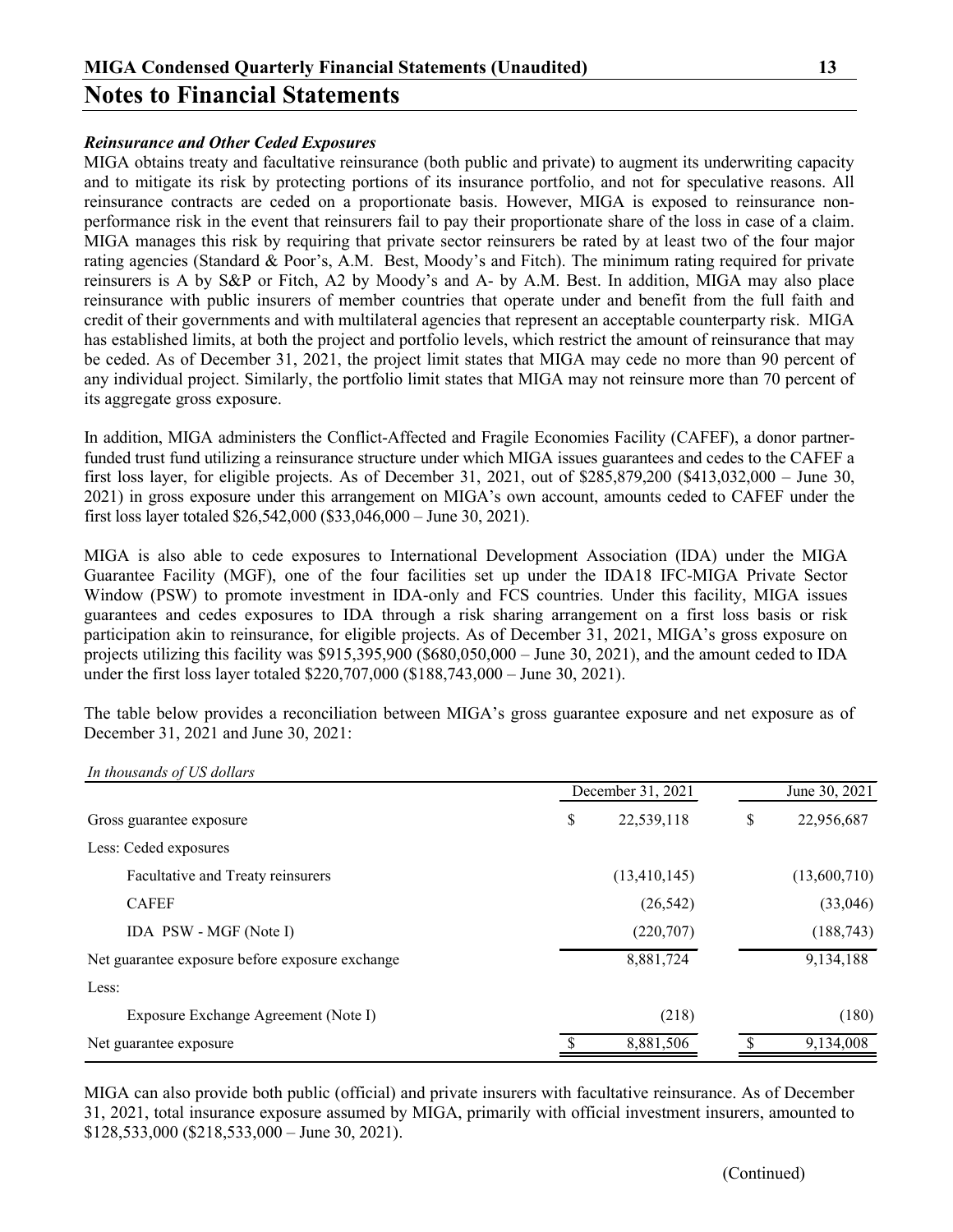#### *Premiums, Fees and Commission*

Premiums, fees and commission relating to direct, assumed, and ceded contracts for the three and six months ended December 31, 2021 and December 31, 2020 were as follows:

| In thousands of US dollars                          |    |                    |                   |                  |                   |    |                   |  |
|-----------------------------------------------------|----|--------------------|-------------------|------------------|-------------------|----|-------------------|--|
|                                                     |    | Three Months Ended |                   | Six Months Ended |                   |    |                   |  |
|                                                     |    | December 31, 2021  | December 31, 2020 |                  | December 31, 2021 |    | December 31, 2020 |  |
| Premiums written                                    |    |                    |                   |                  |                   |    |                   |  |
| Direct                                              | \$ | 52,726             | \$<br>60,298      | \$               | 77,632            | \$ | 105,210           |  |
| Upfront premium contracts <sup><math>a</math></sup> |    | 8,959              | 12,832            |                  | 8,959             |    | 25,430            |  |
| Regular guarantee contracts <sup>b</sup>            |    | 43,767             | 47,466            |                  | 68,673            |    | 79,780            |  |
| Assumed                                             |    | (27)               | 1,783             |                  | 512               |    | 1,920             |  |
| Ceded                                               |    | (26, 179)          | (31,511)          |                  | (40, 811)         |    | (57,228)          |  |
| Upfront premium contracts <sup><math>a</math></sup> |    | (5,116)            | (6,182)           |                  | (5,116)           |    | (14, 353)         |  |
| Regular guarantee contracts <sup>b</sup>            |    | (21,063)           | (25, 329)         |                  | (35,695)          |    | (42, 875)         |  |
|                                                     | S  | 26,520             | \$<br>30,570      | \$               | 37,333            | \$ | 49,902            |  |
| Gross premium income                                |    |                    |                   |                  |                   |    |                   |  |
| Direct                                              |    | 57,254             | 60,989            | $\mathbf S$      | 114,576           | \$ | 121,341           |  |
| Assumed                                             |    | 195                | 550               |                  | 741               |    | 1,103             |  |
|                                                     |    | 57,449             | 61,539            |                  | 115,317           |    | 122,444           |  |
| Premium ceded                                       |    | (35, 363)          | (39,117)          |                  | (71,060)          |    | (76, 757)         |  |
| Net Premium earned                                  |    | 22,086             | 22,422            |                  | 44,257            |    | 45,687            |  |
| Ceding commission and other fees                    |    | 9,469              | 9,851             |                  | 18,951            |    | 19,711            |  |
| Brokerage and other charges                         |    | (1,401)            | (1,324)           |                  | (2,766)           |    | (2,959)           |  |
| Net Premium Income                                  | \$ | 30,154             | \$<br>30,949      | \$               | 60,442            | \$ | 62,439            |  |

*a. Relating to single pay contracts for which premiums are received in full for the tenor of the contracts.*

*b. Premium receipts are attributable to each contract period which are typically quarterly, semi-annual or annual.*

#### *Prepaid Premium Ceded to Reinsurers*

The following table summarizes the composition of prepaid premium ceded to reinsurers as of December 31, 2021 and June 30, 2021:

| In thousands of US dollars               |                   |               |         |
|------------------------------------------|-------------------|---------------|---------|
|                                          | December 31, 2021 | June 30, 2021 |         |
| Upfront premium contracts $a$            |                   | 336,119       | 371,144 |
| Regular guarantee contracts <sup>b</sup> |                   | 6.204         | 6,275   |
|                                          |                   | 342,323       | 377,419 |

*a. Relating to single pay contracts for which premiums are received in full for the tenor of the contracts.*

*b. Premium receipts are attributable to each contract period which are typically quarterly, semi-annual or annual.*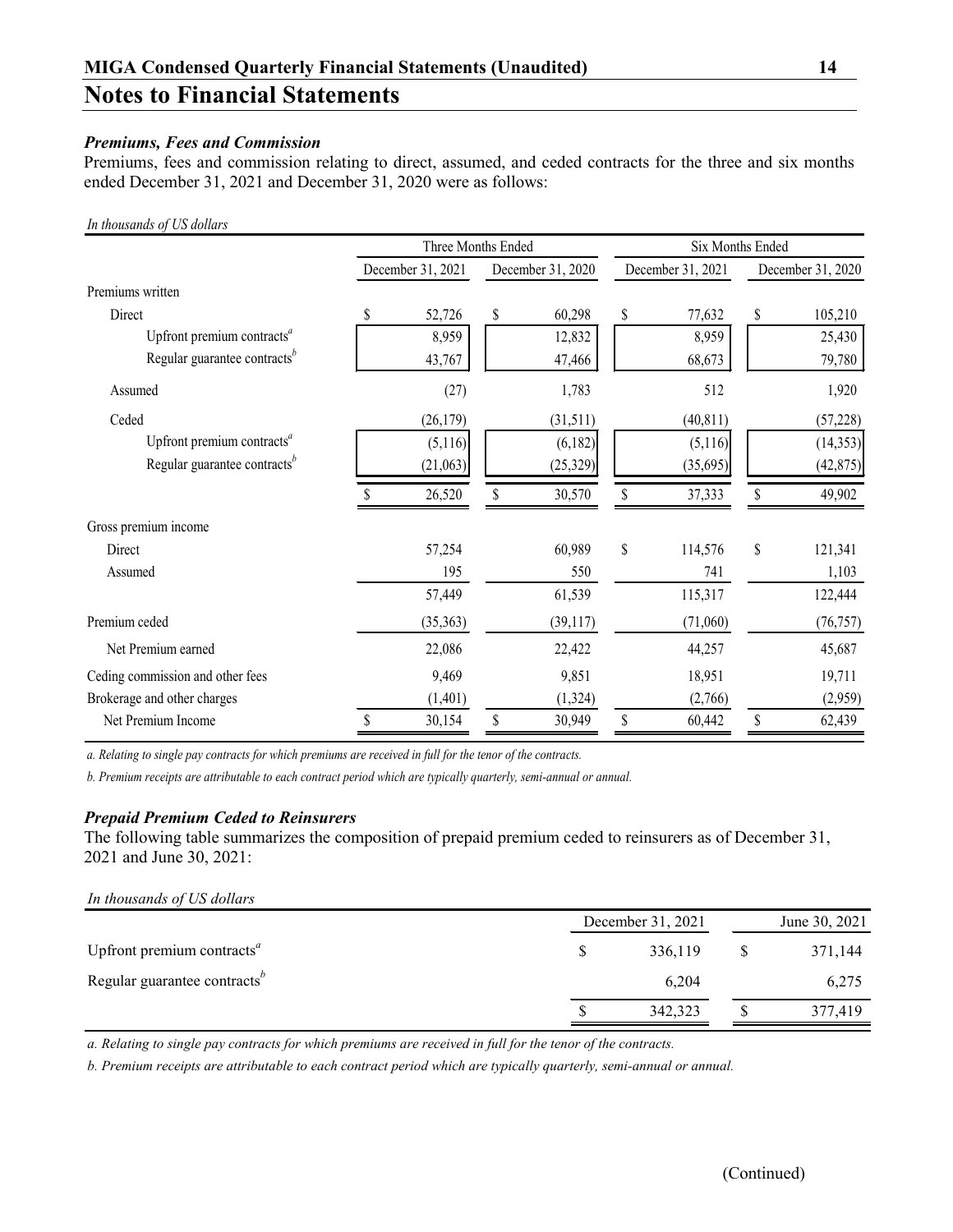#### *Unearned Premiums and Commissions*

The following table summarizes the composition of unearned premiums and commissions as of December 31, 2021 and June 30, 2021:

| In thousands of US dollars                          |                   |  |         |  |
|-----------------------------------------------------|-------------------|--|---------|--|
|                                                     | December 31, 2021 |  |         |  |
| Upfront premium contracts <sup><math>a</math></sup> | 518,357           |  | 569,134 |  |
| Regular guarantee contracts <sup>b</sup>            | 47.205            |  | 46,043  |  |
|                                                     | 565,562           |  | 615,177 |  |
|                                                     |                   |  |         |  |

*a. Relating to single pay contracts for which premiums are received in full for the tenor of the contracts.*

*b. Premium receipts are attributable to each contract period which are typically quarterly, semi-annual or annual.*

#### *Portfolio Risk Management*

Controlled acceptance of non-commercial risk in developing countries is MIGA's core business. The underwriting of such risk requires a comprehensive risk management framework to analyze, measure, mitigate and control risk exposures.

Claims risk, the largest risk for MIGA, is the risk of incurring a financial loss as a result of a claimable noncommercial risk event in developing countries. Non-commercial risk assessment forms an integral part of MIGA's underwriting process and includes the analysis of both country-related and project-related risks.

Country risk assessment is a combination of quantitative and qualitative analysis. Ratings are assigned individually to each risk for which MIGA provides insurance coverage in a country. Country ratings are reviewed and updated every quarter. Country risk assessment forms the basis of the underwriting of insurance contracts, setting of premium levels, capital adequacy assessment and reserve for claims.

Project-specific risk assessment is performed by a cross-functional team. Based on the analysis of projectspecific risk factors within the country context, the final project risk ratings can be higher or lower than the country ratings of a specific coverage. The decision to issue an insurance contract is subject to approval by MIGA's senior management and concurrence or approval by the Board of Directors. For insurance contracts that are issued under the Small Investment Program (SIP), the Board has delegated approval to MIGA's senior management. In order to avoid excessive risk concentration, MIGA sets exposure limits per country and per project. As of December 31, 2021, the maximum net exposure which may be assumed by MIGA is \$1,000 million (\$1,000 million – June 30, 2021) in each host country and \$300 million (\$300 million – June 30, 2021) for each project.

As approved by the Board of Directors and the Council of Governors, the maximum aggregate amount of contingent liabilities that may be assumed by MIGA is 500 percent (500 percent – June 30, 2021) of the sum of MIGA's unimpaired subscribed capital, retained earnings, accumulated other comprehensive income (loss) and net insurance portfolio reserve plus 100 percent of gross exposure ceded by MIGA through contracts of reinsurance. Accordingly, at December 31, 2021, the maximum level of guarantees outstanding (including reinsurance) may not exceed \$29,920,624,000 (\$29,988,860,000 – June 30, 2021).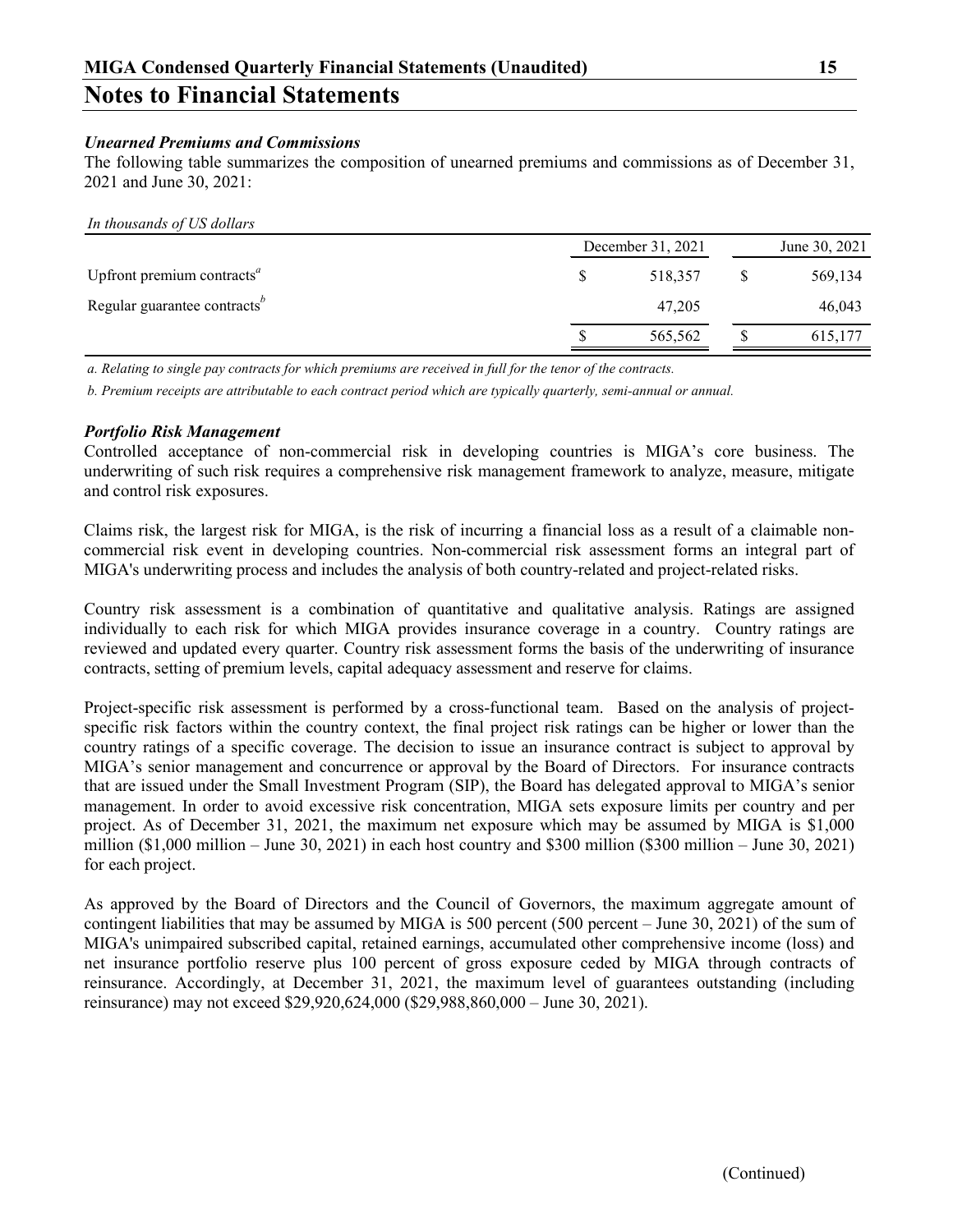#### *Portfolio Diversification*

MIGA aims to diversify its guarantee portfolio so as to limit the concentration of exposure in a host country, region, or sector. The portfolio shares of the top five and top ten largest exposure countries provide an indicator of concentration risk. The gross and net exposures of the top five and top ten countries at December 31, 2021 and June 30, 2021 are as follows:

#### *In thousands of US dollars*

|                                             | December 31, 2021   |                   |           |                    |           | June 30, 2021     |             |                    |  |  |
|---------------------------------------------|---------------------|-------------------|-----------|--------------------|-----------|-------------------|-------------|--------------------|--|--|
|                                             |                     | Exposure in       |           | Exposure in        |           | Exposure in       | Exposure in |                    |  |  |
|                                             | Top Five            |                   |           | Top Ten            |           | Top Five          | Top Ten     |                    |  |  |
|                                             | Countries           |                   | Countries |                    | Countries |                   | Countries   |                    |  |  |
| Gross Exposure<br>% of Total Gross Exposure | 7, 263, 755<br>32.2 |                   | S.        | 10,704,697<br>47.5 |           | 7,721,850<br>33.6 | S.          | 11,121,368<br>48.5 |  |  |
| Net Exposure<br>% of Total Net Exposure     |                     | 1,989,359<br>22.4 | S.        | 3,381,522<br>38.1  | S         | 2,162,098<br>23.7 |             | 3,496,709<br>38.3  |  |  |

A regionally diversified portfolio is desirable for MIGA as an insurer, because correlations of claims occurrences are typically higher within a region than between regions. When a correlation is higher, the probability of simultaneous occurrences of claims will be higher.

The regional distribution of MIGA's portfolio at December 31, 2021 and June 30, 2021 are shown in the following table:

#### *In thousands of US dollars*

|                                 |   |            |   | December 31, 2021 |                  | June 30, 2021 |            |     |           |           |  |  |
|---------------------------------|---|------------|---|-------------------|------------------|---------------|------------|-----|-----------|-----------|--|--|
|                                 |   |            |   |                   | $%$ of           |               |            |     |           | $%$ of    |  |  |
|                                 |   | Gross      |   | Net               | <b>Total Net</b> |               | Gross      |     | Net       | Total Net |  |  |
|                                 |   | Exposure   |   | Exposure          | Exposure         |               | Exposure   |     | Exposure  | Exposure  |  |  |
| East Asia & Pacific             | S | 2,682,790  | S | 717,889           | 8.1              | S             | 2,799,094  | S   | 762,357   | 8.4       |  |  |
| Europe & Central Asia           |   | 4,950,241  |   | 1,831,270         | 20.6             |               | 5,358,911  |     | 2,065,581 | 22.6      |  |  |
| Latin America & Caribbean       |   | 4,471,048  |   | 1,690,504         | 19.0             |               | 4,212,672  |     | 1,584,427 | 17.4      |  |  |
| Middle East & North Africa      |   | 2,828,708  |   | 931,550           | 10.5             |               | 2,956,411  |     | 1,004,247 | 11.0      |  |  |
| South Asia                      |   | 1,021,486  |   | 463,569           | 5.2              |               | 1,161,828  |     | 543,348   | 5.9       |  |  |
| Sub-Saharan Africa              |   | 6,187,606  |   | 3,166,227         | 35.7             |               | 6.047.359  |     | 3,088,855 | 33.8      |  |  |
| Regional Development Bank (RDB) |   | 397,239    |   | 80.497            | 0.9              |               | 420,412    |     | 85.193    | 0.9       |  |  |
|                                 |   | 22,539,118 |   | 8,881,506         | 100.0            |               | 22,956,687 | \$. | 9,134,008 | 100.0     |  |  |
|                                 |   |            |   |                   |                  |               |            |     |           |           |  |  |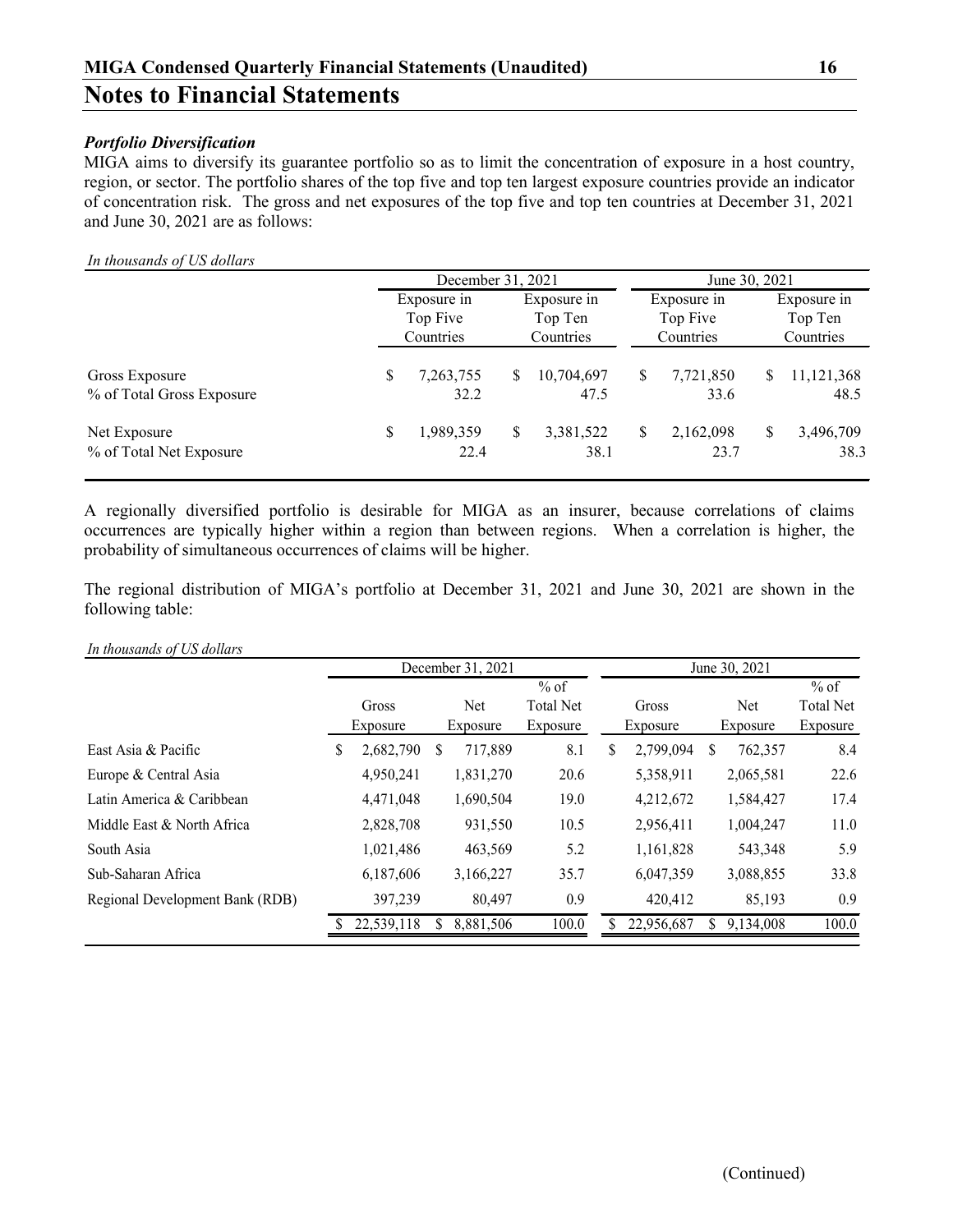|                           |            | December 31, 2021      |                  | June 30, 2021        |                |                  |  |  |  |  |
|---------------------------|------------|------------------------|------------------|----------------------|----------------|------------------|--|--|--|--|
|                           |            |                        | $%$ of           |                      |                | $%$ of           |  |  |  |  |
|                           | Gross      | Net                    | <b>Total Net</b> | Gross                | Net            | <b>Total Net</b> |  |  |  |  |
| <b>Sector</b>             | Exposure   | Exposure               | Exposure         | Exposure<br>Exposure |                | Exposure         |  |  |  |  |
| Agribusiness              | S          | \$<br>74,148<br>73,008 | 0.8              | \$<br>74,148         | S<br>73,008    | 0.8              |  |  |  |  |
| Construction <sup>a</sup> |            | 5,731<br>3,438         |                  | 5,731                | 3,438          |                  |  |  |  |  |
| Financial                 | 7,997,578  | 2,938,743              | 33.1             | 8,347,522            | 3,219,715      | 35.3             |  |  |  |  |
| Infrastructure            | 10,548,515 | 4,195,169              | 47.2             | 10,870,212           | 4,312,181      | 47.2             |  |  |  |  |
| Manufacturing             | 869,364    | 538,584                | 6.1              | 842,730              | 526,605        | 5.8              |  |  |  |  |
| Mining                    | 1,313,169  | 343,943                | 3.9              | 1,340,148            | 349,307        | 3.8              |  |  |  |  |
| Oil and Gas               | 205,935    | 100,952                | 1.1              | 314,548              | 163,096        | 1.8              |  |  |  |  |
| Services                  | 1,435,278  | 598,269                | 6.8              | 1,142,699            | 467,709        | 5.1              |  |  |  |  |
| Tourism                   |            | 89,400<br>89,400       | 1.0              | 18,949               | 18,949         | 0.2              |  |  |  |  |
|                           | 22,539,118 | 8,881,506<br>S         | 100.0            | 22,956,687           | 9,134,008<br>S | 100.0            |  |  |  |  |

The sectoral distribution of MIGA's portfolio at December 31, 2021 and June 30, 2021 are as follows:

#### *In thousands of US dollars*

*a. Represents less than 0.1%.*

#### **Note F: Reserve for Claims and other Exposures**

MIGA's reserve for claims and other exposures primarily comprise of the Insurance portfolio reserve (IPR) and Specific Reserve for Claims.

The following table provides an analysis of reserve for claims as of December 31, 2021 and June 30, 2021:

|                                                           |     |           |  | December 31, 2021              |            | June 30, 2021 |            |                                |           |            |  |
|-----------------------------------------------------------|-----|-----------|--|--------------------------------|------------|---------------|------------|--------------------------------|-----------|------------|--|
|                                                           | IPR |           |  | Specific Reserve<br>for Claims | Total      | <b>IPR</b>    |            | Specific Reserve<br>for Claims |           | Total      |  |
| Gross Reserve for Claims                                  |     | 692,622   |  | $46,735$ \$                    | 739,357    |               | 726,703    |                                | 20,084    | 746,787    |  |
| Less: Reinsurance recoverable <sup><math>a,b</math></sup> |     | (451.560) |  | (36, 465)                      | (488, 025) |               | (476, 751) |                                | (15, 781) | (492, 532) |  |
| Net Reserve for Claims <sup>c</sup>                       |     | 241,061   |  | 10.271                         | 251.332    |               | 249,952    |                                | 4.303     | 254,255    |  |

*a. As of December 31, 2021, excludes \$8,239 thousand (June 30, 2021 - \$8,501 thousand) reinsurance recoverable, net of allowance for credit losses of \$8 thousand*

 *(June 30, 2021 - \$10 thousand) associated with retroactive reinsurance contracts, which is included in the Reinsurance recoverable,net on the Condensed Balance Sheet.*

*b. Includes allowance for credit losses of \$602 thousand (June 30, 2021 - \$603 thousand), associated with prospective reinsurance.*

*c. May differ from the sum of individual figures shown because of rounding.*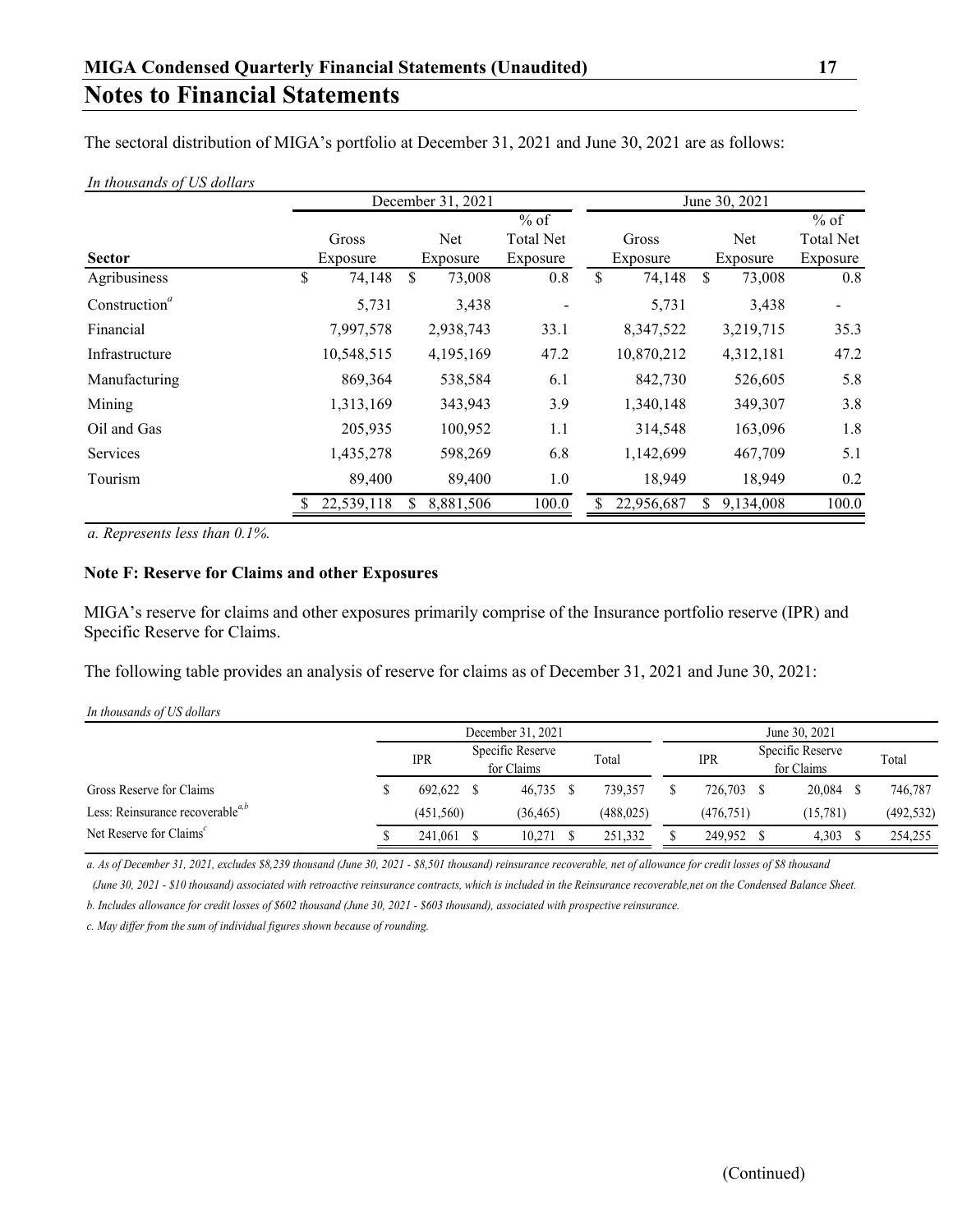The following table provides the composition of reinsurance recoverables at December 31, 2021 and June 30, 2021:

#### *In thousands of US dollars*

|                                      |                                               | December 31, 2021 | June 30, 2021 |  |
|--------------------------------------|-----------------------------------------------|-------------------|---------------|--|
| Prospective reinsurance <sup>a</sup> | <b>IPR</b><br>$\sim$                          | 451,560           | 476,751       |  |
|                                      | Specific Reserve for Claims<br>$\blacksquare$ | 36,465            | 15,781        |  |
|                                      |                                               | 488,025           | 492,532       |  |
| Retroactive reinsurance <sup>b</sup> | IPR                                           | 8,239             | 8,501         |  |
| Reinsurance recoverable, net         |                                               | 496.264           | 501,033       |  |

*a. Includes allowance for credit losses of \$602 thousand (\$603 thousand - June 30, 2021).*

*b. Includes allowance for credit losses \$8 thousand (\$10 thousand - June 30, 2021).*

The net increase in reserves for claims reflected in the Condensed Statement of Income for the three and six months ended December 31, 2021 and December 31, 2020 comprised of changes in the Insurance portfolio reserve and Specific reserve for claims as follows:

#### *In thousands of US dollars*

|                                                                |                   | Three Months Ended |    | Six Months Ended  |   |                   |   |                   |
|----------------------------------------------------------------|-------------------|--------------------|----|-------------------|---|-------------------|---|-------------------|
|                                                                | December 31, 2021 |                    |    | December 31, 2020 |   | December 31, 2021 |   | December 31, 2020 |
| Change in Net Reserves:                                        |                   |                    |    |                   |   |                   |   |                   |
| Insurance Portfolio Reserve - (Decrease) increase              |                   | (4,759)            | S  | (332)             | S | (5,181)           | S | 224               |
| Specific reserve for claims - Increase (decrease)              |                   | 2,367              |    | 11                |   | 5,911             |   | (16)              |
| (Decrease) increase in reserves, before translation adjustment |                   | (2,392)            |    | (321)             |   | 730               |   | 208               |
| Foreign currency translation (gains) losses                    |                   | (1,625)            |    | 3,951             |   | (3,652)           |   | 7,473             |
| (Decrease ) increase in reserves, net                          |                   | (4,017)            | J. | 3,630             | S | (2,922)           | У | 7,681             |

For the three and six months ended December 31, 2021 and December 31, 2020, MIGA's claims reserving methodology and the related significant assumptions remained unchanged.

The foreign currency translation adjustment reflects the impact on MIGA's Insurance Portfolio Reserve revaluation of guarantee contracts denominated in currencies other than US dollar and managed of by holding equivalent amounts in the same currency in the Investment portfolio. The amount by which the reserve increases (decreases) as a result of translation adjustment is offset by the translation gains (losses) on MIGA's investment portfolio and other assets, reported on the Condensed Statements of Income.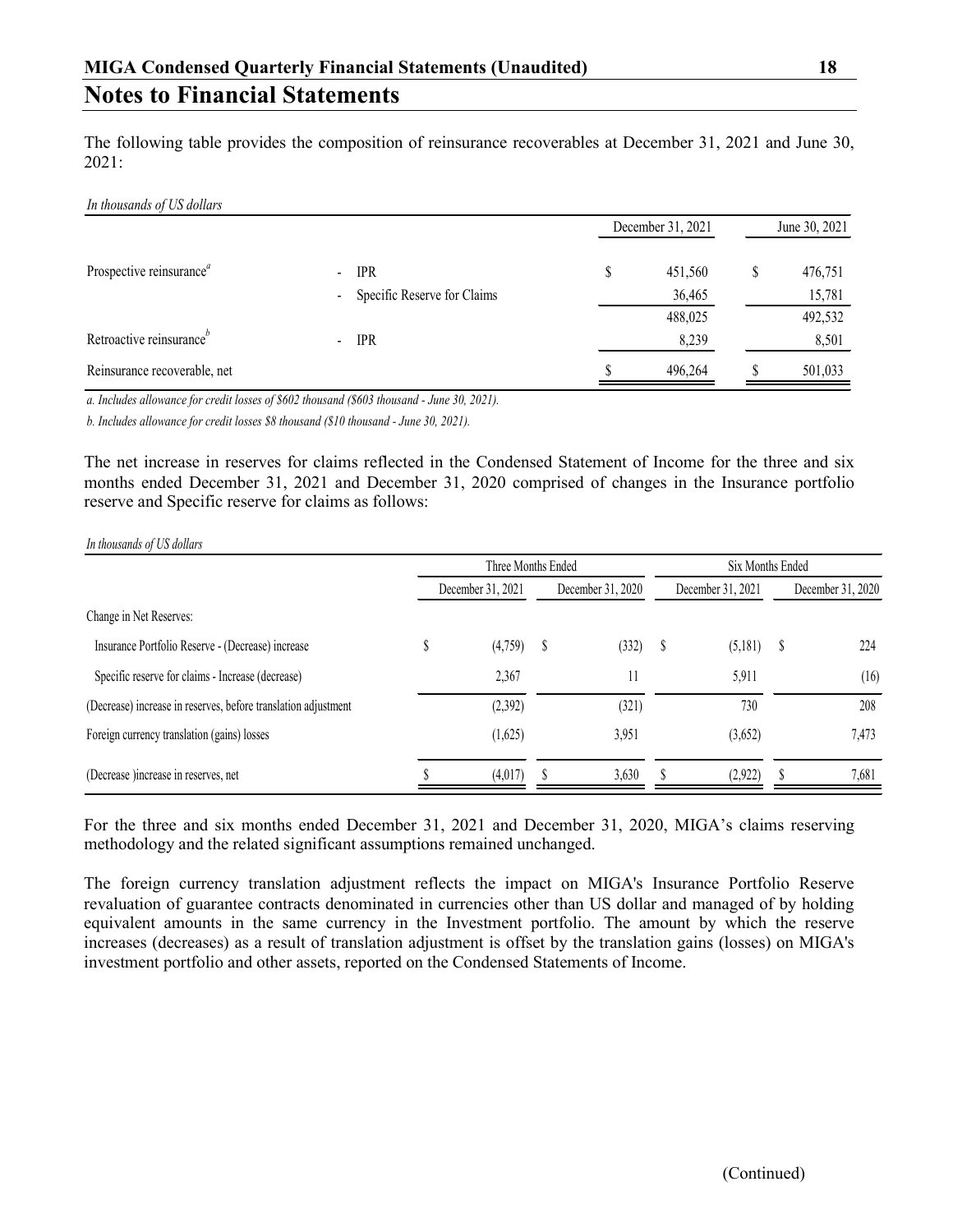The change in Insurance Portfolio Reserve (IPR) before translation adjustments for the six months ended December 31, 2021 and December 31, 2020 were attributable to the following factors:

*In thousands of US dollars*

|                                                 | Six Months Ended  |    |                   |  |  |  |  |  |  |
|-------------------------------------------------|-------------------|----|-------------------|--|--|--|--|--|--|
|                                                 | December 31, 2021 |    | December 31, 2020 |  |  |  |  |  |  |
| Changes in portfolio size and risk profile, net | \$<br>(3,794)     | \$ | (6,386)           |  |  |  |  |  |  |
| Changes in host country risk ratings, net       | (80)              |    | 3,817             |  |  |  |  |  |  |
| Changes in discount rate                        | (1,992)           |    | 3,676             |  |  |  |  |  |  |
| Other                                           | 685               |    | (883)             |  |  |  |  |  |  |
| Net (decrease) increase                         | (5,181)           | S  | 224               |  |  |  |  |  |  |

#### *Insurance Portfolio Reserve (IPR)*

The IPR reflects provisions set aside for losses and is calculated based on the long-term historical experiences of the non-commercial political risk insurance industry and the default history of the sovereigns and subsovereigns, adjusted for MIGA's claims history.

The following table provides an analysis of the changes in the gross IPR for the six months ended December 31, 2021 and fiscal year ended June 30, 2021:

*In thousands of US dollars*

|                                                       | Six Months Ended  | Fiscal Year Ended |
|-------------------------------------------------------|-------------------|-------------------|
|                                                       | December 31, 2021 | June 30, 2021     |
| Gross IPR, beginning balance                          | \$<br>726,703     | \$<br>743,898     |
| Less: Reinsurance recoverables                        | (476, 751)        | (487,907)         |
| Net IPR, beginning balance                            | 249,952           | 255,991           |
| (Decrease) in reserves before translation adjustments | (5,181)           | (10, 491)         |
| Foreign currency translation (gains) losses           | (3,652)           | 4,475             |
| (Decrease) in reserves, net of reinsurance            | (8, 833)          | (6,016)           |
| Allowance for credit losses                           | (57)              | (23)              |
| Net IPR, ending balance <sup><i>a,d</i></sup>         | 241,061           | 249,952           |
| Add: Reinsurance recoverables, net <sup>b</sup>       | 451,560           | 476,751           |
| Gross IPR, ending balance <sup>c,d</sup>              | 692,622           | 726,703           |

*a. As of December 31, 2021 represents 2.7% of Total Net Exposure (June 30, 2021 - 2.7%).*

*b. As of December 31, 2021, excludes \$8,239 thousand (June 30, 2021 - \$8,501 thousand) reinsurance recoverables associated*

 *with retroactive reinsurance contracts which is included in the Reinsurance recoverables, net on the Balance Sheet.*

*c. As of December 31, 2021 represents 3.1% of Total Gross Exposure (June 30, 2021 - 3.2%).*

*d. May differ from the sum of individual figures shown because of rounding.*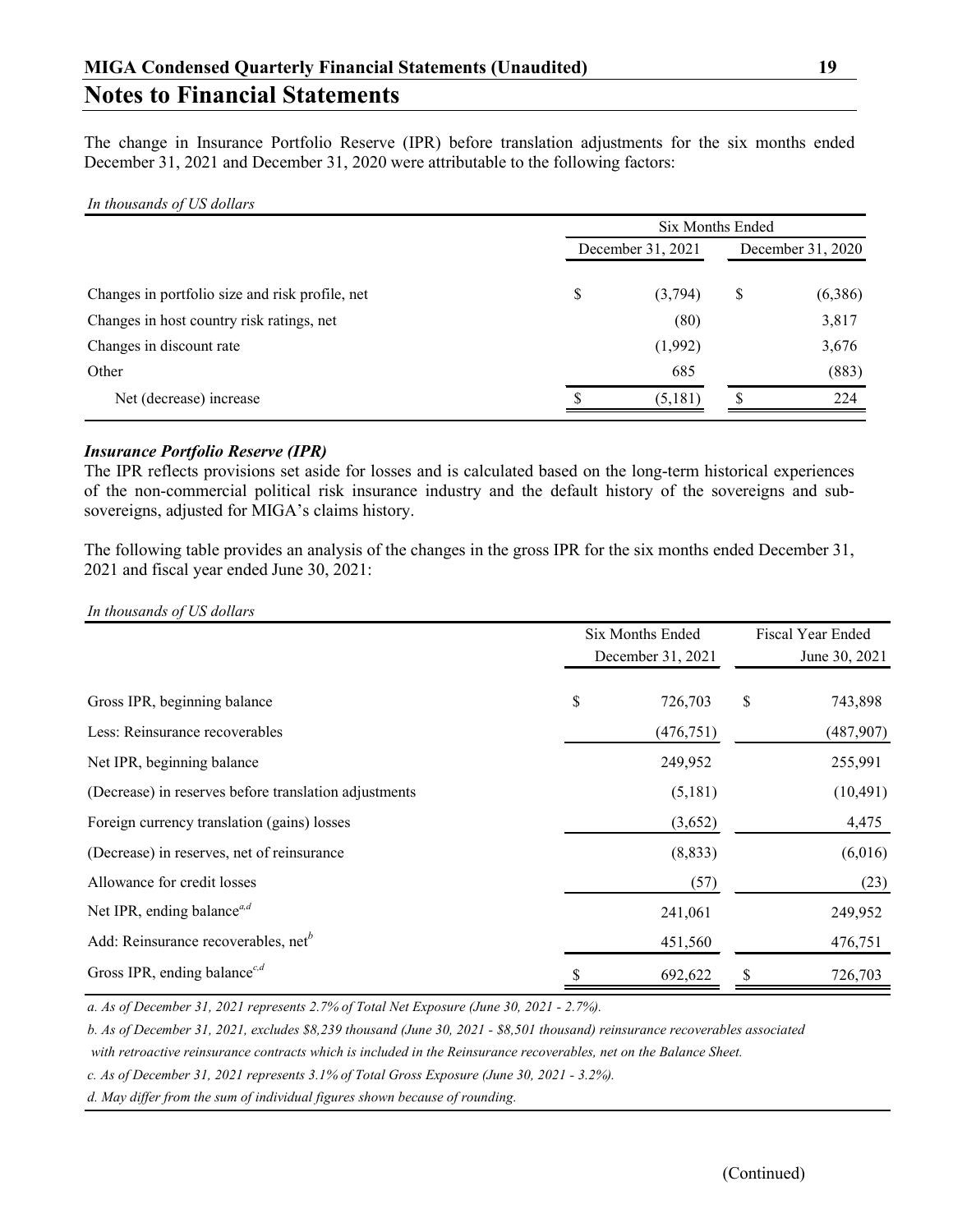#### *Specific Reserve for Claims*

The Specific Reserve for Claims is composed of: (i) reserves for pending claims and (ii) reserves for contracts where a claimable event, or events that may give rise to a claimable event, may have occurred, and a claim payment is probable, but in relation to which no claim has been filed. The parameters used in calculating the specific reserves (i.e., claims probability, severity and expected recovery) are assessed on a quarterly basis for each contract for which a reserve is created or maintained. MIGA's Legal Affairs and Claims Group reviews any pre-claim situations and claims filed and, together with MIGA's Finance and Risk Management Group, recommends provisioning parameters for MIGA Management to approve on a quarterly basis. MIGA's Guidelines and Procedures for Assigning Provisioning Parameters to MIGA's Specific Reserve specify the basis on which such parameters are determined.

*Claims probability*: For a contract where a claim payout is deemed probable (i.e., more likely than not), the claims probability is normally set at 75%.

*Severity*: This parameter reflects the expected quantum of MIGA's claims payment. For a contract in the claims reserve, this is typically the amount of the claim filed, whereas for an equity contract in the probable loss reserve this parameter will normally be set at 100 percent, unless there is more specific information. For contracts covering debt and loans, the parameter will be set at the percentage of the maximum aggregate liability equaling the scheduled payments in default and future payments for which a claim payment is probable.

*Expected recovery*: This parameter is expressed as a percentage of the contract's maximum aggregate liability and is based on an internal assessment of the host country's creditworthiness. For this purpose, each host country is assigned to one of four risk groups, where each group has a defined standard expected recovery level. Depending on the host country category, standard expected recovery periods are applied. In addition, for the War and Civil Disturbances, the expected recovery is assumed to be zero. Because the parameters applied in determining the Specific Reserve are based on the facts and circumstances at the time of the initial determination, subsequent quarterly re-assessment of the parameters occasionally results in an increase or decrease to the previously assessed estimates. Changes in the estimates of the Specific Reserve reflect the effect of actual payments or evaluation of the information since the prior reporting date.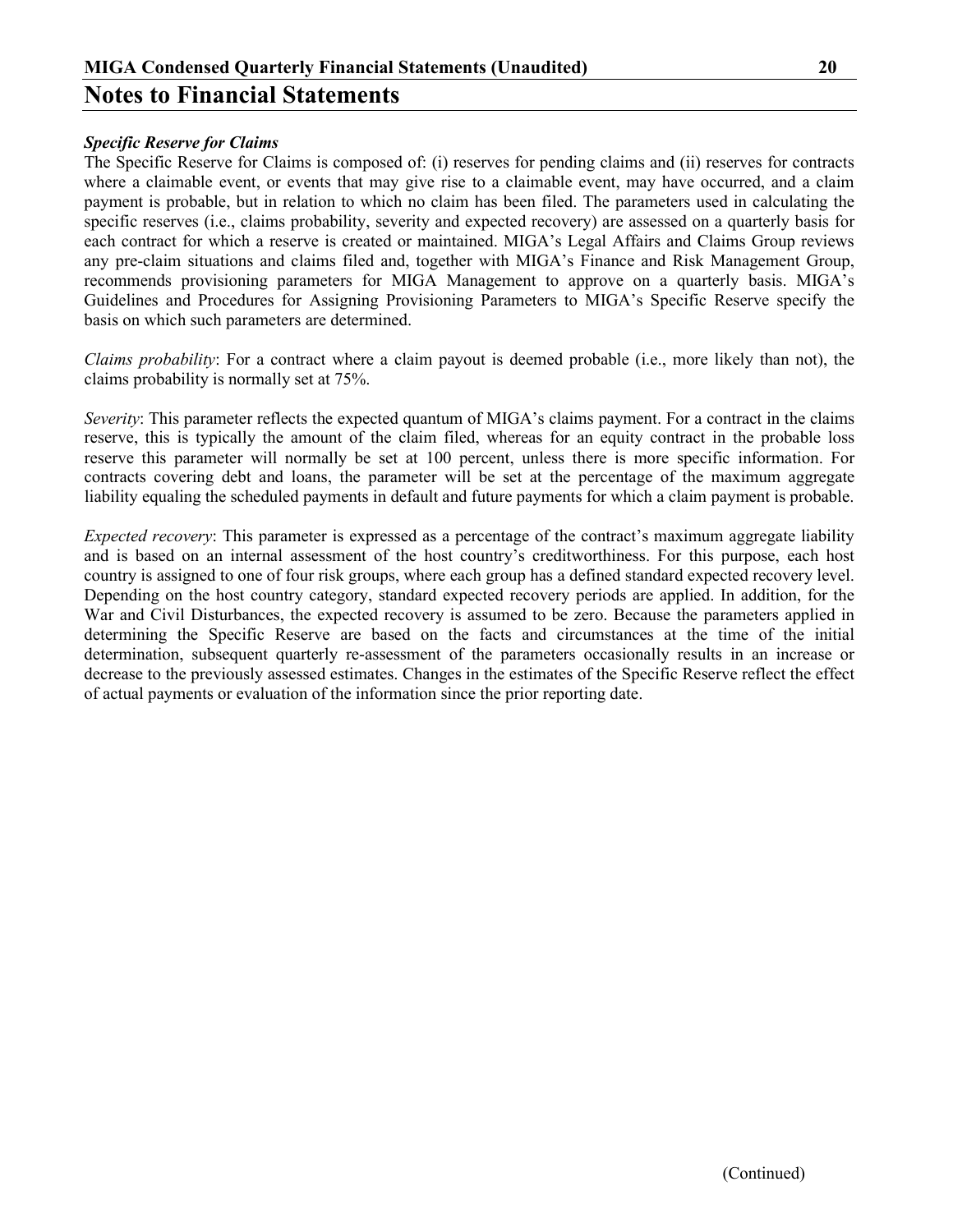The following table provides an analysis of the changes in the gross specific reserve for claims for the six months ended December 31, 2021 and fiscal year ended June 30, 2021:

*In thousands of US dollars*

|                                                                        | Six Months Ended<br>December 31, 2021 | Fiscal Year Ended<br>June 30, 2021 |    |          |
|------------------------------------------------------------------------|---------------------------------------|------------------------------------|----|----------|
| Gross Specific reserve for claims, beginning balance                   | \$                                    | 20,084                             | \$ | 22,730   |
| Less: Reinsurance recoverables, net                                    |                                       | (15,781)                           |    | (16,205) |
| Net Specific reserve for claims, beginning balance                     |                                       | 4,303                              |    | 6,525    |
| Increase (decrease) in Specific reserve for claims                     |                                       |                                    |    |          |
| - Current year                                                         |                                       | 3,866                              |    |          |
| - Prior years                                                          |                                       | 2,045                              |    | (2,218)  |
| Increase (decrease) in specific reserve for claims, net of reinsurance |                                       | 5,911                              |    | (2,218)  |
| Allowance for credit losses                                            |                                       | 57                                 |    | (3)      |
| Net Specific reserve for claims, ending balance                        |                                       | 10,271                             |    | 4,303    |
| Add: Reinsurance recoverables, net                                     |                                       | 36,465                             |    | 15,781   |
| Gross Specific reserve for claims, ending balance <sup>a</sup>         |                                       | 46,735                             |    | 20,084   |

*a. May differ from the sum of individual figures shown because of rounding.*

The gross Specific Reserve for Claims as of December 31, 2021 and June 30, 2021 is comprised of:

*In thousands of US dollars*

|                            | December 31, 2021 |        |  |        |  |
|----------------------------|-------------------|--------|--|--------|--|
| Reserve for pending claims |                   | 296    |  |        |  |
| Probable loss reserve      |                   | 46.439 |  | 20,084 |  |
| Gross Specific reserve     |                   | 46.735 |  | 20,084 |  |

For the purpose of short-duration contracts disclosures, MIGA's material lines of business are: Political Risk Insurance (currency inconvertibility and transfer restriction, expropriation, war and civil disturbance, and breach of contract) and Non-honoring of financial obligations.

MIGA generally creates a claim file for a policy at the contract level by type of risk coverage and recognizes one count for each claim filed by the guarantee holder and for which a claim reserve has been created. For the purposes of the claims development tables presented below, the Agency counts claims for policies issued even if the claims are eventually closed without a payment being made. For the purpose of short-duration contracts disclosures, incurred and paid claims information include both the probable loss reserve and reported claims for each accident year.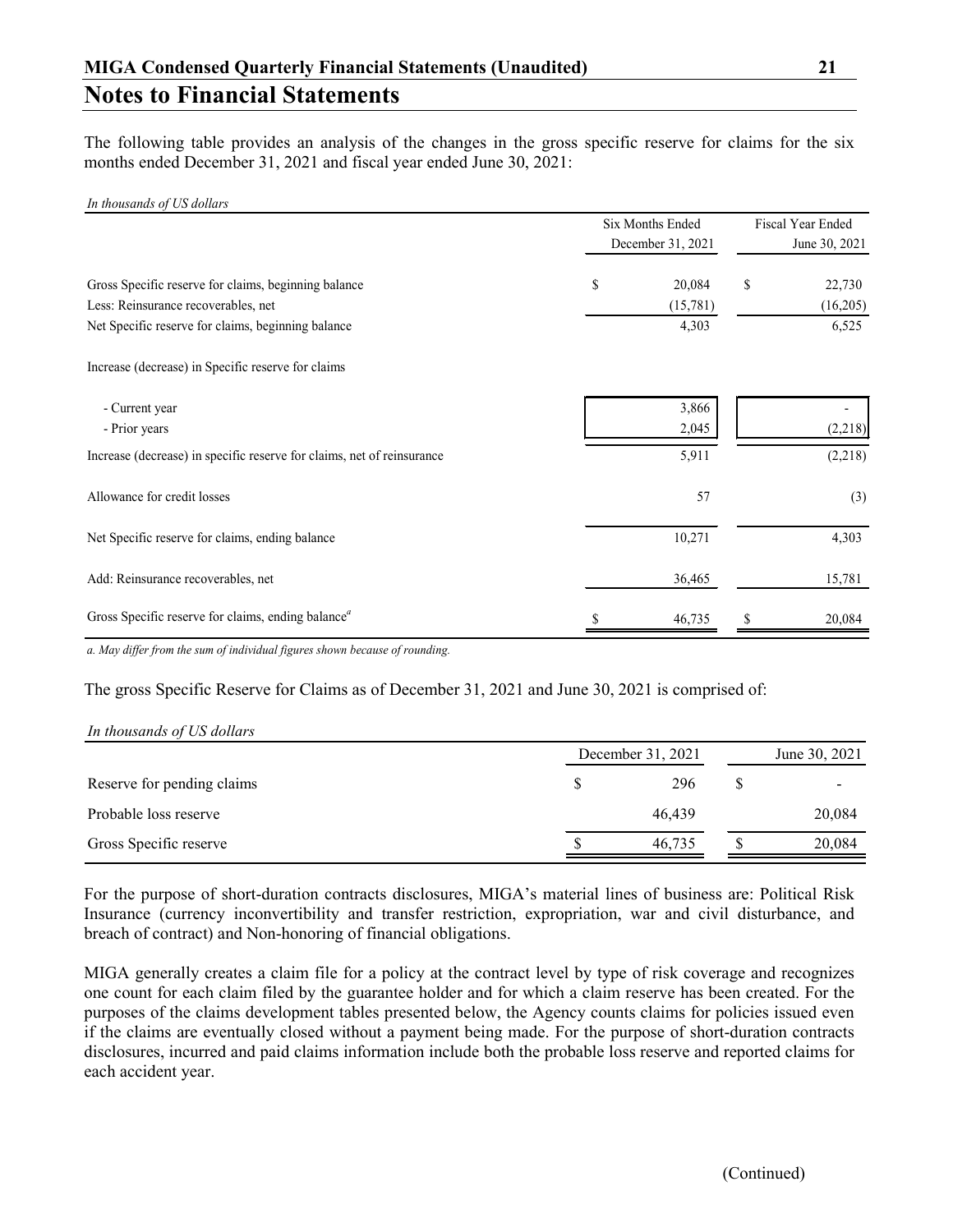The following tables present information about incurred and paid claims development as of December 31, 2021, net of reinsurance, and cumulative claim frequency. The tables include unaudited information about incurred and paid claims development for the years ended June 30, 2013 through 2021, which is presented as supplementary information:

#### **Political Risk Insurance and Non Honoring: Incurred Claims (Specific and Probable Loss Reserves), Net of Reinsurance**

| In thousands of US dollars |       |                          |                          |                                                |                          |                          |                          |                          |                          |                          |                          |                                 |
|----------------------------|-------|--------------------------|--------------------------|------------------------------------------------|--------------------------|--------------------------|--------------------------|--------------------------|--------------------------|--------------------------|--------------------------|---------------------------------|
|                            |       |                          |                          |                                                |                          |                          | Reported Claims          |                          |                          |                          |                          |                                 |
|                            |       |                          |                          |                                                |                          |                          |                          |                          |                          | Period                   |                          |                                 |
|                            |       |                          |                          | For the fiscal year ended June 30, (Unaudited) |                          |                          |                          |                          |                          | Ended                    |                          | Cumulative                      |
|                            | 2013  | 2014                     | 2015                     | 2016                                           | 2017                     | 2018                     | 2019                     | 2020                     | 2021                     | 2022 Q2                  | Probable Loss<br>Reserve | number of<br>Reported<br>Claims |
| Accident Year              |       |                          |                          |                                                |                          |                          |                          |                          |                          |                          |                          |                                 |
| 2013                       | 5,166 | 299                      | 273                      | 273                                            | 273                      | 273                      | 273                      | 273                      | 273                      | 273                      | 6,905                    | $\overline{\phantom{m}}$        |
| 2014                       |       | $\overline{\phantom{a}}$ | $\overline{\phantom{a}}$ | $\overline{\phantom{a}}$                       | $\overline{\phantom{a}}$ | $\overline{\phantom{a}}$ | $\overline{\phantom{a}}$ | $\overline{\phantom{a}}$ | $\overline{\phantom{a}}$ | $\overline{\phantom{m}}$ | 1,752                    | $\mathbf{1}$                    |
| 2015                       |       |                          | 363                      | 363                                            | 363                      | 363                      | 363                      | 363                      | 363                      | 363                      | $\overline{\phantom{a}}$ | $\sqrt{2}$                      |
| 2016                       |       |                          |                          | 4,458                                          | 4,458                    | 4,458                    | 4,458                    | 4,458                    | 4,458                    | 4,458                    | $\overline{\phantom{a}}$ | $\overline{\phantom{m}}$        |
| 2017                       |       |                          |                          |                                                | 1,215                    | 2,268                    | 2,270                    | 2,286                    | 322                      | 322                      | 595                      | $\sqrt{3}$                      |
| 2018                       |       |                          |                          |                                                |                          | $\overline{a}$           | $\overline{a}$           |                          | $\overline{\phantom{a}}$ | $\overline{a}$           | 1,175                    | $\sqrt{2}$                      |
| 2019                       |       |                          |                          |                                                |                          |                          | $\overline{\phantom{0}}$ | $\overline{\phantom{a}}$ | $\overline{\phantom{a}}$ | $\overline{\phantom{m}}$ | 1,176                    | $\overline{\phantom{a}}$        |
| 2020                       |       |                          |                          |                                                |                          |                          |                          |                          | $\overline{\phantom{a}}$ | $\overline{\phantom{m}}$ | 4,561                    | $\overline{\phantom{a}}$        |
| 2021                       |       |                          |                          |                                                |                          |                          |                          |                          | $\blacksquare$           | $\overline{\phantom{m}}$ | 4,303                    | $\overline{\phantom{a}}$        |
| 2022 Q2                    |       |                          |                          |                                                |                          |                          |                          |                          |                          |                          |                          |                                 |
| PRI                        |       |                          |                          |                                                |                          |                          |                          |                          |                          | 296                      | 7,299                    | $\mathbf{1}$                    |
| $\rm NH$                   |       |                          |                          |                                                |                          |                          |                          |                          |                          | $\overline{\phantom{a}}$ | 2,676                    |                                 |
| Total                      |       |                          |                          |                                                |                          |                          |                          |                          |                          | 5,712                    |                          |                                 |

#### **Political Risk Insurance: Cumulative Claim Payments, Net of Reinsurance**

| In thousands of US dollars |      |                |                                                |                |                |                |                |                |                | Period         |
|----------------------------|------|----------------|------------------------------------------------|----------------|----------------|----------------|----------------|----------------|----------------|----------------|
|                            |      |                | For the fiscal year ended June 30, (Unaudited) |                |                |                |                |                |                | Ended          |
|                            | 2013 | 2014           | 2015                                           | 2016           | 2017           | 2018           | 2019           | 2020           | 2021           | 2022 Q2        |
| Accident Year              |      |                |                                                |                |                |                |                |                |                |                |
| 2013                       | ۰    | $\blacksquare$ | 273                                            | 273            | 273            | 273            | 273            | 273            | 273            | 273            |
| 2014                       |      | $\blacksquare$ |                                                | $\blacksquare$ | $\blacksquare$ | $\blacksquare$ | $\blacksquare$ | $\blacksquare$ | $\blacksquare$ | $\blacksquare$ |
| 2015                       |      |                | 363                                            | 363            | 363            | 363            | 363            | 363            | 363            | 363            |
| 2016                       |      |                |                                                | $\blacksquare$ | 4,458          | 4,458          | 4,458          | 4,458          | 4,458          | 4,458          |
| 2017                       |      |                |                                                |                | 322            | 322            | 322            | 322            | 322            | 322            |
| 2018                       |      |                |                                                |                |                | $\blacksquare$ | ۰              | $\blacksquare$ | $\blacksquare$ | $\blacksquare$ |
| 2019                       |      |                |                                                |                |                |                |                |                |                | $\blacksquare$ |
| 2020                       |      |                |                                                |                |                |                |                |                |                | $\blacksquare$ |
| 2021                       |      |                |                                                |                |                |                |                |                |                |                |
| 2022 Q2                    |      |                |                                                |                |                |                |                |                |                |                |
| Total                      |      |                |                                                |                |                |                |                |                |                | 5,416          |
|                            |      |                | Liabilities for claims, net of reinsurance     |                |                |                |                |                |                | 296            |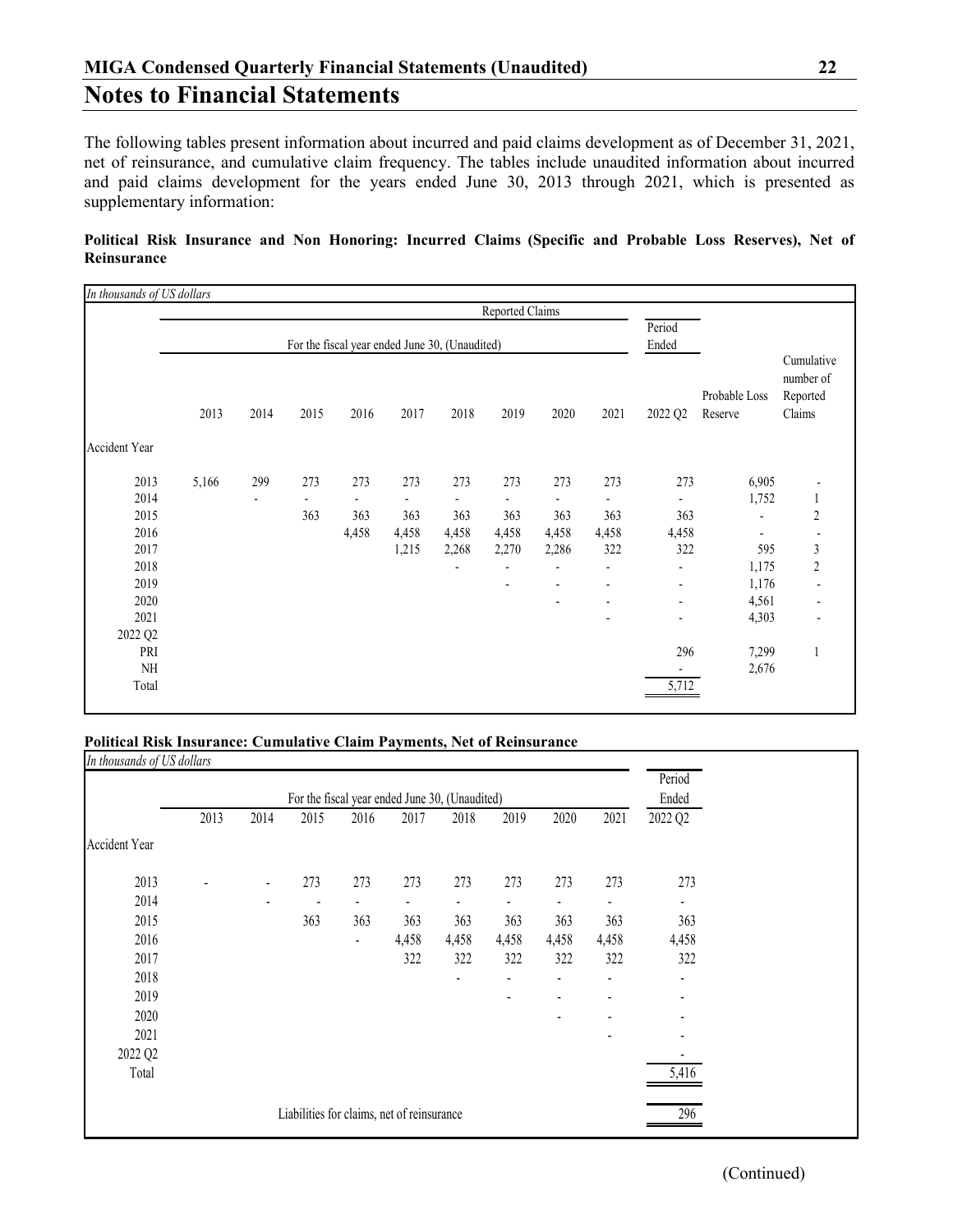The following table presents a reconciliation of the net incurred and paid claims development tables to the liability for claims on the Condensed Balance Sheet as of December 31, 2021 and June 30, 2021:

#### *In thousands of US dollars*

|                                                 | December 31, 2021 | June 30, 2021 |        |
|-------------------------------------------------|-------------------|---------------|--------|
| Specific Reserve for claims, Net of Reinsurance |                   | 10.271        | 4.303  |
| Reinsurance recoverable, net of CECL allowance  |                   | 36.465        | 15.781 |
| Gross Specific Reserve for Claims <sup>a</sup>  |                   | 46.735        | 20.084 |

*a. May differ from the sum of individual figures shown because of rounding.*

The following table presents supplementary information about average historical claims duration as of December 31, 2021:

#### *Average Annual Percentage payment of Incurred Claims by Age, Net of Reinsurance*

| Years                           |     | $\sim$<br><b>_</b> |     |       |    |       |       |       |    | 10    |
|---------------------------------|-----|--------------------|-----|-------|----|-------|-------|-------|----|-------|
| <b>Political Risk Insurance</b> | 20% | 10/6               | 13% | $0\%$ | 0% | $0\%$ | $0\%$ | $0\%$ | 0% | $0\%$ |

#### *Determining Allowance for Credit Losses*

Determining the appropriateness of the allowance for credit losses requires management's judgement about the effect of matters that are inherently uncertain. Subsequent credit exposure evaluations consider macroeconomic conditions, forecasts and other factors.

MIGA follows the Current Expected Credit Loss (CECL) guidance to compute allowance for credit losses on the reinsurance recoverable assets in respect of the (i) IPR, (ii) retroactive reinsurance contracts and (iii) assets that relate to contracts under the Specific Reserve.

#### *Reinsurance recoverable relating to IPR, Retroactive Reinsurance contracts and Specific Reserve*

CECL allowance computation is based on the modeled net expected loss on MIGA's guarantee portfolio and contracts in specific reserve, which is the Agency's expected loss on the net exposure retained after ceding to reinsurance counterparties. The estimated credit losses for reinsurance recoverable are computed at the individual reinsurer counterparty level, with the related credit ratings reviewed quarterly.

#### *Presentation of Allowance for Credit Losses*

The table below summarizes the line item presentation on both the Condensed Balance Sheet as well as the Condensed Statement of Income in relation to the presentation requirement under CECL.

|                         | <b>Condensed Balance Sheet</b> |                                             |                                          |
|-------------------------|--------------------------------|---------------------------------------------|------------------------------------------|
| <b>Asset Type</b>       | <b>Asset Balance</b>           | <b>Allowance for Credit Losses</b>          | <b>Condensed Income Statement</b>        |
| Reinsurance Recoverable | At cost                        | Embedded in Reinsurance<br>recoverable, net | Presented as allowance for credit losses |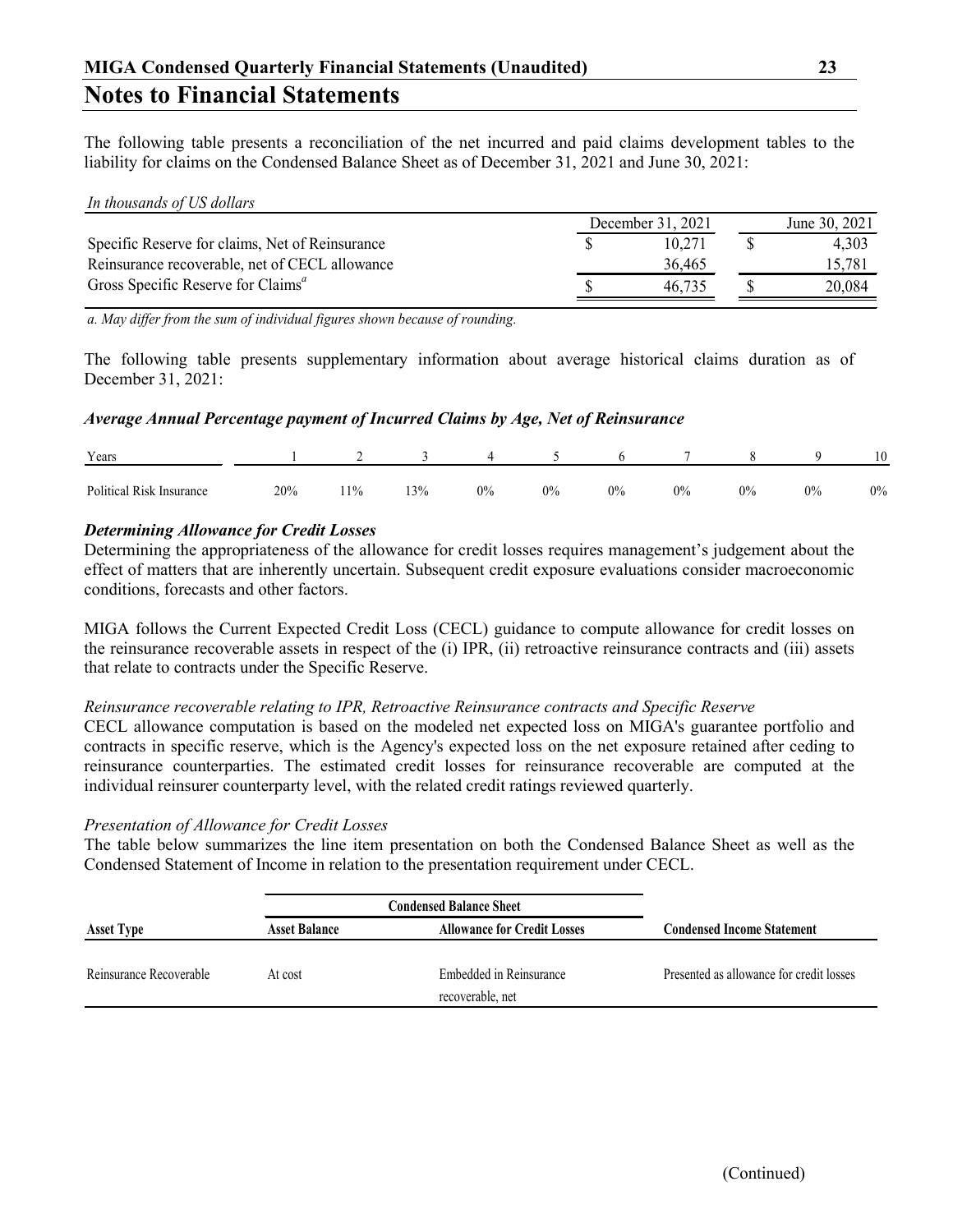#### *Credit Quality of Reinsurance recoverable*

Management monitors the credit quality of reinsurer counterparties through the review of applicable credit ratings on a quarterly basis as an input in the credit loss assessment. The following table presents the Agency's credit loss allowance on the reinsurance recoverables based on internally determined credit ratings as of December 31, 2021 and June 30, 2021:

| <b>Reinsurer Risk Rating</b> | <b>Allowance for Credit Losses</b> |                   |               |     |  |  |  |  |  |  |
|------------------------------|------------------------------------|-------------------|---------------|-----|--|--|--|--|--|--|
|                              |                                    | December 31, 2021 | June 30, 2021 |     |  |  |  |  |  |  |
| $A-$                         |                                    | 29                |               | 33  |  |  |  |  |  |  |
| A                            |                                    | -47               |               | 52  |  |  |  |  |  |  |
| $A^+$                        |                                    | 271               |               | 279 |  |  |  |  |  |  |
| AA-                          |                                    | 157               |               | 162 |  |  |  |  |  |  |
| AA                           |                                    | 101               |               | 85  |  |  |  |  |  |  |
| AAA                          |                                    |                   |               |     |  |  |  |  |  |  |
| <b>Total</b>                 |                                    | 610               |               | 613 |  |  |  |  |  |  |

#### *Accumulated Allowance for Credit Losses*

The following table provides an analysis of the changes in the allowance for credit losses during the six months ended December 31, 2021 and fiscal year ended June 30, 2021:

*In thousands of US dollars*

|                                                                         | Six Months Ended  | Fiscal Year Ended |  |  |
|-------------------------------------------------------------------------|-------------------|-------------------|--|--|
|                                                                         | December 31, 2021 | June 30, 2021     |  |  |
| Accumulated allowance, beginning of the fiscal year <sup><i>a</i></sup> | 613               | 639               |  |  |
| Decrease in allowance                                                   | (2)               | (26)              |  |  |
| Accumulated allowance, end of the period <sup>b</sup>                   | 610               | 613               |  |  |
| Attributable to:                                                        |                   |                   |  |  |
| Prospective Reinsurance                                                 | 602               | 603               |  |  |
| Retroactive Reinsurance                                                 |                   | 10                |  |  |

*a. These amounts are embedded in the Reinsurance recoverable, net.*

*b.May differ from the sum of individual figures shown because of rounding.*

#### **Note G: Pension and Other Post Retirement Benefits**

International Bank for Reconstruction and Development (IBRD) is the plan sponsor and MIGA, IBRD and International Finance Corporation (IFC) participate in a defined benefit Staff Retirement Plan (SRP), a Retired Staff Benefits Plan and Trust (RSBP) and a Post-Employment Benefits Plan (PEBP) that cover substantially all of their staff members, retirees and beneficiaries.

The SRP provides pension benefits and includes a cash balance plan. The RSBP provides certain health and life insurance benefits to eligible retirees. The PEBP provides certain pension benefits administered outside the SRP.

MIGA uses a June 30 measurement date for its pension and other postretirement benefit plans.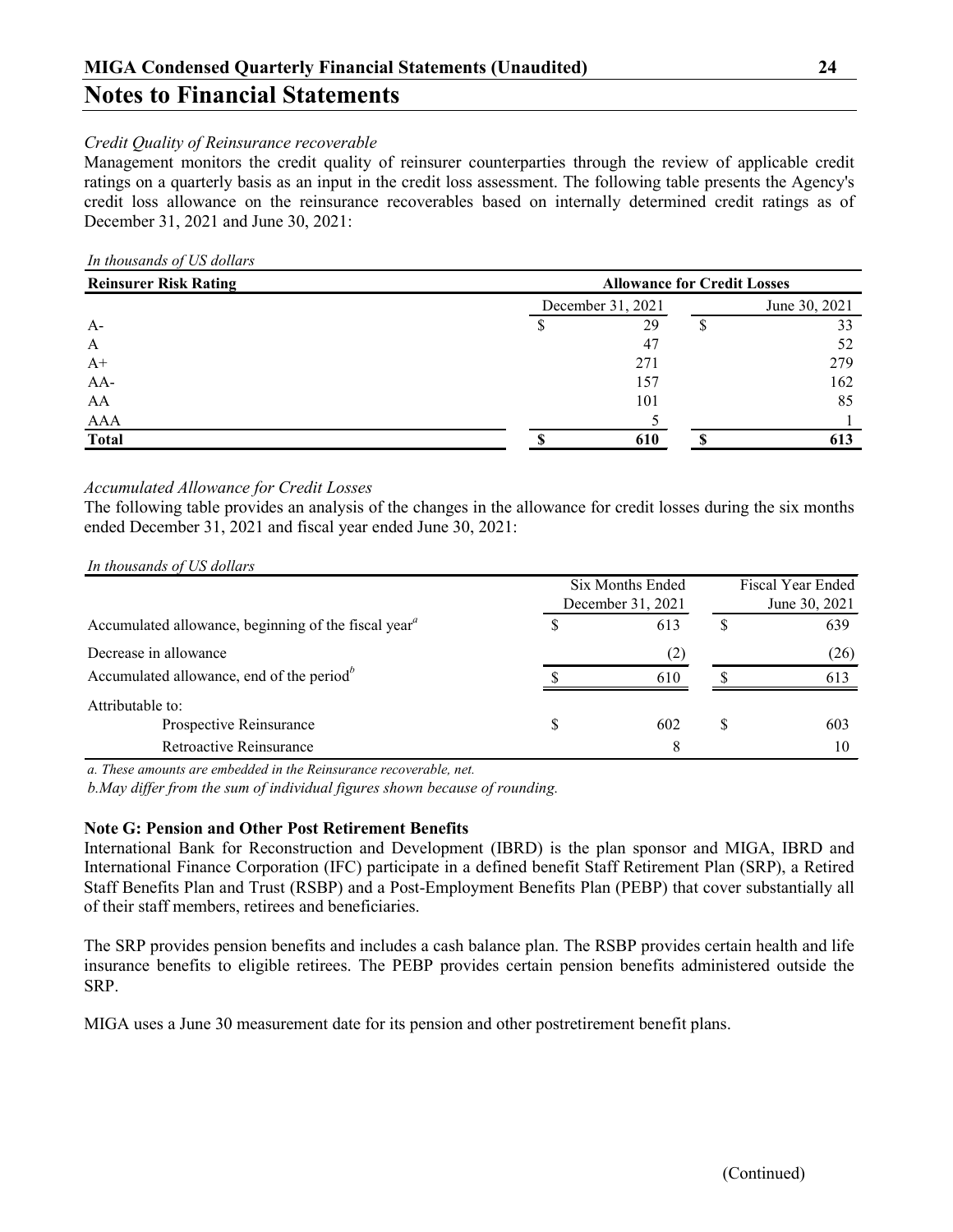All costs, assets and liabilities associated with these pension plans are allocated between MIGA, IBRD, and IFC based upon their employees' respective participation in the plans. MIGA and IFC reimburse IBRD for their proportionate share of any contributions made to these plans by IBRD. Contributions to these plans are calculated as a percentage of salary.

The following table summarizes MIGA's respective share of the costs associated with the SRP, RSBP, and PEBP for the three and six months ended December 31, 2021 and December 31, 2020:

*In thousands of US dollars*

|                                                                | Three Months Ended |              |  |                          |  | Six Months Ended |         |  |              |  |                   |      |                          |         |
|----------------------------------------------------------------|--------------------|--------------|--|--------------------------|--|------------------|---------|--|--------------|--|-------------------|------|--------------------------|---------|
|                                                                |                    |              |  | December 31, 2021        |  |                  |         |  |              |  | December 31, 2021 |      |                          |         |
| <b>Benefit Cost</b>                                            |                    | <b>SRP</b>   |  | <b>RSBP</b>              |  | PEBP             | Total   |  | <b>SRP</b>   |  | <b>RSBP</b>       |      | PEBP                     | Total   |
| Interest cost                                                  |                    | 1,993        |  | 330                      |  | 210              | 2,533   |  | 3.986        |  | 660               | - \$ | 420                      | 5,066   |
| Expected return on plan assets                                 |                    | (3,795)      |  | (593)                    |  | ٠                | (4,388) |  | (7, 590)     |  | (1,186)           |      | $\overline{\phantom{a}}$ | (8,776) |
| Amortization of unrecognized prior service cost <sup>a</sup>   |                    | 11           |  | 44                       |  | <sub>b</sub>     | 61      |  | 22           |  | 88                |      | 12                       | 122     |
| Amortization of unrecognized net actuarial losses <sup>a</sup> |                    |              |  | $\overline{\phantom{a}}$ |  | 134              | 134     |  |              |  |                   |      | 269                      | 269     |
| Net periodic pension (credit) cost, excluding service cost     |                    | $(1,791)$ \$ |  | $(219)$ \$               |  | 350              | (1,660) |  | $(3,582)$ \$ |  | $(438)$ \$        |      | 701                      | (3,319) |
| Service cost <sup>o</sup>                                      |                    | 2,505        |  | 602                      |  | 447              | 3,554   |  | 5,010        |  | 1,204             |      | 894                      | 7,108   |
| Net periodic pension cost                                      |                    | 714          |  | 383                      |  | 797              | 1,894   |  | 1,428        |  | 766               |      | 1,595                    | 3,789   |

*a. Amounts reclassified into net income (See Note J - Accumulated Other Comprehensive Loss).*

*b. Included in Administrative Expenses on the Condensed Statement of Income.*

*In thousands of US dollars*

|                                                                |            | Three Months Ended |                          |         |         |     | Six Months Ended  |    |                          |          |
|----------------------------------------------------------------|------------|--------------------|--------------------------|---------|---------|-----|-------------------|----|--------------------------|----------|
|                                                                |            | December 31, 2020  |                          |         |         |     | December 31, 2020 |    |                          |          |
| <b>Benefit Cost</b>                                            | <b>SRP</b> | <b>RSBP</b>        | PEBP                     | Total   | SRP     |     | <b>RSBP</b>       |    | PEBP                     | Total    |
| Interest cost                                                  | ,721       | 286                | 203                      | 2.210   | 3.441   |     | 572               | -S | 406                      | 4,419    |
| Expected return on plan assets                                 | (2,800)    | (417)              | $\overline{\phantom{a}}$ | (3,217) | (5,599) |     | (834)             |    | $\overline{\phantom{a}}$ | (6, 433) |
| Amortization of unrecognized prior service cost <sup>a</sup>   | 12         | 43                 |                          | 61      | 24      |     | 87                |    | 11                       | 122      |
| Amortization of unrecognized net actuarial losses <sup>a</sup> | 904        | 31                 | 206                      | 1,141   | .808    |     | 62                |    | 412                      | 2,282    |
| Net periodic pension (credit) cost, excluding service cost     | $(163)$ \$ | $(57)$ \$          | 415                      | 195     | (326)   | - S | $(113)$ \$        |    | 829                      | 390      |
| Service cost <sup><i>o</i></sup>                               | 2,333      | 547                | 435                      | 3,315   | 4,666   |     | 1,094             |    | 870                      | 6,630    |
| Net periodic pension cost                                      | 2.170      | 490                | 850                      | 3,510   | 4,340   |     | 981               |    | .,699                    | 7.020    |

*a. Amounts reclassified into net income (See Note J - Accumulated Other Comprehensive Loss).*

*b. Included in Administrative Expenses on the Condensed Statement of Income.*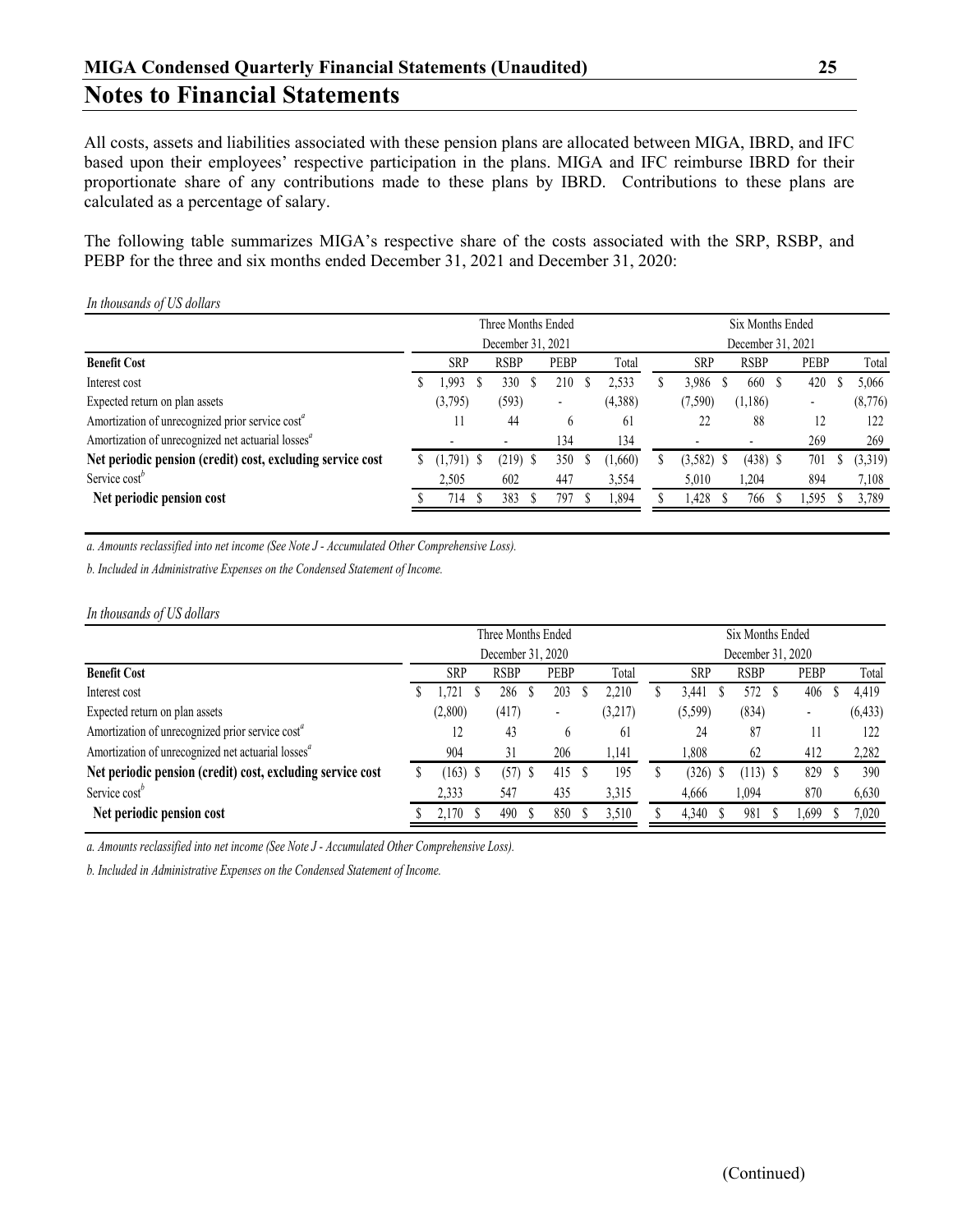#### **Note H: Other liabilities**

The following table provides the composition of Other liabilities as of December 31, 2021 and June 30, 2021:

| In thousands of US dollars                                                       |                   |        |               |
|----------------------------------------------------------------------------------|-------------------|--------|---------------|
|                                                                                  | December 31, 2021 |        | June 30, 2021 |
| Payable to affiliated organizations - administrative and other services (Note I) |                   | 10,882 | 17,115        |
| Payable to reinsurers and brokers                                                | 18,353            |        | 10,987        |
| Liabilities for application and processing fees                                  |                   | 10,146 | 10,114        |
| Payable for investment securities purchased                                      |                   | 8,837  | 8,947         |
| Accrued benefit reserves                                                         |                   | 8,163  | 8,663         |
| Premium receipt (future contract periods)                                        |                   | 2,860  | 4,711         |
| Miscellaneous                                                                    |                   | 208    | 1,480         |
| Other liabilities                                                                | 59,449            |        | 62,017        |

#### **Note I: Transactions with Affiliated Organizations**

#### *Shared Services and Joint Business Development Agreement*

MIGA contributes its share of the World Bank Group's corporate costs. Payments for these services are made by MIGA to IBRD, International Development Association (IDA) and IFC based on negotiated fees, charge backs and allocated charges where charge back is not feasible.

MIGA transacts with affiliated organizations by entering into shared service agreements relating to administrative and shared services such as, office occupancy costs, computing services, and communication charges, among others. Transactions with IBRD and IFC include marketing fees paid for referral and due diligence services on jointly-developed guarantee projects. Transactions with IDA include premiums ceded in relation to guarantee projects written under the IDA PSW MGF.

Total fees paid by MIGA reflected in the Condensed Statements of Income for the three and six months ended December 31, 2021 and December 31, 2020 are as follows:

*In thousands of US dollars*

|                                                              | Three Months Ended |                   |                |                   | Six Months Ended |  |                   |
|--------------------------------------------------------------|--------------------|-------------------|----------------|-------------------|------------------|--|-------------------|
|                                                              | December 31, 2021  | December 31, 2020 |                | December 31, 2021 |                  |  | December 31, 2020 |
| Fees charged/premium ceded - IBRD/IDA<br>Fees charged by IFC | 3.251<br>972       |                   | 2,885<br>1.386 |                   | 6.107<br>1.644   |  | 5,548<br>2,359    |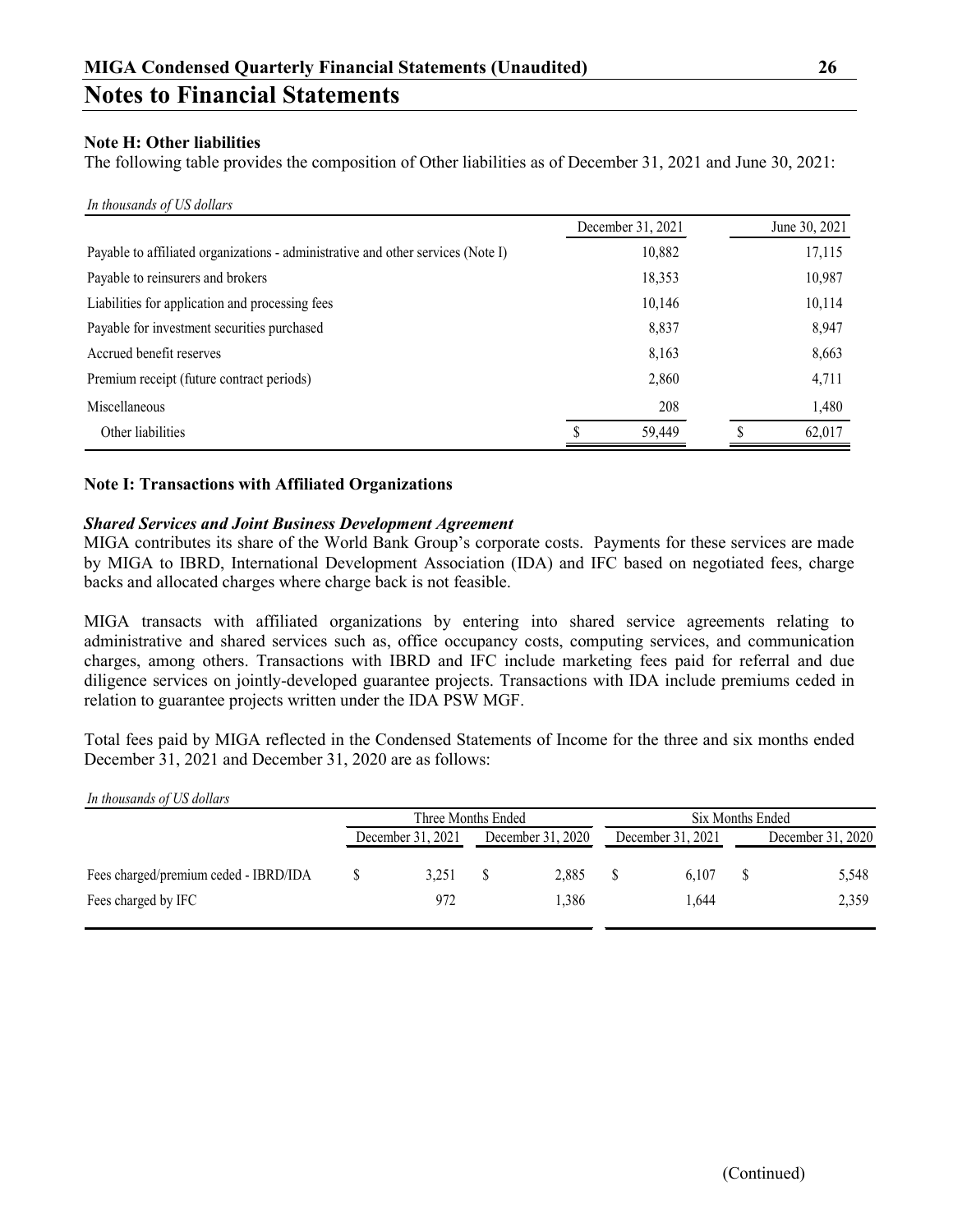At December 31, 2021 and June 30, 2021, MIGA had the following (payables to) receivables from its affiliated organizations with regard to administrative and other services and pension and other postretirement benefits:

#### *In thousands of US dollars*

|                 | December 31, 2021 |                             |    |                                    |             |         |   | June 30, 2021               |  |                                    |    |         |  |  |
|-----------------|-------------------|-----------------------------|----|------------------------------------|-------------|---------|---|-----------------------------|--|------------------------------------|----|---------|--|--|
|                 |                   |                             |    | Pension and                        | Pension and |         |   |                             |  |                                    |    |         |  |  |
|                 | Other             |                             |    |                                    |             |         |   | Other                       |  |                                    |    |         |  |  |
|                 |                   | Administrative &            |    | Postretirement                     |             |         |   | Administrative &            |  | Postretirement                     |    |         |  |  |
|                 |                   | Other Services <sup>a</sup> |    | Benefits <sup><math>b</math></sup> |             | Total   |   | Other Services <sup>a</sup> |  | Benefits <sup><math>b</math></sup> |    | Total   |  |  |
| <b>IBRD/IDA</b> |                   | (6, 869)                    | \$ | 26,152                             | S           | 19,283  | S | (13,210)                    |  | 24,641                             | S. | 11,431  |  |  |
| <b>IFC</b>      |                   | (4,013)                     |    |                                    |             | (4,013) |   | (3,905)                     |  |                                    |    | (3,905) |  |  |
|                 |                   | (10, 882)                   |    | 26,152                             |             | 15,270  |   | (17, 115)                   |  | 24,641                             |    | 7,526   |  |  |

*a. This amount is included in Other liabilities on the Condensed Balance Sheet.*

*b. This amount is included in Other assets on the Condensed Balance Sheet.*

#### *Exposure Exchange with IBRD*

During the fiscal year ended June 30, 2014, MIGA entered into an exposure exchange agreement with IBRD under which MIGA and IBRD agreed to exchange \$120 million each of notional amount of exposures on their respective balance sheets with one another. Under the agreement, IBRD provided a guarantee on principal and interest pertaining to MIGA's guarantee exposure under its Non-Honoring of Sovereign's Financial Obligation in exchange for MIGA's guarantee on IBRD's loan principal and interest exposure.

As of December 31, 2021 and June 30, 2021, the outstanding off-balance sheet amounts relating to this exposure exchange agreement were as follows:

#### *In thousands of US dollars*

|                                           | December 31, 2021 | June 30, 2021 |
|-------------------------------------------|-------------------|---------------|
| IBRD's exposure in Brazil assumed by MIGA | 27,628            | 33,644        |
| MIGA's exposure in Panama assumed by IBRD | 27,846            | 33,824        |
| Net amount                                | (218)             | (180)         |

As of December 31, 2021, the recorded liabilities related to MIGA's obligation under the existing exposure exchange agreement with IBRD amounted to \$0.2 million (\$0.1 million – June 30, 2021) and is included in the Insurance Portfolio Reserve on the Condensed Balance Sheet.

#### *IDA18 IFC-MIGA Private Sector Window (PSW)*

As of December 31, 2021, the amounts ceded to IDA under the first loss layer totaled \$220,707,000 (\$188,743,000 – June 30, 2021).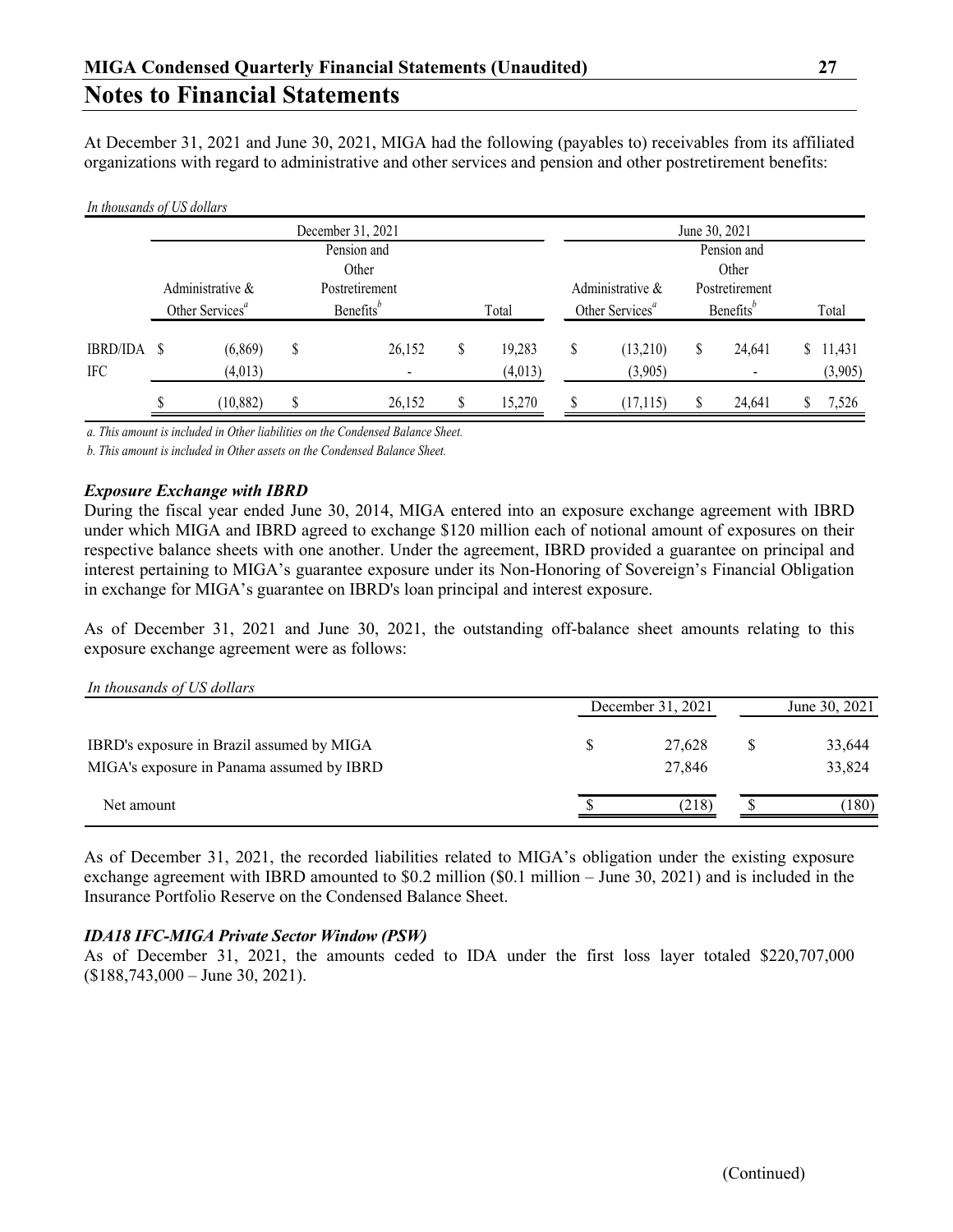Total premium ceded to IDA and the related ceding commission reflected in the Condensed Statements of Income for the three and six months ended December 31, 2021 and December 31, 2020 are as follows:

#### *In thousands of US dollars*

|                   |                   | Three Months Ended |                   | Six Months Ended |                   |     |                   |     |  |  |
|-------------------|-------------------|--------------------|-------------------|------------------|-------------------|-----|-------------------|-----|--|--|
|                   | December 31, 2021 |                    | December 31, 2020 |                  | December 31, 2021 |     | December 31, 2020 |     |  |  |
| Premium ceded     |                   | 474                |                   | 328              |                   | 905 |                   | 596 |  |  |
| Ceding commission |                   | 71                 |                   | 49               |                   | 136 |                   | 89  |  |  |

#### **Note J: Accumulated Other Comprehensive Loss**

The following tables present the changes in Accumulated Other Comprehensive Loss (AOCL) for the six months ended December 31, 2021 and December 31, 2020:

#### *In thousands of US dollars*

|                                                                 |   |                                                                   |   | Six Months Ended December 31, 2021                       |   |                                                         |                                                         |           |  |
|-----------------------------------------------------------------|---|-------------------------------------------------------------------|---|----------------------------------------------------------|---|---------------------------------------------------------|---------------------------------------------------------|-----------|--|
|                                                                 |   | Cumulative<br>Translation<br>Adjustment <sup><math>a</math></sup> |   | Unrecognized Net<br>Actuarial Losses on<br>Benefit Plans |   | Unrecognized Prior<br>Service Costs on<br>Benefit Plans | <b>Total Accumulated</b><br>Other Comprehensive<br>Loss |           |  |
| Balance, beginning of fiscal year<br>Changes during the period: | S | 3.435                                                             | S | (40,961)                                                 | S | (738)                                                   | S                                                       | (38, 264) |  |
| Amounts reclassified into net income <sup>b</sup>               |   |                                                                   |   | 269                                                      |   | 122                                                     |                                                         | 391       |  |
| Net change during the period                                    |   |                                                                   |   | 269                                                      |   | 122                                                     |                                                         | 391       |  |
| Balance, end of period                                          |   | 3,435                                                             |   | (40,692)                                                 |   | (616)                                                   |                                                         | (37, 873) |  |

*a. Until June 30, 2006, all the currencies of transactions were deemed functional and the related currency transaction adjustments were reflected in Equity through Other Comprehensive Income.*

*b. See Note G, Pension and Other Post Retirement Benefits.*

#### *In thousands of US dollars*

|                                                   |                           | Six Months Ended December 31, 2020   |    |                                         |                                        |       |                                          |           |  |  |  |
|---------------------------------------------------|---------------------------|--------------------------------------|----|-----------------------------------------|----------------------------------------|-------|------------------------------------------|-----------|--|--|--|
|                                                   | Cumulative<br>Translation |                                      |    | Unrecognized Net<br>Actuarial Losses on | Unrecognized Prior<br>Service Costs on |       | Total Accumulated<br>Other Comprehensive |           |  |  |  |
|                                                   |                           | Adjustment <sup><math>a</math></sup> |    | <b>Benefit Plans</b>                    | <b>Benefit Plans</b>                   |       | Loss                                     |           |  |  |  |
| Balance, beginning of fiscal year                 |                           | 3,435                                | \$ | (98, 736)                               | S                                      | (981) | \$                                       | (96, 282) |  |  |  |
| Changes during the period:                        |                           |                                      |    |                                         |                                        |       |                                          |           |  |  |  |
| Amounts reclassified into net income <sup>b</sup> |                           |                                      |    | 2,282                                   |                                        | 122   |                                          | 2,404     |  |  |  |
| Net change during the period                      |                           |                                      |    | 2,282                                   |                                        | 122   |                                          | 2,404     |  |  |  |
| Balance, end of period                            |                           | 3,435                                |    | (96, 454)                               |                                        | (859) |                                          | (93, 878) |  |  |  |

*a. Until June 30, 2006, all the currencies of transactions were deemed functional and the related currency transaction adjustments were reflected in Equity through Other Comprehensive Income.*

*b. See Note G, Pension and Other Post Retirement Benefits.*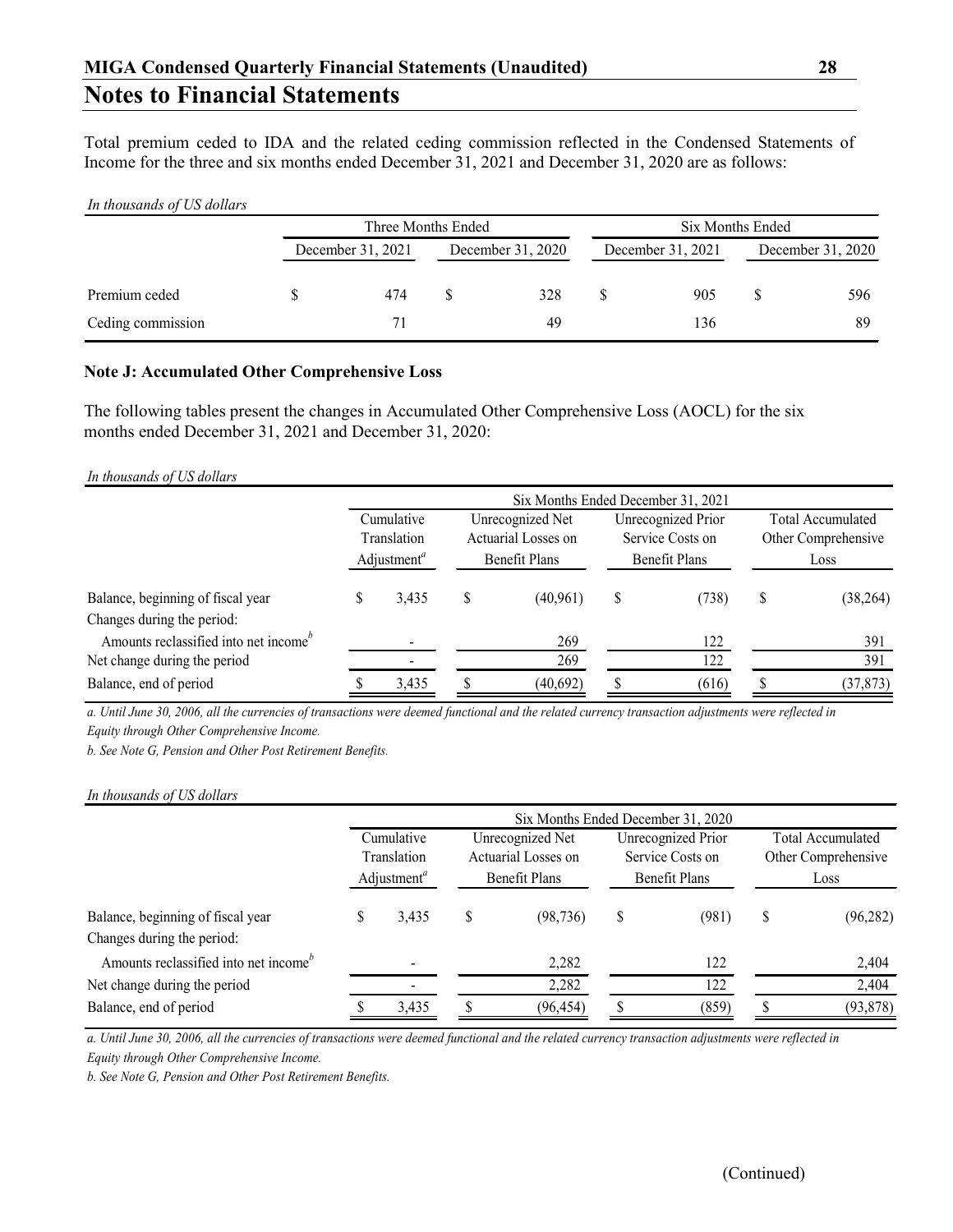#### **Note K: Fair Value Disclosures**

#### *Valuation Methods and Assumptions*

As of December 31, 2021 and June 30, 2021, MIGA had no assets or liabilities measured at fair value on a nonrecurring basis.

#### *Due from Banks*

The carrying amount of unrestricted currencies is considered a reasonable estimate of the fair value of these positions.

Summarized below are the techniques applied in determining the fair value of MIGA's financial instruments.

#### *Investment securities*

Investment securities are classified based on management's intention on the date of purchase, their nature, and MIGA's policies governing the level and use of such investments. As of December 31, 2021, all of the financial instruments in MIGA's investment portfolio were classified as trading. These securities are carried and reported at fair value or at face value, which approximates fair value.

Where available, quoted market prices are used to determine the fair value of trading securities. Examples include most government and agency securities, futures contracts, exchange-traded equity securities, ABS and TBA securities. For instruments for which market quotations are not available, fair values are determined using model based valuation techniques, whether internally-generated or vendor-supplied, that include the discounted cash flow method using market observable inputs such as yield curves, credit spreads, and constant prepayment rates. Unless quoted prices are available, time deposits are reported at face value, which approximates fair value, as they are short term in nature.

*Securities purchased under resale agreements, Securities sold under repurchase agreements, and Securities lent under securities lending agreements*

These securities are of a short-term nature and reported at face value, which approximates fair value.

#### *Derivative instruments*

Derivative contracts include currency forward contracts, currency swaps, TBAs, swaptions, and exchangetraded options and futures contracts. Currency forward contracts and currency swaps are valued using the discounted cash flow methods using market observable inputs such as yield curves, foreign exchange rates, basis spreads and funding spreads.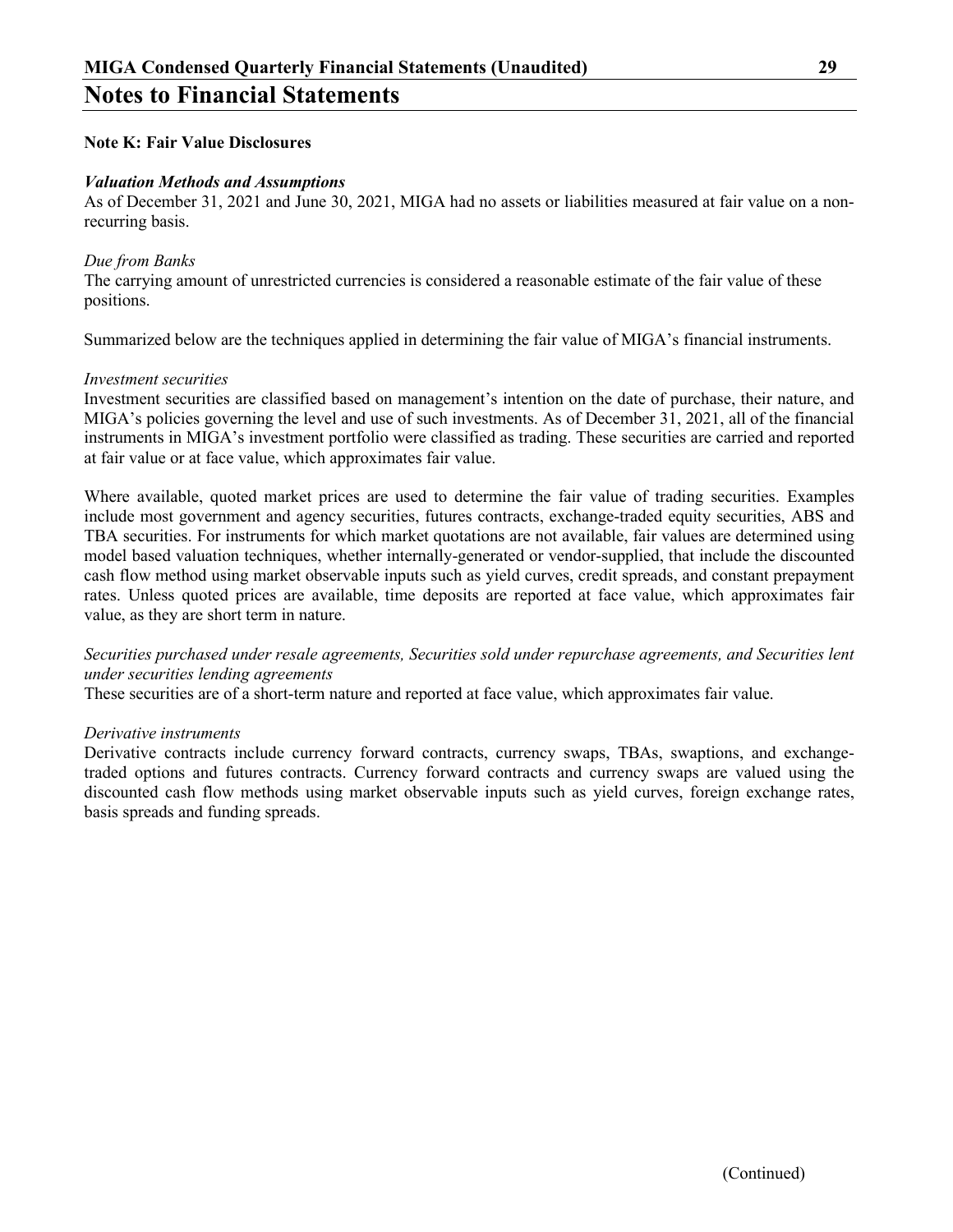The following tables present MIGA'S fair value hierarchy for assets and liabilities measured at fair value on a recurring basis as of December 31, 2021 and June 30, 2021:

#### *In thousands of US dollars*

|                                               | Fair Value Measurements on a Recurring Basis |                |             |           |             |                          |               |                |  |
|-----------------------------------------------|----------------------------------------------|----------------|-------------|-----------|-------------|--------------------------|---------------|----------------|--|
|                                               | As of December 31, 2021                      |                |             |           |             |                          |               |                |  |
|                                               |                                              | Level 1        |             | Level 2   |             | Level 3                  |               | Total          |  |
| <b>ASSETS</b>                                 |                                              |                |             |           |             |                          |               |                |  |
| Government and agency obligations             | \$                                           | 514,771        | \$          | 932,750   | \$          |                          | \$            | 1,447,521      |  |
| Time deposits                                 |                                              | 34,100         |             | 401,948   |             |                          |               | 436,048        |  |
| Asset-backed securities                       |                                              |                |             | 22,210    |             |                          |               | 22,210         |  |
| Total investments - Trading                   | $\mathcal{S}$                                | 548,871        | $\mathbb S$ | 1,356,908 | $\mathbb S$ |                          | \$            | 1,905,779      |  |
| <b>Derivative Assets</b>                      |                                              |                |             |           |             |                          |               |                |  |
| Currency forward contracts                    | \$                                           |                | \$          | 4,019     | \$          |                          | \$            | 4,019          |  |
| Currency swaps                                |                                              |                |             | 26,484    |             |                          |               | 26,484         |  |
| Interest rate swaps                           |                                              |                |             | 343       |             |                          |               | 343            |  |
| Others <sup><math>a</math></sup>              |                                              | 986            |             |           |             |                          |               | 986            |  |
|                                               | \$                                           | 986            | \$          | 30,846    | \$          |                          | $\mathbb S$   | 31,832         |  |
| Less:                                         |                                              |                |             |           |             |                          |               |                |  |
| Amounts subject to legally enforceable master |                                              |                |             |           |             |                          |               |                |  |
| netting agreements                            |                                              |                |             |           |             |                          |               | 4,100          |  |
| Cash collateral received <sup>b</sup>         |                                              |                |             |           |             |                          |               | 25,238         |  |
| Derivative Assets, net <sup>c</sup>           |                                              |                |             |           |             |                          | $\mathcal{S}$ | 2,493          |  |
| <b>LIABILITIES</b>                            |                                              |                |             |           |             |                          |               |                |  |
| <b>Derivative Liabilities:</b>                |                                              |                |             |           |             |                          |               |                |  |
| Currency forward contracts                    | \$                                           |                | \$          | 558       | \$          |                          | \$            | 558            |  |
| Currency swaps                                |                                              |                |             | 3,101     |             |                          |               | 3,101          |  |
| Interest rate swaps                           |                                              |                |             | 445       |             |                          |               | 445            |  |
|                                               | $\mathcal{S}$                                | $\overline{a}$ | $\$$        | 4,104     | \$          | $\overline{\phantom{a}}$ | $\mathbb S$   | 4,104          |  |
| Less:                                         |                                              |                |             |           |             |                          |               |                |  |
| Amounts subject to legally enforceable master |                                              |                |             |           |             |                          |               |                |  |
| netting agreements                            |                                              |                |             |           |             |                          |               | 4,100          |  |
| Derivative Liabilities, net                   |                                              |                |             |           |             |                          | $\mathbb{S}$  | $\overline{4}$ |  |

*a. These relate to swaptions, exchange traded options and futures contracts.*

*b. Does not include excess collateral received.*

*c. May differ from the sum of individual figures shown because of rounding.*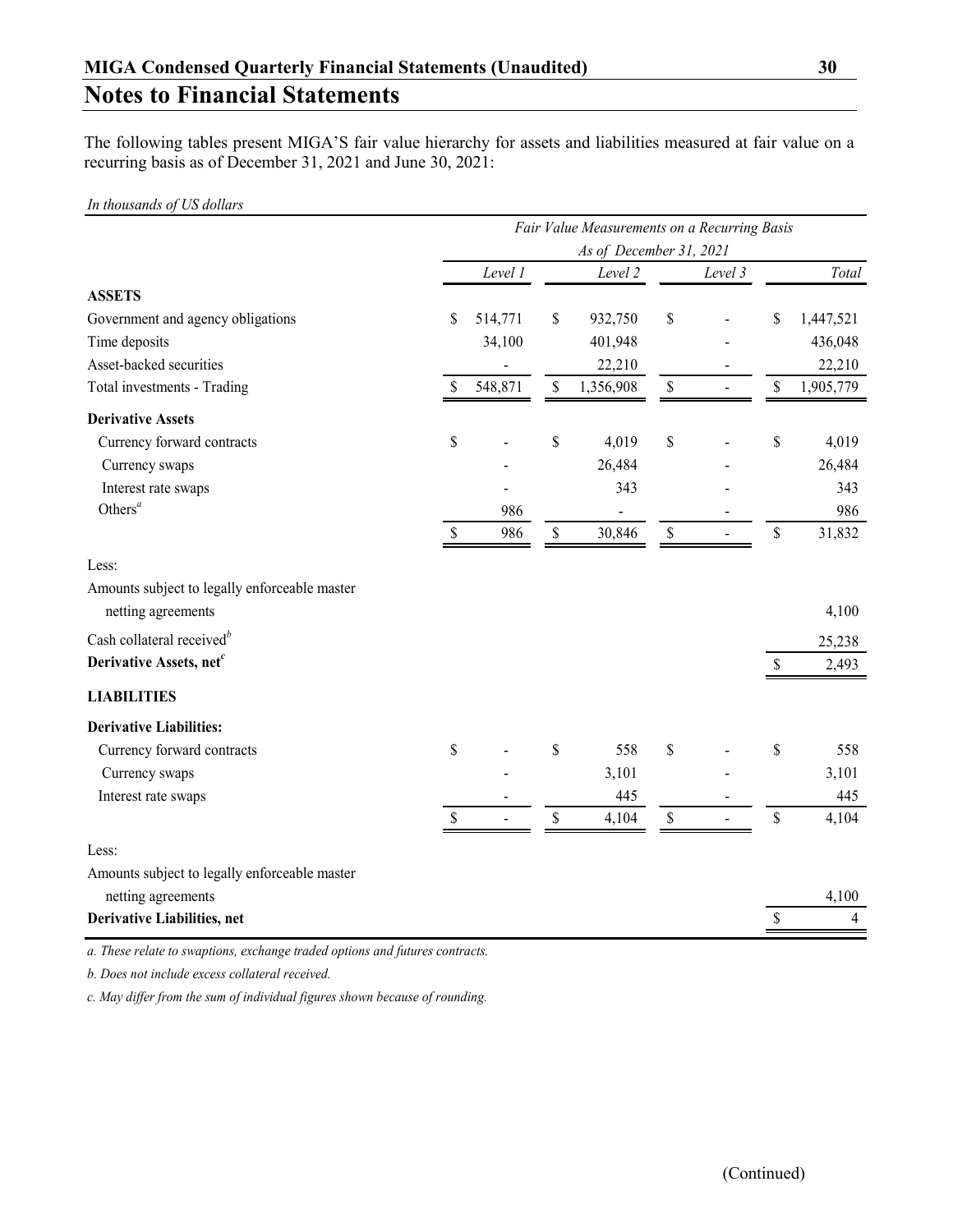#### *In thousands of US dollars*

| As of June 30, 2021<br>Level 1<br>Level 2<br>Level 3<br><b>ASSETS</b><br>\$<br>408,073<br>\$<br>\$<br>\$<br>Government and agency obligations<br>1,022,833<br>Time deposits <sup>b</sup><br>54,300<br>408,734<br>Asset-backed securities<br>10,499<br>Total investments - Trading <sup>b</sup><br>462,373<br>\$<br>$\mathbb S$<br>\$<br>\$<br>1,442,066<br><b>Derivative Assets</b><br>\$<br>\$<br>Currency forward contracts<br>1,854<br>\$<br>\$<br>11,638<br>Currency swaps<br>Interest rate swaps<br>38<br>Others <sup>a</sup><br>419<br>$\mathbb S$<br>13,530<br>$\mathbb S$<br>$\$$<br>\$<br>419<br>Less:<br>Amounts subject to legally enforceable master<br>netting agreements<br>6,599<br>Cash collateral received<br>4,650<br>Derivative Assets, net <sup>b</sup><br>$\mathbb{S}$<br><b>LIABILITIES</b><br><b>Derivative Liabilities</b><br>\$<br>\$<br>8,668<br>\$<br>\$<br>Currency swaps<br>426<br>Interest rate swaps<br>\$<br>\$<br>\$<br>9,094<br>\$<br>Less:<br>Amounts subject to legally enforceable master<br>netting agreements |                                          | Fair Value Measurements on a Recurring Basis |  |  |  |  |  |    |           |
|------------------------------------------------------------------------------------------------------------------------------------------------------------------------------------------------------------------------------------------------------------------------------------------------------------------------------------------------------------------------------------------------------------------------------------------------------------------------------------------------------------------------------------------------------------------------------------------------------------------------------------------------------------------------------------------------------------------------------------------------------------------------------------------------------------------------------------------------------------------------------------------------------------------------------------------------------------------------------------------------------------------------------------------------------|------------------------------------------|----------------------------------------------|--|--|--|--|--|----|-----------|
|                                                                                                                                                                                                                                                                                                                                                                                                                                                                                                                                                                                                                                                                                                                                                                                                                                                                                                                                                                                                                                                      |                                          |                                              |  |  |  |  |  |    |           |
|                                                                                                                                                                                                                                                                                                                                                                                                                                                                                                                                                                                                                                                                                                                                                                                                                                                                                                                                                                                                                                                      |                                          |                                              |  |  |  |  |  |    | Total     |
|                                                                                                                                                                                                                                                                                                                                                                                                                                                                                                                                                                                                                                                                                                                                                                                                                                                                                                                                                                                                                                                      |                                          |                                              |  |  |  |  |  |    |           |
|                                                                                                                                                                                                                                                                                                                                                                                                                                                                                                                                                                                                                                                                                                                                                                                                                                                                                                                                                                                                                                                      |                                          |                                              |  |  |  |  |  |    | 1,430,906 |
|                                                                                                                                                                                                                                                                                                                                                                                                                                                                                                                                                                                                                                                                                                                                                                                                                                                                                                                                                                                                                                                      |                                          |                                              |  |  |  |  |  |    | 463,035   |
|                                                                                                                                                                                                                                                                                                                                                                                                                                                                                                                                                                                                                                                                                                                                                                                                                                                                                                                                                                                                                                                      |                                          |                                              |  |  |  |  |  |    | 10,499    |
|                                                                                                                                                                                                                                                                                                                                                                                                                                                                                                                                                                                                                                                                                                                                                                                                                                                                                                                                                                                                                                                      |                                          |                                              |  |  |  |  |  |    | 1,904,440 |
|                                                                                                                                                                                                                                                                                                                                                                                                                                                                                                                                                                                                                                                                                                                                                                                                                                                                                                                                                                                                                                                      |                                          |                                              |  |  |  |  |  |    |           |
|                                                                                                                                                                                                                                                                                                                                                                                                                                                                                                                                                                                                                                                                                                                                                                                                                                                                                                                                                                                                                                                      |                                          |                                              |  |  |  |  |  |    | 1,854     |
|                                                                                                                                                                                                                                                                                                                                                                                                                                                                                                                                                                                                                                                                                                                                                                                                                                                                                                                                                                                                                                                      |                                          |                                              |  |  |  |  |  |    | 11,638    |
|                                                                                                                                                                                                                                                                                                                                                                                                                                                                                                                                                                                                                                                                                                                                                                                                                                                                                                                                                                                                                                                      |                                          |                                              |  |  |  |  |  |    | 38        |
|                                                                                                                                                                                                                                                                                                                                                                                                                                                                                                                                                                                                                                                                                                                                                                                                                                                                                                                                                                                                                                                      |                                          |                                              |  |  |  |  |  |    | 419       |
|                                                                                                                                                                                                                                                                                                                                                                                                                                                                                                                                                                                                                                                                                                                                                                                                                                                                                                                                                                                                                                                      |                                          |                                              |  |  |  |  |  |    | 13,949    |
|                                                                                                                                                                                                                                                                                                                                                                                                                                                                                                                                                                                                                                                                                                                                                                                                                                                                                                                                                                                                                                                      |                                          |                                              |  |  |  |  |  |    |           |
|                                                                                                                                                                                                                                                                                                                                                                                                                                                                                                                                                                                                                                                                                                                                                                                                                                                                                                                                                                                                                                                      |                                          |                                              |  |  |  |  |  |    |           |
|                                                                                                                                                                                                                                                                                                                                                                                                                                                                                                                                                                                                                                                                                                                                                                                                                                                                                                                                                                                                                                                      |                                          |                                              |  |  |  |  |  |    |           |
|                                                                                                                                                                                                                                                                                                                                                                                                                                                                                                                                                                                                                                                                                                                                                                                                                                                                                                                                                                                                                                                      |                                          |                                              |  |  |  |  |  |    | 2,700     |
|                                                                                                                                                                                                                                                                                                                                                                                                                                                                                                                                                                                                                                                                                                                                                                                                                                                                                                                                                                                                                                                      |                                          |                                              |  |  |  |  |  |    |           |
|                                                                                                                                                                                                                                                                                                                                                                                                                                                                                                                                                                                                                                                                                                                                                                                                                                                                                                                                                                                                                                                      |                                          |                                              |  |  |  |  |  |    |           |
|                                                                                                                                                                                                                                                                                                                                                                                                                                                                                                                                                                                                                                                                                                                                                                                                                                                                                                                                                                                                                                                      |                                          |                                              |  |  |  |  |  |    |           |
|                                                                                                                                                                                                                                                                                                                                                                                                                                                                                                                                                                                                                                                                                                                                                                                                                                                                                                                                                                                                                                                      |                                          |                                              |  |  |  |  |  |    | 8,668     |
|                                                                                                                                                                                                                                                                                                                                                                                                                                                                                                                                                                                                                                                                                                                                                                                                                                                                                                                                                                                                                                                      |                                          |                                              |  |  |  |  |  |    | 426       |
|                                                                                                                                                                                                                                                                                                                                                                                                                                                                                                                                                                                                                                                                                                                                                                                                                                                                                                                                                                                                                                                      |                                          |                                              |  |  |  |  |  |    | 9,094     |
|                                                                                                                                                                                                                                                                                                                                                                                                                                                                                                                                                                                                                                                                                                                                                                                                                                                                                                                                                                                                                                                      |                                          |                                              |  |  |  |  |  |    |           |
|                                                                                                                                                                                                                                                                                                                                                                                                                                                                                                                                                                                                                                                                                                                                                                                                                                                                                                                                                                                                                                                      |                                          |                                              |  |  |  |  |  |    |           |
|                                                                                                                                                                                                                                                                                                                                                                                                                                                                                                                                                                                                                                                                                                                                                                                                                                                                                                                                                                                                                                                      |                                          |                                              |  |  |  |  |  |    | 6,599     |
|                                                                                                                                                                                                                                                                                                                                                                                                                                                                                                                                                                                                                                                                                                                                                                                                                                                                                                                                                                                                                                                      | Derivative Liabilities, net <sup>b</sup> |                                              |  |  |  |  |  | \$ | 2,496     |

*a. These relate to swaptions, exchange traded options, and future contracts.*

*b. May differ from the sum of individual figures shown because of rounding.*

During the six months ended December 31, 2021 and fiscal year ended June 30, 2021, there were no transfers within the levels of fair value hierarchy.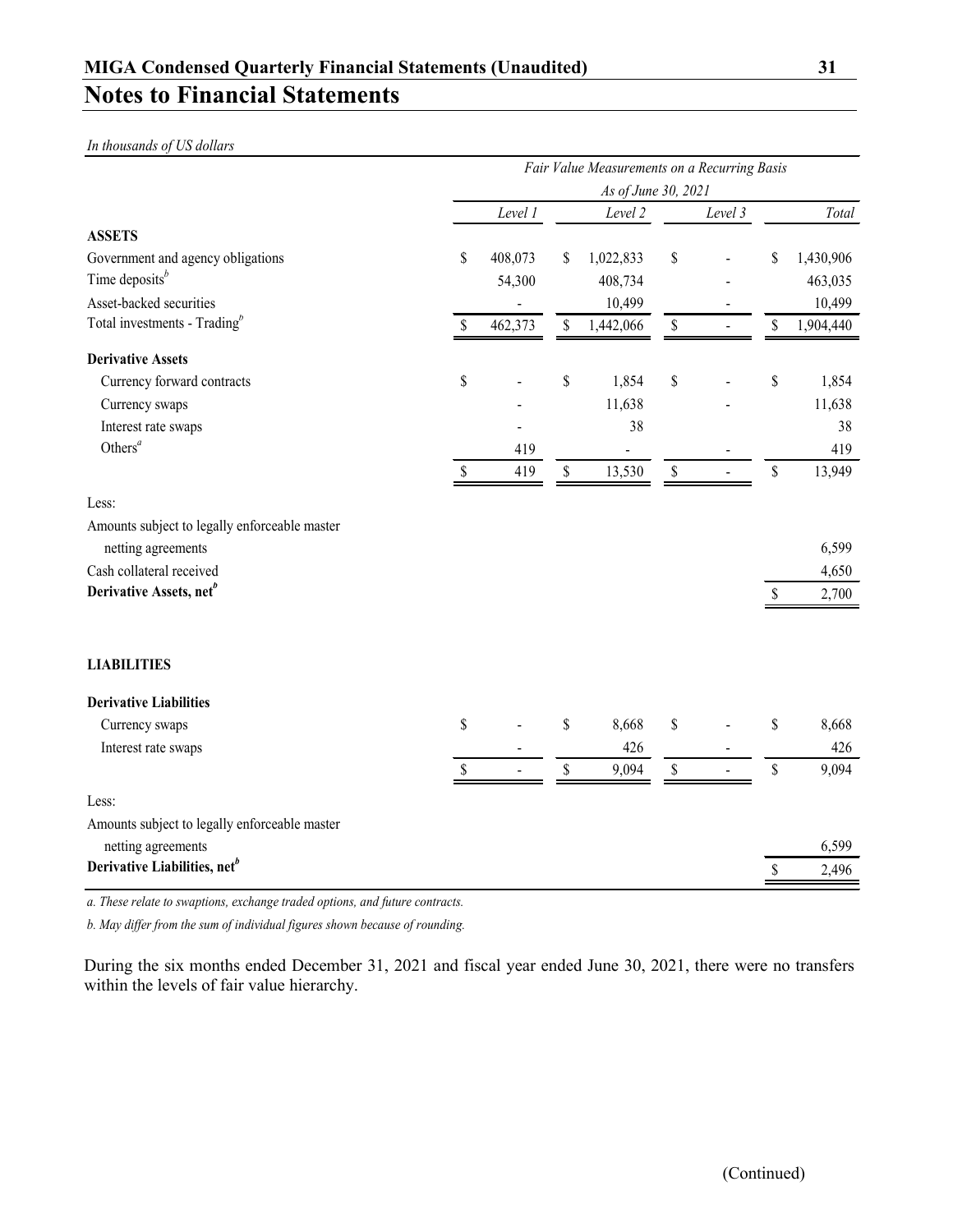#### **Note L: Coronavirus Outbreak (COVID-19) Impact Assessment**

The outbreak of the novel strain of Coronavirus (COVID-19) resulted in governments worldwide enacting measures to combat the spread of the virus, which include the implementation of travel restrictions, quarantine periods and social distancing. These measures caused material disruption to businesses globally, resulting in an economic slowdown, with the governments and central banks reacting with significant monetary and fiscal interventions to stabilize economic conditions.

Given these developments and MIGA's goal of mobilizing private investment for development, the Agency's role of supporting investment and job creation became more critical than ever. Responding to the crisis, on April 7, 2020, MIGA initially launched a US\$6.5 billion fast-track facility to help investors and lenders tackle COVID-19. Subsequently the program capacity was increased to \$10-\$12b on June 11, 2021, and extended to June 30, 2023. As of December 31, 2021, MIGA had provided US\$6.2 billion under this facility in support of projects aimed at mitigating the impact of the crisis in emerging markets and developing economies.

As of the reporting date, MIGA has sufficient resources to meet its liquidity requirements. MIGA's credit exposures remain within established limits and in compliance with the Agency's existing governance framework.

MIGA continues to operate under home-based work arrangements in line with the Agency's Business Continuity Procedure. Other prudent measures remain in place to ensure the health and safety of its employees, including travel restrictions, and holding of public events in virtual format, among others.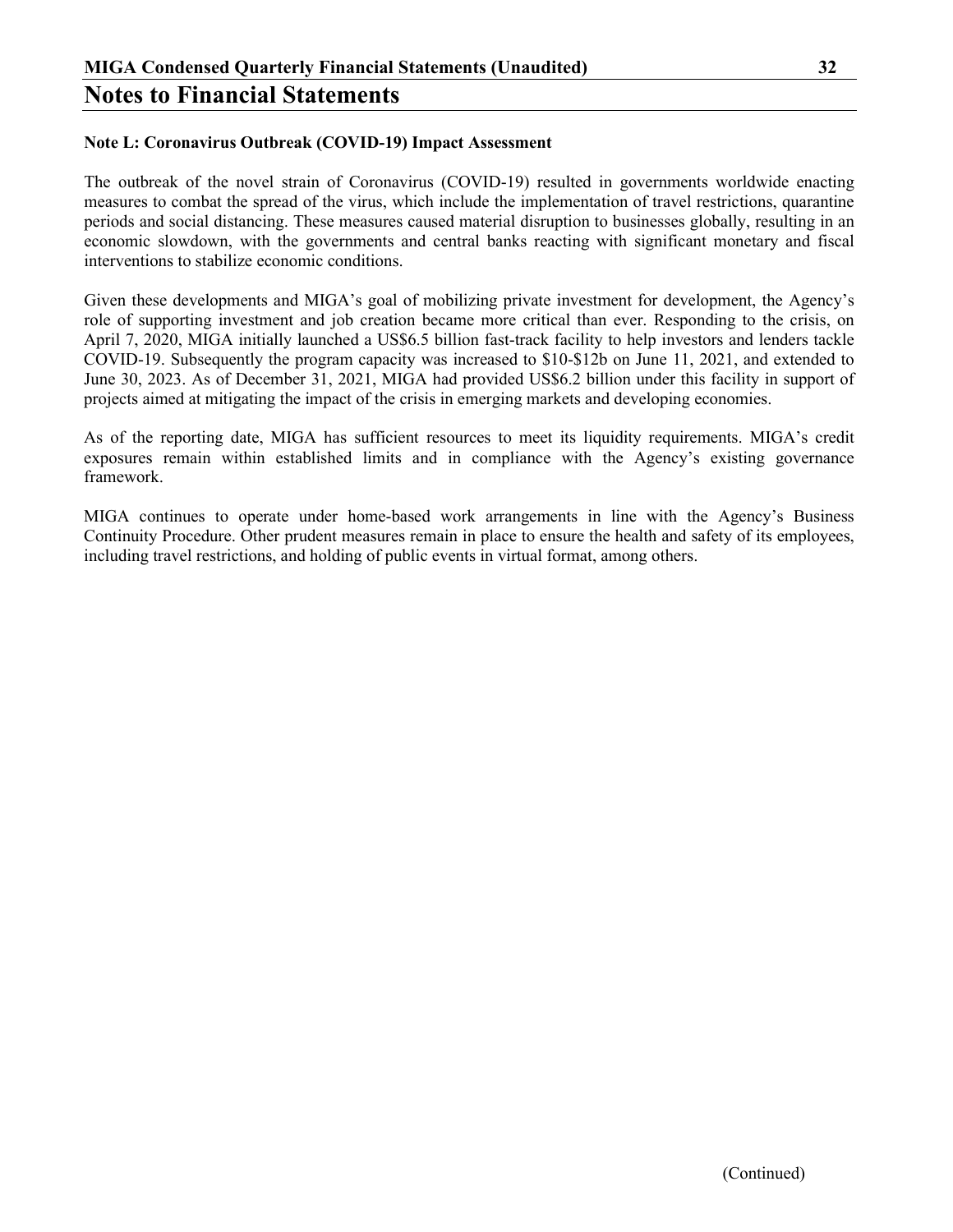# **Deloitte**.

**Deloitte & Touche LLP** 7900 Tysons One Place Suite 800 McLean, VA 22102 USA Tel: +1 703 251 1000 Fax: +1 703 251 3400 www.deloitte.com

#### INDEPENDENT AUDITOR'S REVIEW REPORT

President and Board of Directors Multilateral Investment Guarantee Agency:

#### Results of Review of Interim Financial Information

We have reviewed the accompanying condensed balance sheet of the Multilateral Investment Guarantee Agency ("MIGA") as of December 31, 2021 and 2020, and the related condensed statements of income and comprehensive income for the three-month and six-month periods then ended and the related changes in shareholders' equity and cash flows for the six-month periods then ended, and the related notes (collectively referred to as the "interim financial information").

Based on our reviews, we are not aware of any material modifications that should be made to the accompanying interim financial information for it to be in accordance with accounting principles generally accepted in the United States of America.

#### Basis for Review Results

We conducted our reviews in accordance with auditing standards generally accepted in the United States of America (GAAS) applicable to reviews of interim financial information. A review of interim financial information consists principally of applying analytical procedures and making inquiries of persons responsible for financial and accounting matters. A review of interim financial information is substantially less in scope than an audit conducted in accordance with GAAS, the objective of which is an expression of an opinion regarding the financial information as a whole, and accordingly, we do not express such an opinion. We are required to be independent of MIGA and to meet our other ethical responsibilities in accordance with the relevant ethical requirements relating to our review. We believe that the results of the review procedures provide a reasonable basis for our conclusion.

#### Responsibilities of Management for the Interim Financial Information

Management is responsible for the preparation and fair presentation of the interim financial information in accordance with accounting principles generally accepted in the United States of America and for the design, implementation, and maintenance of internal control relevant to the preparation and fair presentation of interim financial information that is free from material misstatement, whether due to fraud or error.

#### Report on Condensed Balance Sheet as of June 30, 2021

We have previously audited, in accordance with auditing standards generally accepted in the United States of America, the balance sheet of MIGA as of June 30, 2021, and the related statements of income, comprehensive income, changes in shareholders' equity, and cash flows for the year then ended (not presented herein); and we expressed an unmodified audit opinion on those audited financial statements in our report dated August 5, 2021. In our opinion, the accompanying condensed balance sheet of MIGA